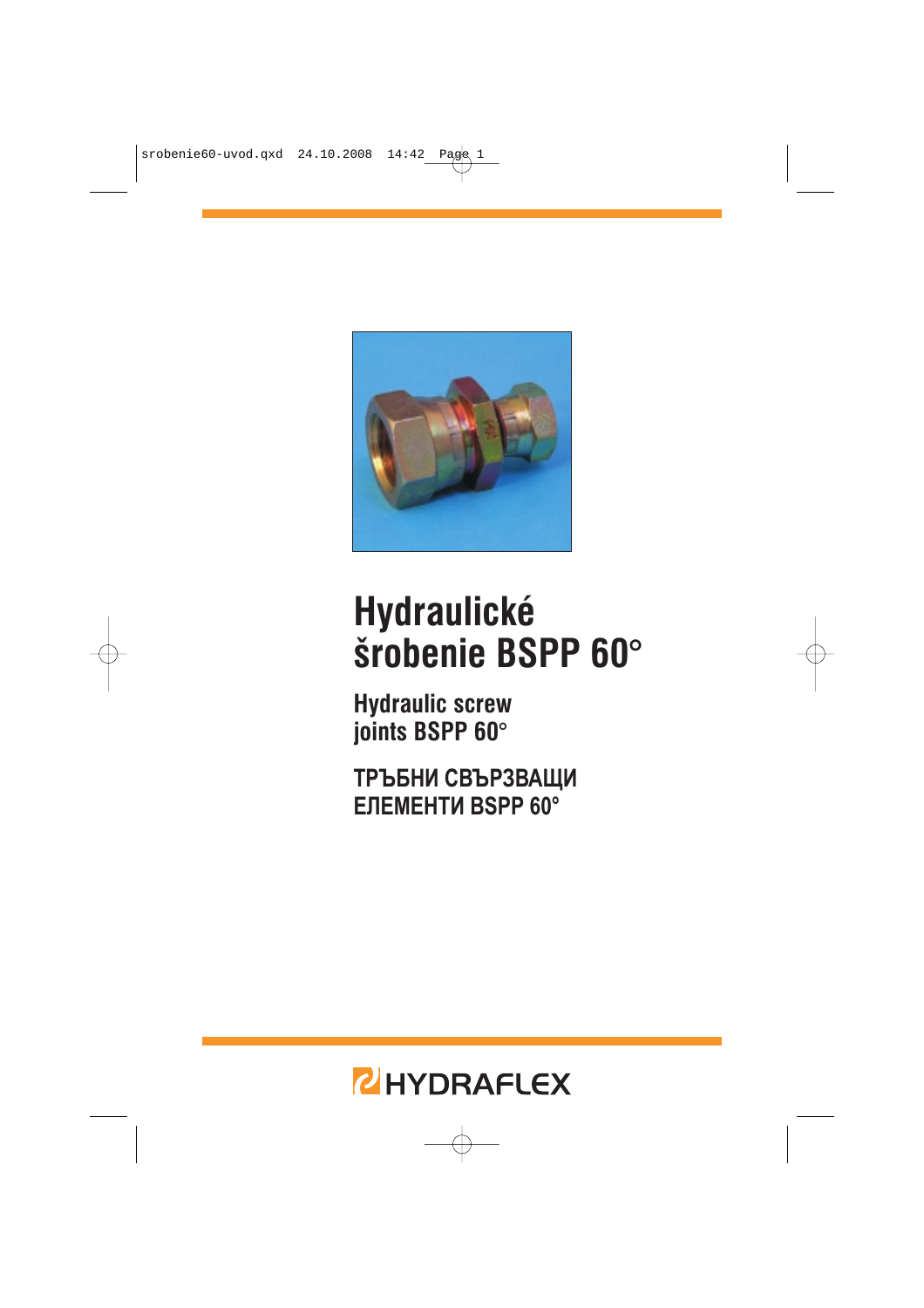| <b>Obsah</b><br>Description / Съдържание                                                                                      | Schéma<br>Scheme/Схема | Kód<br>Reference / Код | Strana<br>Раде / Страница |
|-------------------------------------------------------------------------------------------------------------------------------|------------------------|------------------------|---------------------------|
| Redukcia BSPP<br>Reduced male nipple straight coupling - BSP<br>parallel thread<br>Щуцер редуциращ BSPP                       |                        | 34.67.                 | 5                         |
| Priama spojka BSPP<br>Male nipple straight coupling BSP parallel<br>thread<br>Щуцер прав BSPP                                 |                        | 34.69.                 | 6                         |
| Maticová spojka<br>Adaptors - female/female with roraty nut<br>Съединител прав                                                |                        | 34.11.                 | 7                         |
| Maticová spojka redukovaná<br>Reduced adaptors - female/female with roraty<br>nut<br>Съединител редуциращ                     |                        | 34.12.                 | 8                         |
| Redukcia BSPP<br>Stud adaptors BSPP coned 60 °<br>Редукция BSPP                                                               |                        | 34.73.                 | 9                         |
| Adaptér HBSPP<br>Straight adapter male BSP coned 60° female<br>cap surface 60°<br>Адаптор HBSPP                               |                        | 600.01.                | 10                        |
| Adaptér redukovaný HBSPP<br>Reduced straight adapter male BSPP coned 60°<br>female cap surface 60°<br>Адаптор редуциращ HBSPP |                        | 600.02.                | 11                        |
| L-spojka maticová BSPP<br>Elbow coupling 90° with rotary nut<br>Коляно BSPP                                                   |                        | 60.10.                 | 12                        |
| L-spojka maticová BSPP<br>Elbow coupling 90° with rotary nut<br>Коляно ориентируемо BSPP                                      |                        | 60.09.                 | 13                        |
| L - spojka<br>Elbow coupling 90°<br>Коляно                                                                                    |                        | <b>TN 166</b>          | 14                        |
| T - spojka<br>Equal tees<br>Трипътник                                                                                         | 甴<br>ے م               | <b>TN 164</b>          | 15                        |
| T-spojka s maticou BSPP<br>Equal tees with rotary nut<br><b>Трипътник BSPP</b>                                                |                        | 60.60.                 | 16                        |

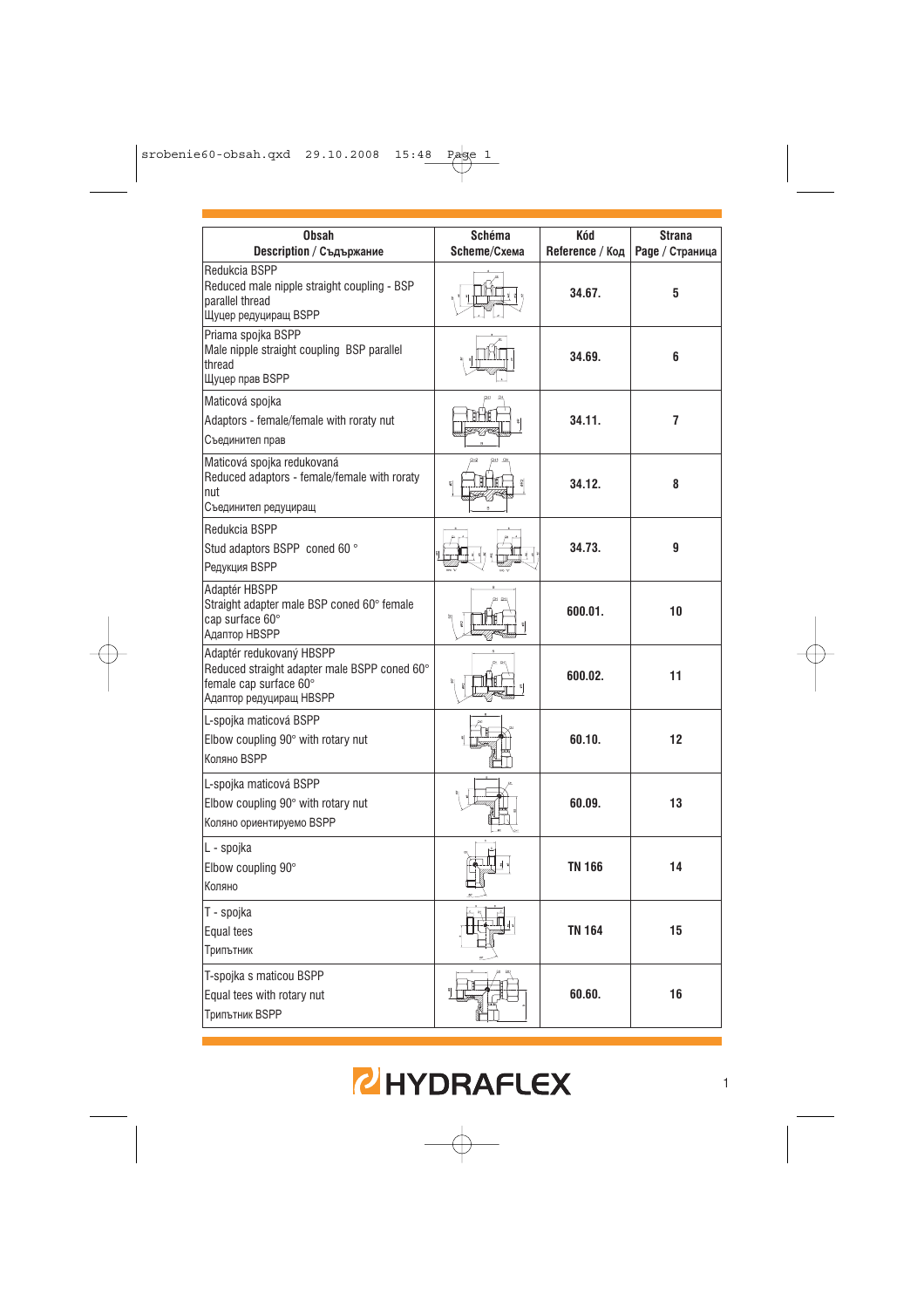| <b>Obsah</b><br>Description / Съдържание                                                                         | Schéma<br>Scheme/Схема | Kód<br>Reference / Код | <b>Strana</b><br>Раде / Страница |
|------------------------------------------------------------------------------------------------------------------|------------------------|------------------------|----------------------------------|
| T-spojka s bočnou maticou BSPP<br>Derivating "T" with rotary nut<br>Трипътник ориентируем BSPP                   |                        | 60.59.                 | 17                               |
| T-spojka so spodnou maticou BSPP<br>"T" of line with rotary nut<br>Трипътник въртящ BSPP                         |                        | 60.55.                 | 18                               |
| Zátka BSPP<br>Male plug<br>Tana BSPP                                                                             |                        | 34.75.                 | 19                               |
| Zátka maticová BSPP<br>Female plug<br>Тапа, гайка BSPP                                                           |                        | 34.76.                 | 20                               |
| Adaptér BSPP<br><b>Adaptors BSPP</b><br>Адаптор BSPP                                                             |                        | 34.00.                 | 21                               |
| Adaptér redukovaný BSPT<br>Reduced adaptors BSPP<br>Адаптор редуциращ BSPT                                       |                        | 34.01.                 | 22                               |
| Adaptér BSPT<br><b>Adaptors BSPT</b><br>Адаптор BSPT                                                             |                        | 34.02.                 | 23                               |
| Adaptér redukovaný NPT<br>Reduced adaptors NPT<br><b>Адаптор редуциращ NPT</b>                                   |                        | 34.03                  | 24                               |
| Adaptér NPT<br><b>Adaptors NPT</b><br>Адаптор NPT                                                                |                        | 34.04.                 | 25                               |
| Spojka redukovaná NPT<br>Reduced male nipple - NPT/NPT thread<br><b>Шуцер редуциращ NPT</b>                      | ᅨ                      | 34.57.                 | 26                               |
| Spojka NPT<br>Male nipple stud coupling NPT/NPT thread<br>Щуцер NPT                                              | д                      | 34.58.                 | 27                               |
| Spojka redukovaná BSPT<br>Reduced male nipple - straight coupling BSPT<br>tapared thread<br>Щуцер редуциращ BSPT |                        | 34.59.                 | 28                               |

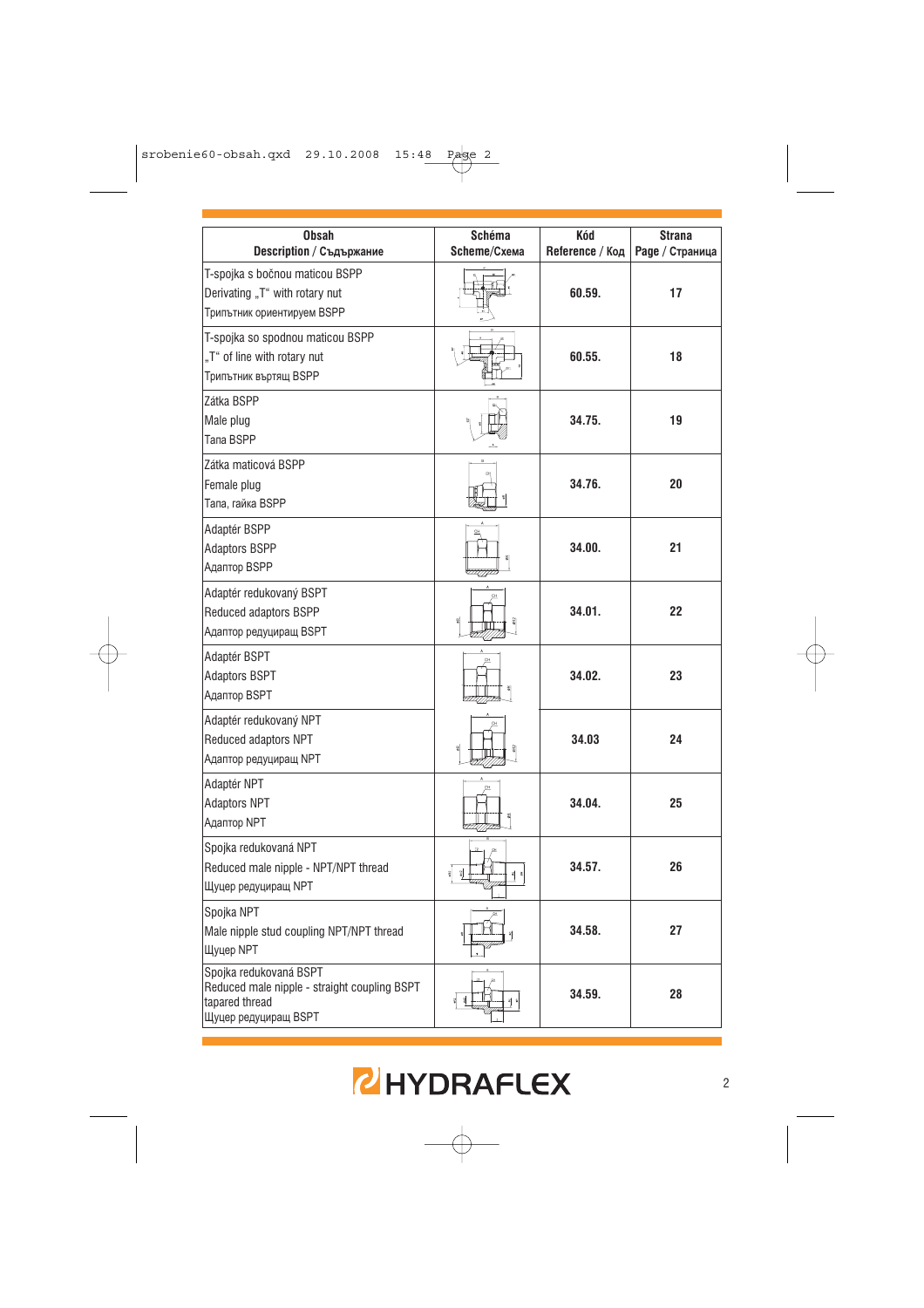

| <b>Obsah</b><br>Description / Съдържание                                                                                             | Schéma<br>Scheme/Схема | Kód<br>Reference / Код | <b>Strana</b><br>Раде / Страница |
|--------------------------------------------------------------------------------------------------------------------------------------|------------------------|------------------------|----------------------------------|
| Spojka BSPT<br>Male nipple - stud coupling BSPT thread<br><b>Шуцер BSPT</b>                                                          |                        | 34.60.                 | 29                               |
| Spojka redukovaná BSPP/NPT<br>Reduced male nipple - straight coupling BSP<br>parallel thread /NPT<br>Щуцер редуциращ BSPP/NPT        | 비회                     | 34.64.                 | 30                               |
| Spojka BSPP/NPT<br>Male nipple stud coupling BSP parallel/NPT<br>Щуцер BSPP/NPT                                                      | ╣                      | 34.65.                 | 31                               |
| Spojka redukovaná BSPP/BSPT<br>Reduced male nipple straight coupling BSP<br>parallel BSP tapered thread<br>Щуцер редуциращ BSPP/BSPT | 외의                     | 34.66.                 | 32                               |
| Priama spojka BSPP/BSPT<br>Male nipple stud coupling - BSP parallel tapered<br>thread<br>Щуцер BSPP/BSPT                             |                        | 34.68.                 | 33                               |
| L-spojka BSPP<br>Elbow male coupling $45^\circ$<br>Коляно BSPP                                                                       |                        | 60.01.                 | 34                               |
| Spojka 45° BSPP-BSPT<br>Elbow male coupling $45^\circ$<br>Коляно 45° BSPP-BSPT                                                       |                        | 60.03.                 | 35                               |
| L-spojka NPT<br>elbow female coupling 90° NPT<br>Коляно NPT                                                                          |                        | 60.14.                 | 36                               |
| L-spojka BSPP<br>Elbow female coupling 90° BSPP<br>Коляно BSPP                                                                       |                        | 60.15.                 | 37                               |
| Spojka 45° NPT<br>Elbow female coupling $45^{\circ}$ NPT<br>Коляно 45° NPT                                                           |                        | 60.16.                 | 38                               |
| L-spojka redukovaná BSPT<br>Reduced elbow male coupling 90° BSPT<br>Коляно редуциращо BSPT                                           |                        | 60.19.                 | 39                               |
| L-spojka BSPT<br>Male coupling 90° BSPT<br>Коляно BSPT                                                                               |                        | 60.20.                 | 40                               |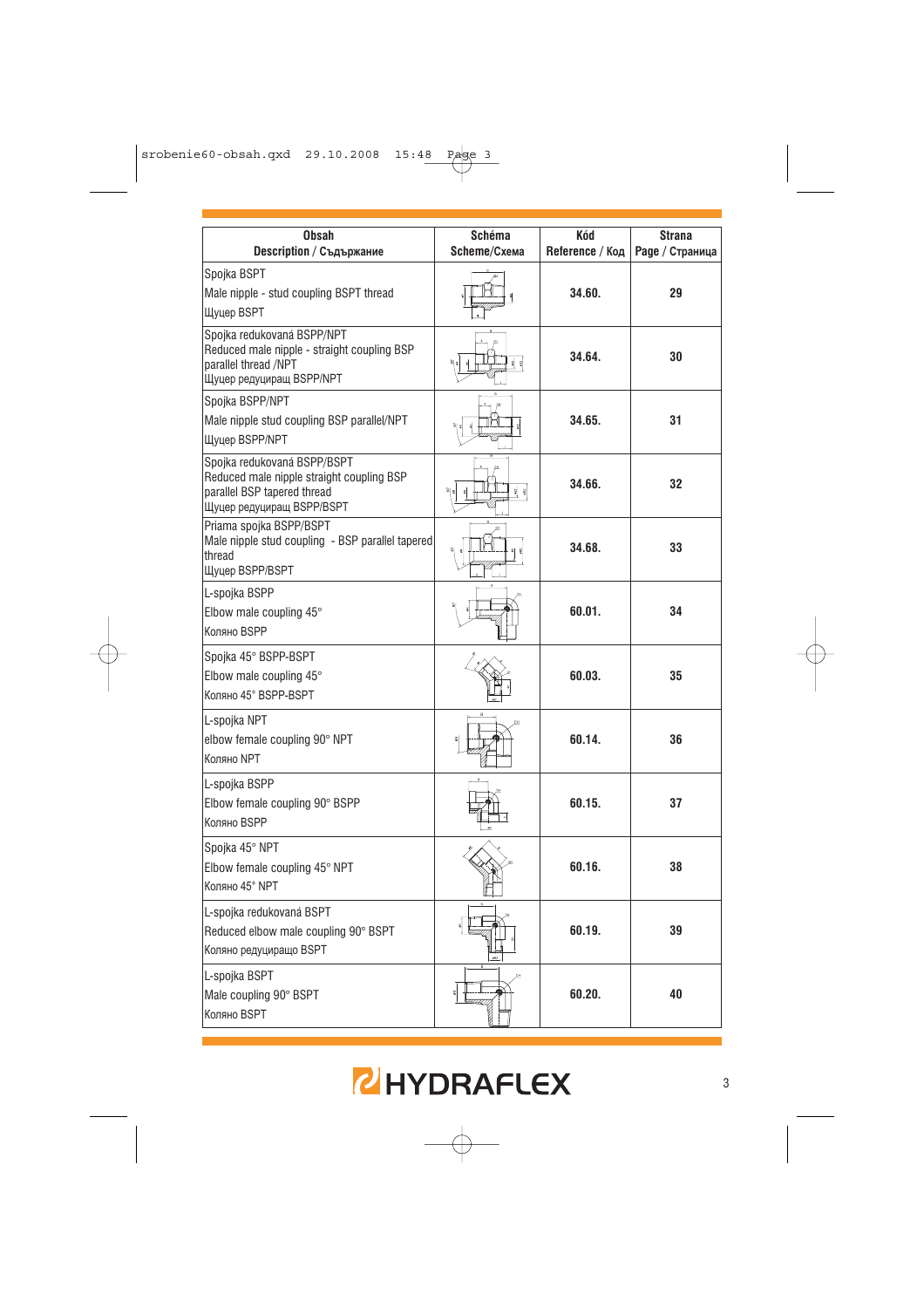| <b>Obsah</b><br>Description / Съдържание                                                | Schéma<br>Scheme/Схема | Kód<br>Reference / Код | Strana<br>Раде / Страница |
|-----------------------------------------------------------------------------------------|------------------------|------------------------|---------------------------|
| L-spojka redukovaná NPT<br>Reduced elbow male coupling 90° NPT<br>Коляно редуциращо NPT |                        | 60.21.                 | 41                        |
| L-spojka NPT<br>Male coupling 90° NPT<br>Коляно NPT                                     |                        | 60.22.                 | 42                        |
| L-spojka redukovaná NPT<br>Reduced elbow male female 90° NPT<br>Коляно редуциращо NPT   |                        | 60.25.                 | 43                        |
| L-spojka NPT<br>Elbow male female 90° NPT<br>Коляно NPT                                 |                        | 60.26.                 | 44                        |
| Spojka 45° NPT<br>Elbow female coupling 45° NPT<br>Коляно 45° NPT                       |                        | 60.27.                 | 45                        |
| T-spojka BSPP<br>Equal tees<br><b>Тройник BSPP</b>                                      |                        | 60.51.                 | 46                        |
| T-spojka NPT<br>Female "T" NPT<br><b>Тройник NPT</b>                                    |                        | 60.64.                 | 47                        |
| T-spojka BSPP<br>Female "T" BSPP<br><b>Тройник BSPP</b>                                 |                        | 60.65.                 | 48                        |
| T-spojka NPT<br>Derivating "T" male/female NPT<br>Тройник NPT                           |                        | 60.67.                 | 49                        |
| T-spojka NPT<br>Derivating "T" male/female NPT<br><b>Тройник NPT</b>                    |                        | 60.68.                 | 50                        |
| L - spojka s hrdlom<br>Elbow couping 90° BSPP/BSPT<br>Коляно BSPP/BSPT                  |                        | <b>TN 155</b>          | 51                        |
|                                                                                         |                        |                        |                           |

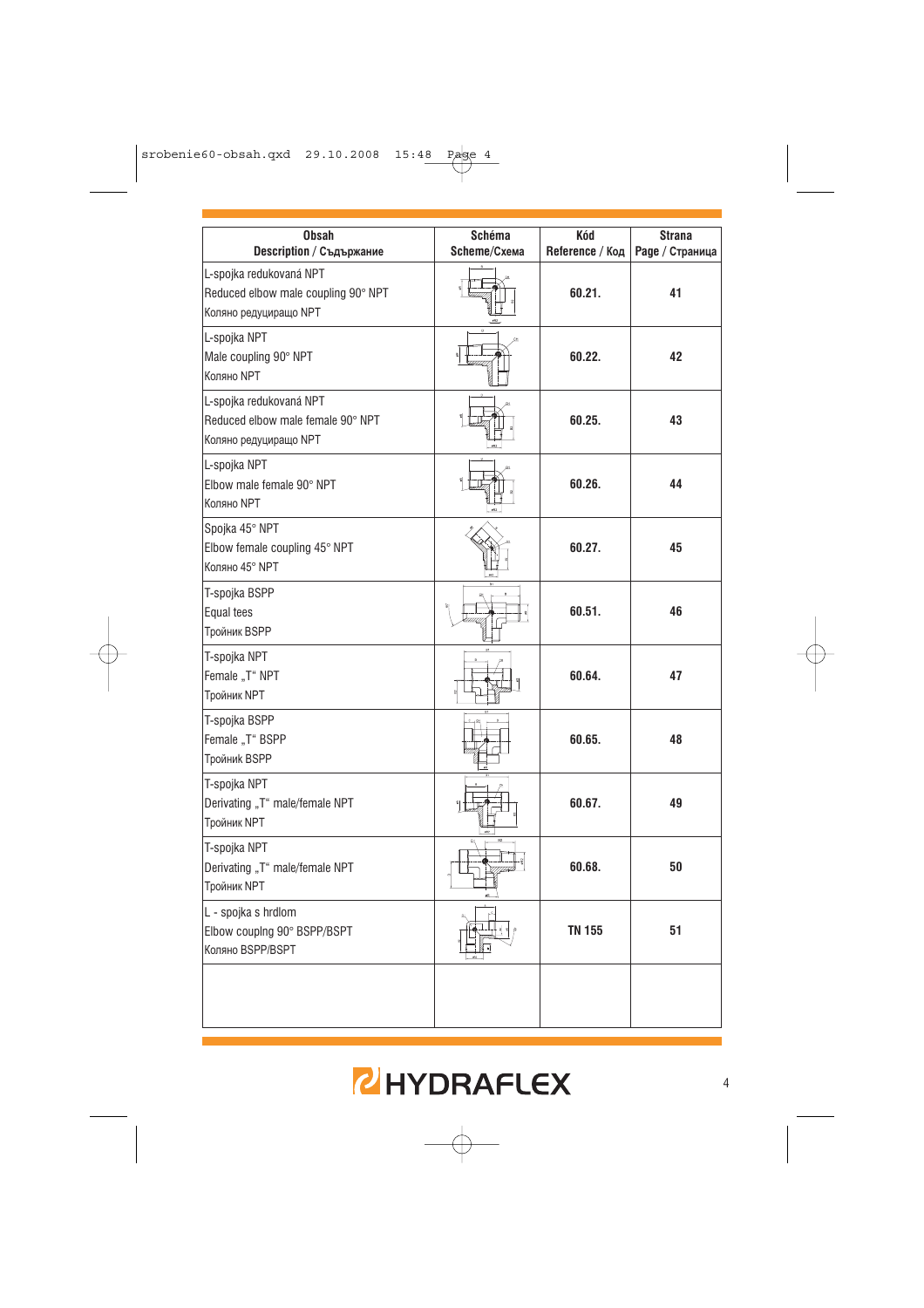#### **Redukcia BSPP**

- reduced male nipple straight coupling - BSP parallel thread
- Щуцер редуциращ BSPP





| Označenie<br>Code<br>Означение | ф R-BSPP       | ф R2-BSPP           | φd | $\phi$ d2      | B    | A  | A1 | CH | PN  |
|--------------------------------|----------------|---------------------|----|----------------|------|----|----|----|-----|
| 34.67.04.02                    | $1/4$ "        | 1/8 <sup>4</sup>    | 6  | $\overline{4}$ | 28,5 | 11 | 8  | 19 | 350 |
| 34.67.06.02                    | $3/8$ "        | $1/4$ "             | 8  | 6              | 33,5 | 12 | 11 | 22 | 350 |
| 34.67.08.04                    | $1/2$ "        | $1/4$ "             | 11 | 6              | 36,5 | 14 | 11 | 27 | 200 |
| 34.67.08.06                    | $1/2$ "        | $3/8$ "             | 11 | 8              | 38   | 14 | 12 | 27 | 200 |
| 34.67.10.08                    | $5/8$ "        | $1/2^{\circ}$       | 14 | 11             | 42   | 16 | 14 | 30 | 200 |
| 34.67.12.06                    | $3/4$ "        | $3/8$ "             | 17 | 8              | 41   | 16 | 12 | 32 | 200 |
| 34.67.12.08                    | $3/4$ "        | $1/2^{\circ}$       | 17 | 11             | 43,5 | 16 | 14 | 32 | 200 |
| 34.67.12.10                    | $3/4$ "        | $5/8$ "             | 17 | 14             | 45,5 | 16 | 16 | 32 | 200 |
| 34.67.16.08                    | 1 <sup>u</sup> | $1/2^u$             | 23 | 11             | 47,5 | 19 | 14 | 41 | 120 |
| 34.67.04.02                    | 1 <sup>u</sup> | $3/4$ "             | 23 | 17             | 49,5 | 19 | 16 | 41 | 120 |
| 34.67.20.12                    | $11/4$ "       | $3/4$ "             | 30 | 17             | 53,5 | 20 | 16 | 50 | 105 |
| 34.67.20.16                    | $11/4$ "       | 1 <sup>u</sup>      | 30 | 23             | 56,5 | 20 | 19 | 50 | 105 |
| 34.67.24.12                    | $11/2$ "       | $3/4$ "             | 35 | 17             | 55,5 | 22 | 16 | 55 | 105 |
| 34.67.24.16                    | $11/2$ "       | 1 <sup>u</sup>      | 35 | 23             | 58,5 | 22 | 19 | 55 | 105 |
| 34.67.24.20                    | $11/2$ "       | $11/4$ "            | 35 | 30             | 59,5 | 22 | 20 | 55 | 105 |
| 34.67.32.20                    | 2 <sup>u</sup> | $11/4$ "            | 46 | 30             | 63   | 25 | 20 | 70 | 70  |
| 34.67.32.24                    | 2 <sup>u</sup> | $11/2$ <sup>"</sup> | 46 | 35             | 65   | 25 | 22 | 70 | 70  |
|                                |                |                     |    |                |      |    |    |    |     |

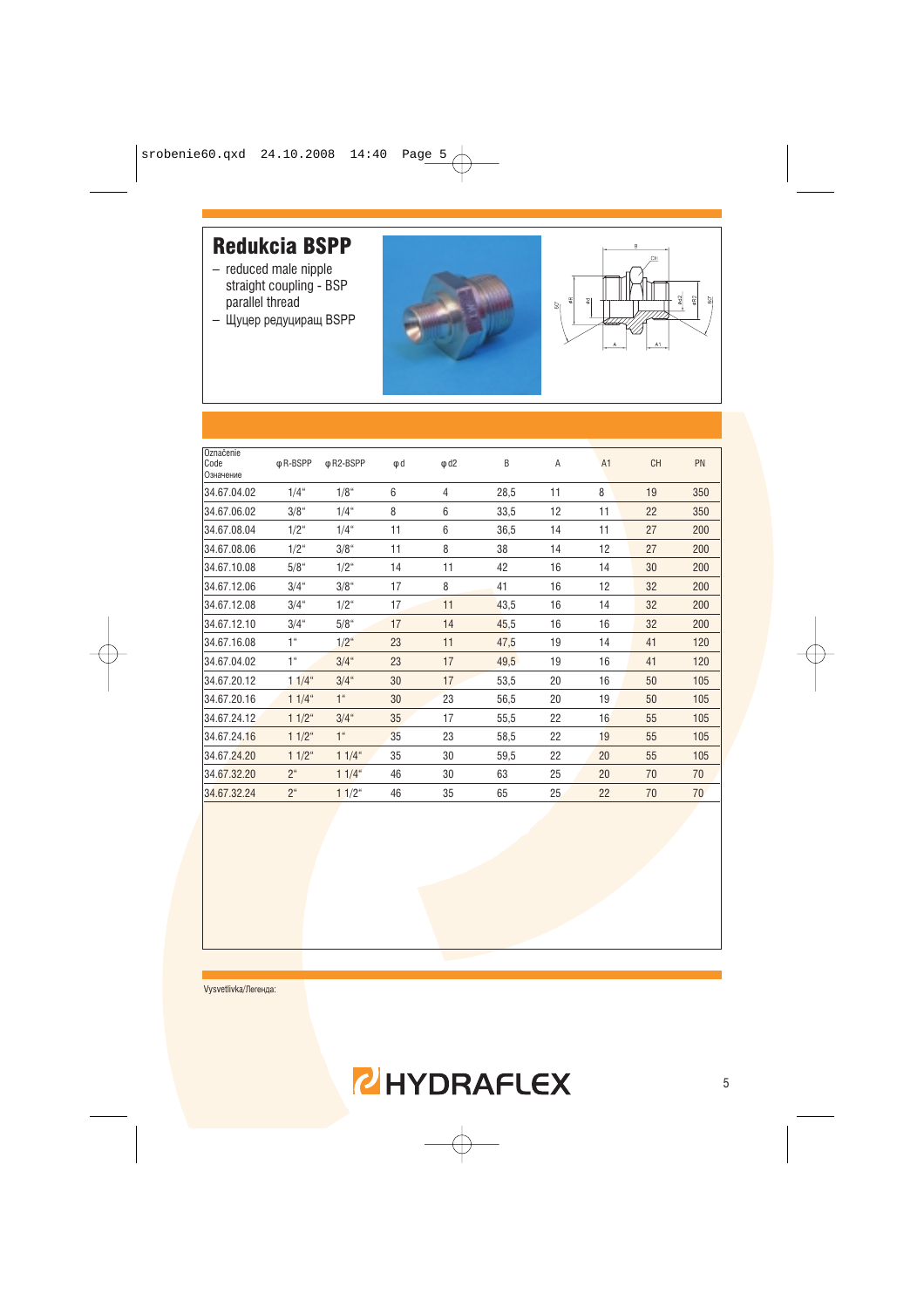#### Priama spojka **BSPP**

- male nipple straight coupling BSP parallel thread
- Щуцер прав BSPP





| Označenie<br>Code<br>Означение | ф R-BSPP         | φd | B    | A  | <b>CH</b> | PN  |
|--------------------------------|------------------|----|------|----|-----------|-----|
| 34.69.02.02                    | 1/8 <sup>4</sup> | 4  | 26,5 | 9  | 14        | 350 |
| 34.69.04.04                    | $1/4$ "          | 6  | 32   | 11 | 19        | 350 |
| 34.69.06.06                    | $3/8$ "          | 8  | 35   | 12 | 22        | 350 |
| 34.69.08.08                    | $1/2^{\circ}$    | 11 | 40,5 | 14 | 27        | 200 |
| 34.69.10.10                    | $3/4$ "          | 14 | 44,5 | 16 | 30        | 200 |
| 34.69.12.12                    | $3/4$ "          | 17 | 45,5 | 16 | 32        | 200 |
| 34.69.16.16                    | 1 <sup>u</sup>   | 23 | 52,5 | 19 | 41        | 120 |
| 34.69.20.20                    | $11/4$ "         | 30 | 57,5 | 20 | 50        | 105 |
| 34.69.24.24                    | $11/2$ "         | 35 | 61,5 | 22 | 55        | 105 |
| 34.69.32.32                    | 2 <sup>u</sup>   | 46 | 68,5 | 25 | 70        | 70  |

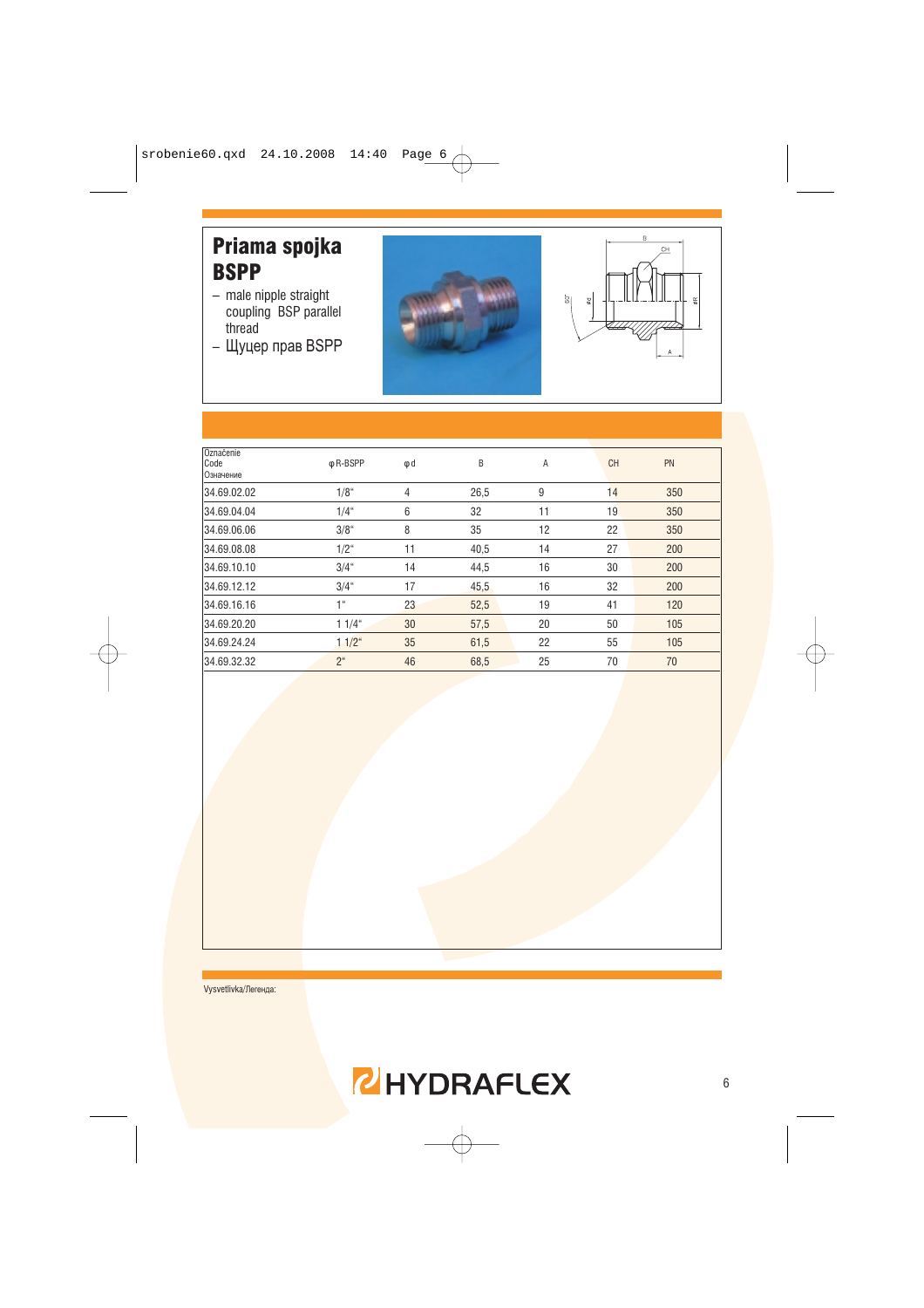#### Maticová spojka

- adaptors female/female with roraty nut
- Съединител прав





| Označenie         |          |      |        |                 |           |
|-------------------|----------|------|--------|-----------------|-----------|
| Code<br>Означение | φ R-BSPP | B    | CН     | CH <sub>1</sub> | <b>PN</b> |
| 34.11.04.04       | 1/4      | 31   | 19     | 19              | 350       |
| 34.11.06.06       | 3/8      | 35   | 22     | 22              | 350       |
| 34.11.08.08       | 1/2      | 39,5 | 27     | 27              | 200       |
| 34.11.10.10       | 5/8      | 42,5 | $28*$  | 30              | 200       |
| 34.11.12.12       | 3/4      | 43,5 | 32     | 32              | 200       |
| 34.11.16.16       | 1"       | 47,5 | $38**$ | 41              | 120       |
| 34.11.20.20       | 1" 1/4   | 56,5 | 50     | 50              | 105       |
|                   |          |      |        |                 |           |

\* AISI 316 L CH=30

\*\* AISI 316 L CH=41

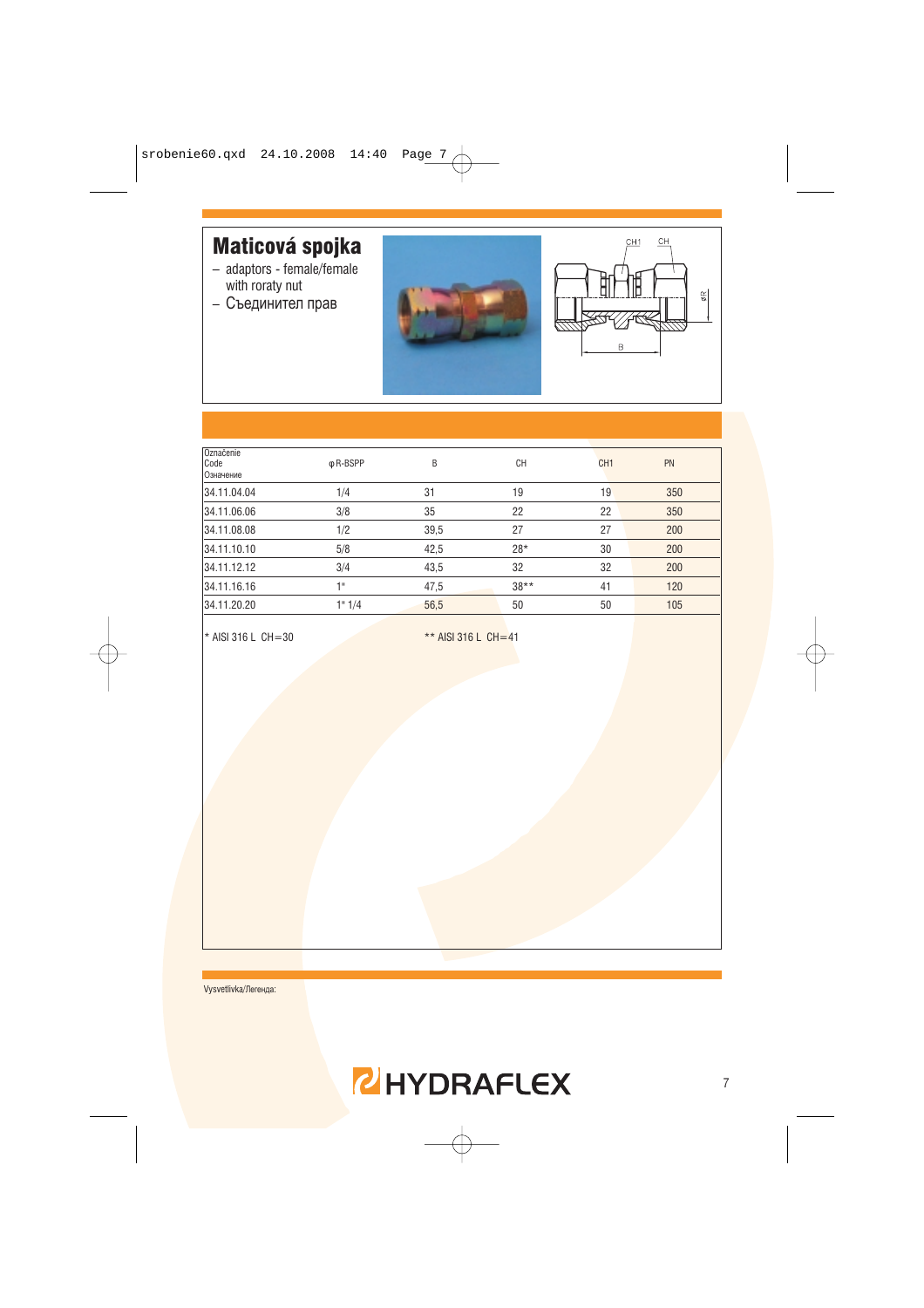# Maticová spojka redukovaná

- reduced adaptors female/female with roraty nut
- Съединител редуциращ





| Označenie<br>Code<br>Означение | ф R-BSPP | ф R2-BSPP | B    | <b>CH</b> | CH <sub>1</sub> | CH <sub>2</sub> | <b>PN</b> |  |
|--------------------------------|----------|-----------|------|-----------|-----------------|-----------------|-----------|--|
| 34.12.06.04                    | 3/8      | 1/4       | 33   | 22        | 22              | 19              | 350       |  |
| 34.12.08.04                    | 1/2      | 1/4       | 35,5 | 27        | 27              | 19              | 200       |  |
| 34.12.08.06                    | 1/2      | 3/8       | 37.5 | 27        | 27              | 22              | 200       |  |
| 34.12.12.08                    | 3/4      | 1/2       | 42   | 32        | 32              | 27              | 200       |  |
|                                |          |           |      |           |                 |                 |           |  |

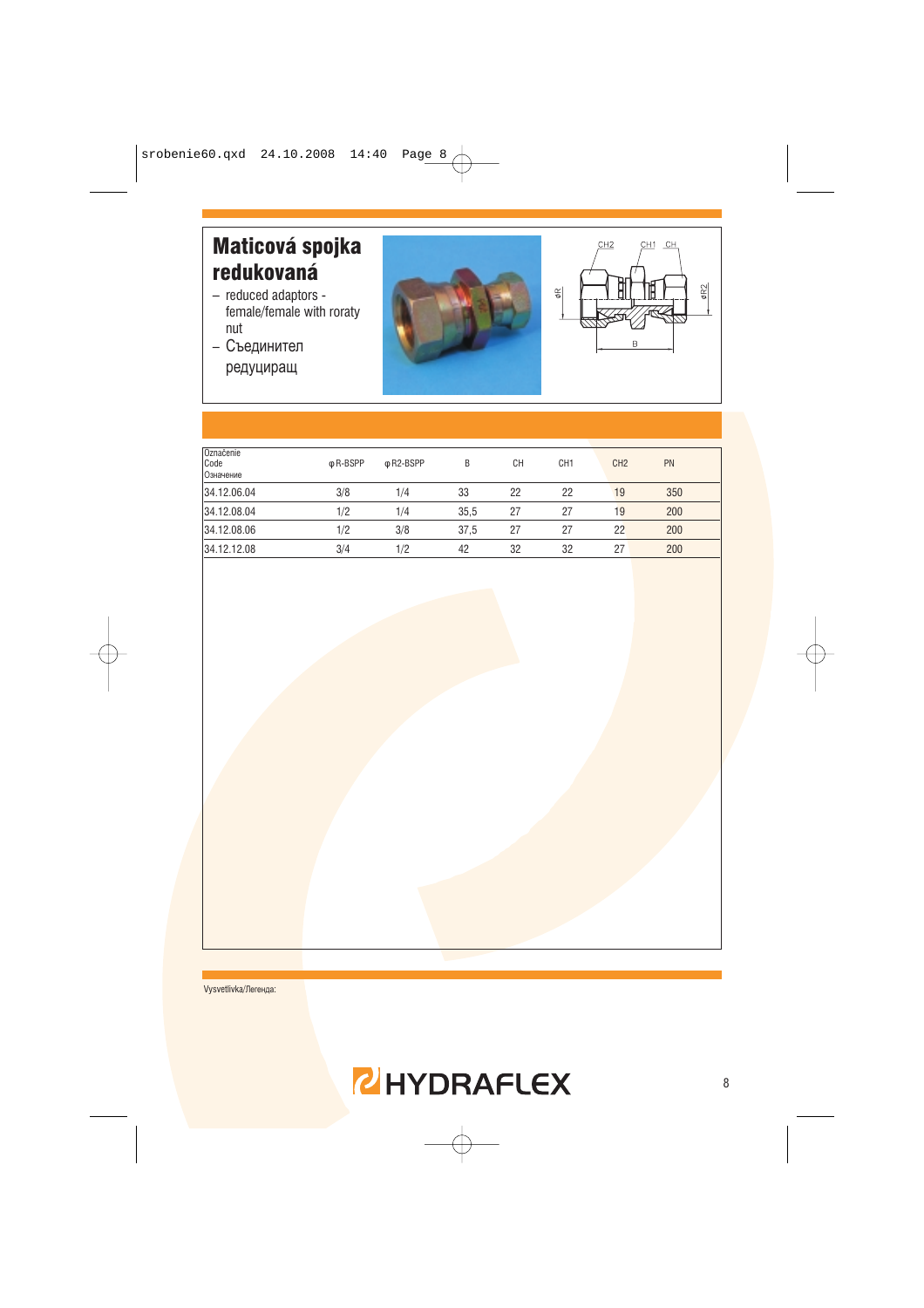#### **Redukcia BSPP**

- stud adaptors BSPP<br>coned 60 °
- Редукция BSPP





| Označenie<br>Code<br>Означение | ф R-BSPP | φ R2-BSPP | φd | B    | Α  | <b>CH</b> | PN  | Typ<br>Type |
|--------------------------------|----------|-----------|----|------|----|-----------|-----|-------------|
| 34.73.06.04                    | 3/8      | 1/4       | 8  | 37   | 12 | 22        | 350 | B           |
| 34.73.08.04                    | 1/2      | 1/4       | 11 | 38   | 14 | 27        | 200 | A           |
| 34.73.08.06                    | 1/2      | 3/8       | 11 | 45   | 14 | 30        | 200 | B           |
| 34.73.12.06                    | 3/4      | 3/8       | 17 | 41,5 | 16 | 32        | 200 | A           |
| 34.73.12.08                    | 3/4      | 1/2       | 17 | 47   | 16 | 32        | 200 | B           |
| 34.73.16.04                    | 1"       | 1/4       | 23 | 43   | 19 | 41        | 120 | A           |
| 34.73.16.06                    | 1 !!     | 3/8       | 23 | 44,5 | 19 | 41        | 120 | A           |
| 34.73.16.08                    | 18       | 1/2       | 23 | 50   | 19 | 41        | 120 | A           |
| 34.73.16.12                    | 1"       | 3/4       | 23 | 52   | 19 | 41        | 120 | B           |
|                                |          |           |    |      |    |           |     |             |

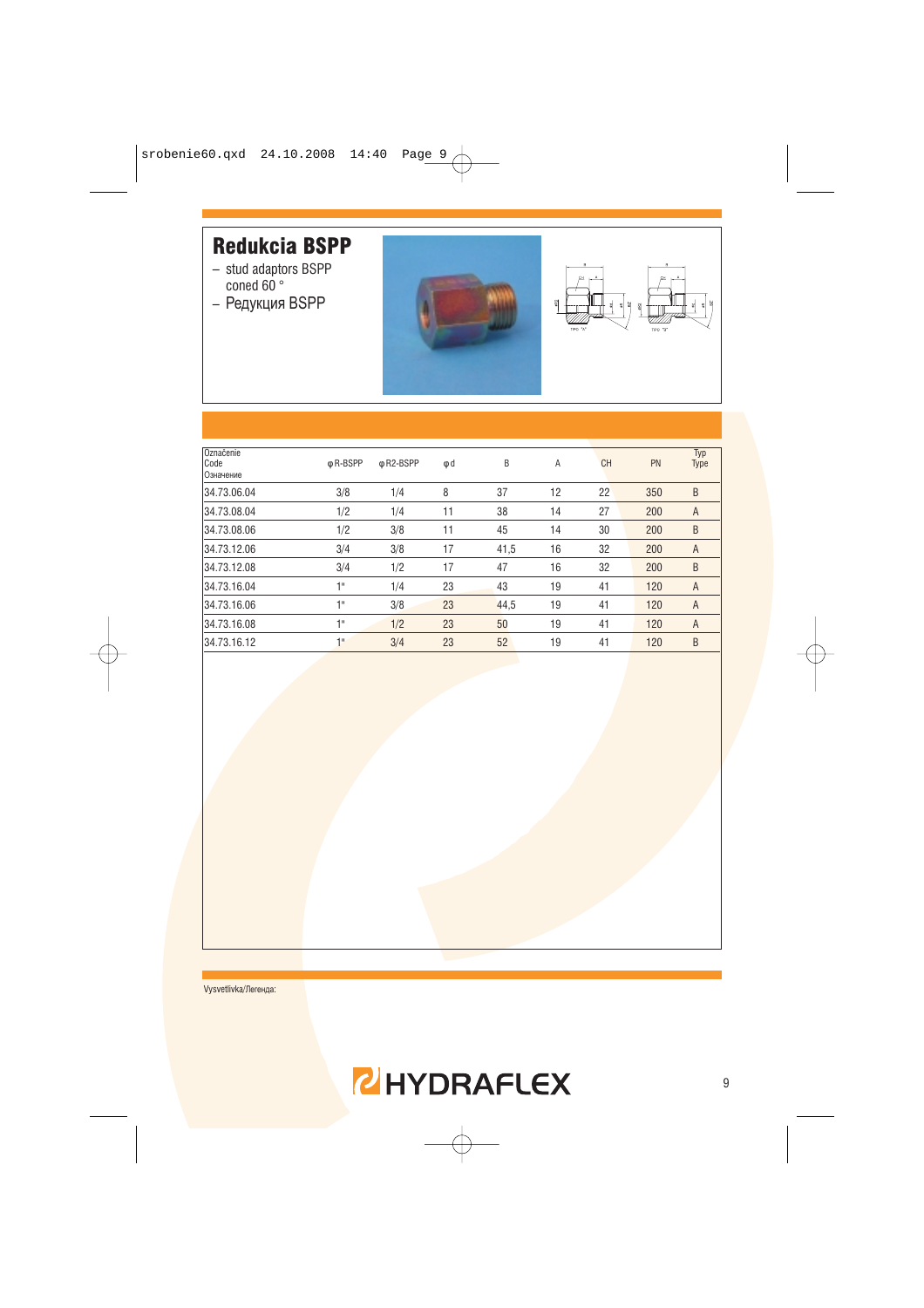#### **Adaptér HBSPP**

- straight adapter male BSP coned 60° female cap surface 60°
- Адаптор HBSPP





| Označenie<br>Code<br>Означение | ф R-BSPP | $\phi$ R <sub>2</sub> | B  | CH <sub>1</sub> | <b>CH</b> | PN  |
|--------------------------------|----------|-----------------------|----|-----------------|-----------|-----|
| 600.01.04.04                   | 1/4      | 1/4                   | 36 | 19              | 19        | 350 |
| 600.01.06.06                   | 3/8      | 3/8                   | 41 | 22              | 22        | 350 |
| 600.01.08.08                   | 1/2      | 1/2                   | 46 | 27              | 27        | 200 |
| 600.01.10.10                   | 5/8      | 5/8                   | 50 | $28*$           | 30        | 200 |
| 600.01.12.12                   | 3/4      | 3/4                   | 52 | 32              | 32        | 200 |
| 600.01.16.16                   | 1 !!     | 18                    | 60 | 38/41           | 41        | 120 |
| 600.01.20.20                   | 1" 1/4   | 1" 1/4                | 69 | 50              | 50        | 105 |
|                                |          |                       |    |                 |           |     |

\* AISI 316 L CH=30

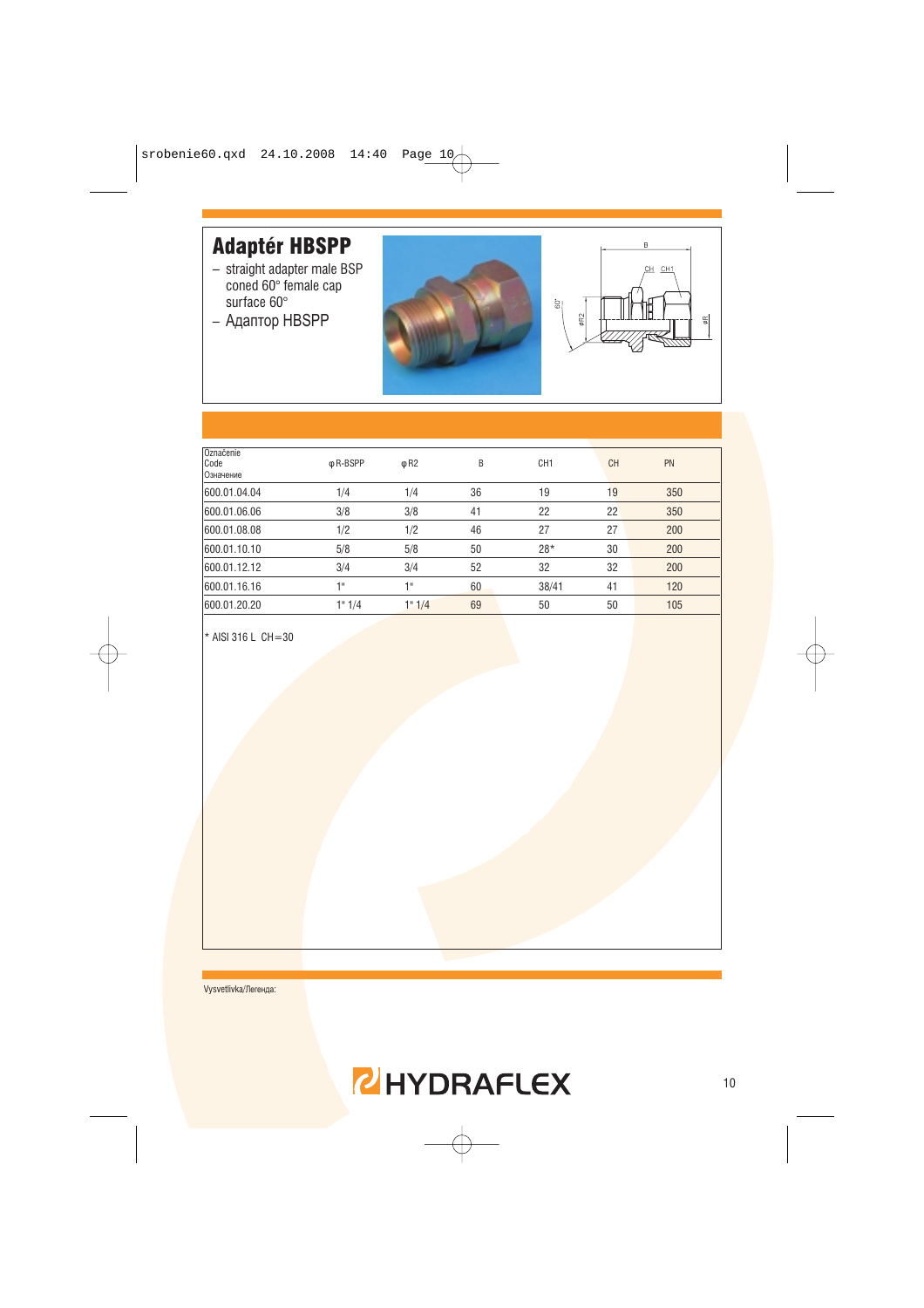# Adaptér redukovaný HBSPP

- reduced straight adapter male BSPP coned 60° female cap surface 60°
- Адаптор редуциращ **HBSPP**





| Označenie<br>Code<br>Означение | ф R2-BSPP | φ R-BSPP | B    | CH <sub>1</sub> | <b>CH</b> | PN  |
|--------------------------------|-----------|----------|------|-----------------|-----------|-----|
| 600.02.04.06                   | 1/4       | 3/8      | 39,5 | 22              | 22        | 350 |
| 600.02.06.04                   | 3/8       | 1/4      | 38   | 19              | 22        | 350 |
| 600.02.06.08                   | 3/8       | 1/2      | 43   | 27              | 27        | 200 |
| 600.02.08.04                   | 1/2       | 1/4      | 41   | 19              | 27        | 200 |
| 600.02.08.06                   | 1/2       | 3/8      | 44   | 22              | 27        | 200 |
| 600.02.08.12                   | 1/2       | 3/4      | 49   | 32              | 32        | 200 |
| 600.02.12.08                   | 3/4       | 1/2      | 49   | 27              | 32        | 200 |
| 600.02.16.12                   | 1 !!      | 3/4      | 56   | 32              | 41        | 120 |
|                                |           |          |      |                 |           |     |

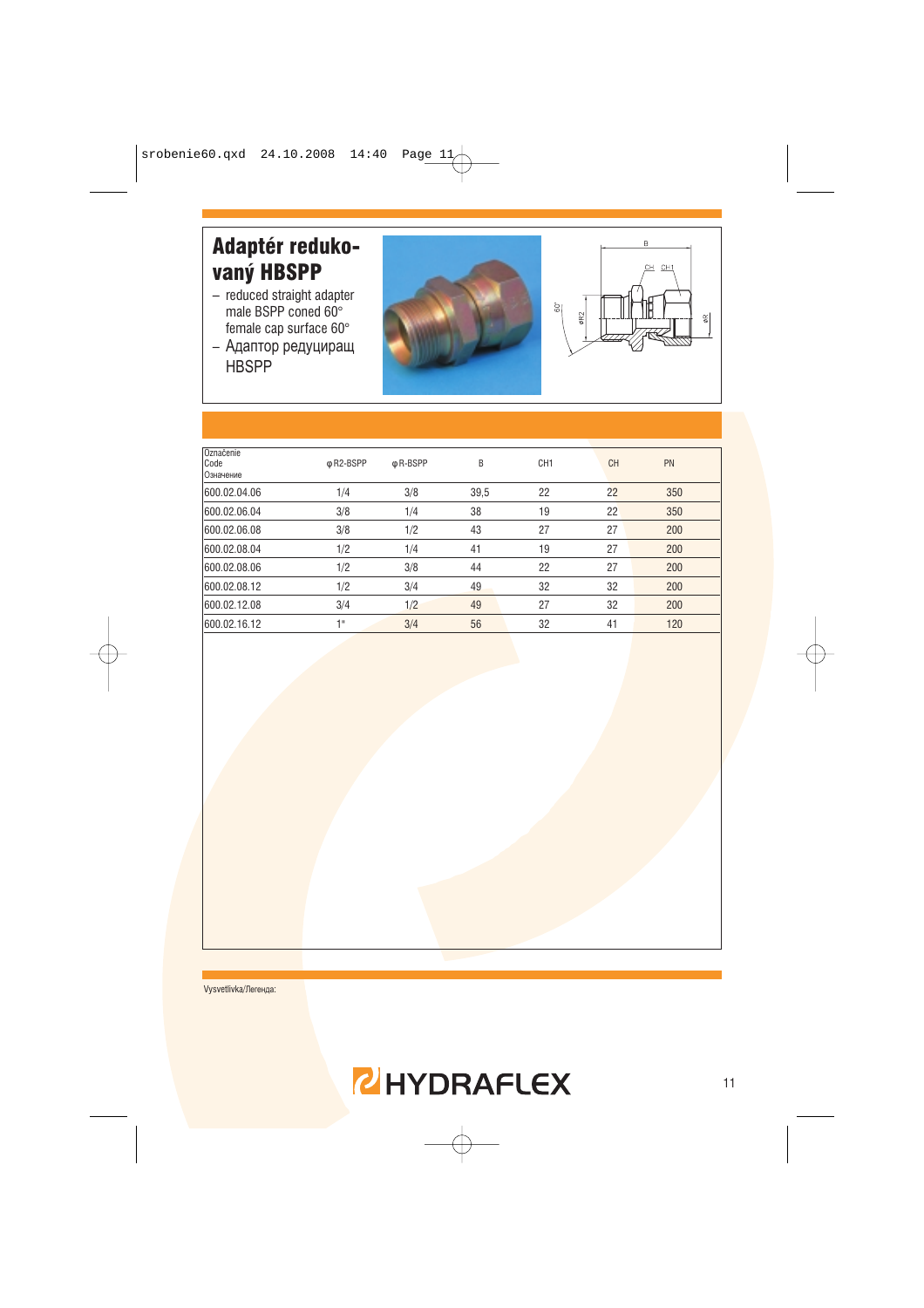#### L-spojka maticová BSPP

- $-$  elbow coupling 90 $\degree$ <br>with rotary nut
- $-$  Коляно BSPP





| Označenie<br>Code<br>Означение | φ R-BSPP | B    | <b>CH</b> | CH <sub>1</sub> | PN  |
|--------------------------------|----------|------|-----------|-----------------|-----|
| 60.10.04.04                    | 1/4      | 27,2 | 14        | 19              | 350 |
| 60.10.06.06                    | 3/8      | 32,3 | 19        | 22              | 350 |
| 60.10.08.08                    | 1/2      | 36,4 | 22        | 27              | 200 |
| 60.10.12.12                    | 3/4      | 42,5 | 27        | 32              | 200 |
| 60.10.16.16                    | 1"       | 53   | 33        | $38*$           | 120 |
| 60.10.20.20                    | 1" 1/4   | 58   | 41        | 50              | 105 |
| 60.10.24.24                    | 1" 1/2   | 68,5 | 48        | 55              | 105 |
|                                |          |      |           |                 |     |

\* AISI 316 L CH=41

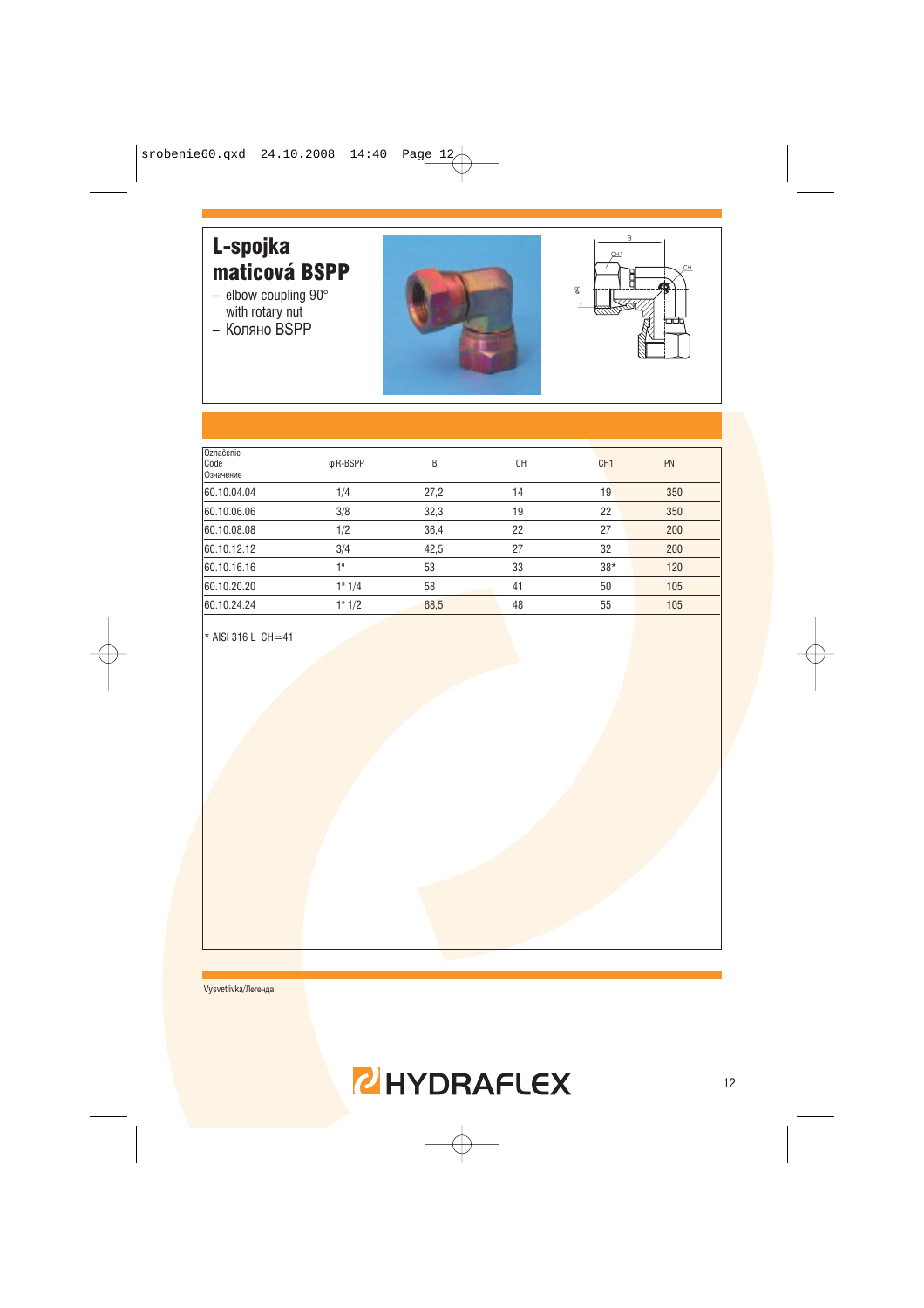# L-spojka maticová BSPP

- $-$  elbow coupling 90 $^{\circ}$ with rotary nut
- Коляно ориентируемо **BSPP**





| Označenie<br>Code<br>Означение | φ R-BSPP | B  | B <sub>2</sub> | <b>CH</b> | CH <sub>1</sub> | PN  |  |
|--------------------------------|----------|----|----------------|-----------|-----------------|-----|--|
| 60.09.04.04                    | 1/4      | 27 | 26             | 14        | 19              | 350 |  |
| 60.09.06.06                    | 3/8      | 29 | 31             | 19        | 22              | 350 |  |
| 60.09.08.08                    | 1/2      | 35 | 36             | 22        | 27              | 200 |  |
| 60.09.12.12                    | 3/4      | 43 | 40             | 27        | 32              | 200 |  |
| 60.09.16.16                    | 1 !!     | 50 | 53             | 33        | $38*$           | 120 |  |
| 60.09.20.20                    | 1" 1/4   | 55 | 57             | 41        | 50              | 105 |  |
| 60.09.24.24                    | 1" 1/2   | 63 | 65,5           | 48        | 60              | 105 |  |
|                                |          |    |                |           |                 |     |  |

\* AISI 316 L CH=41

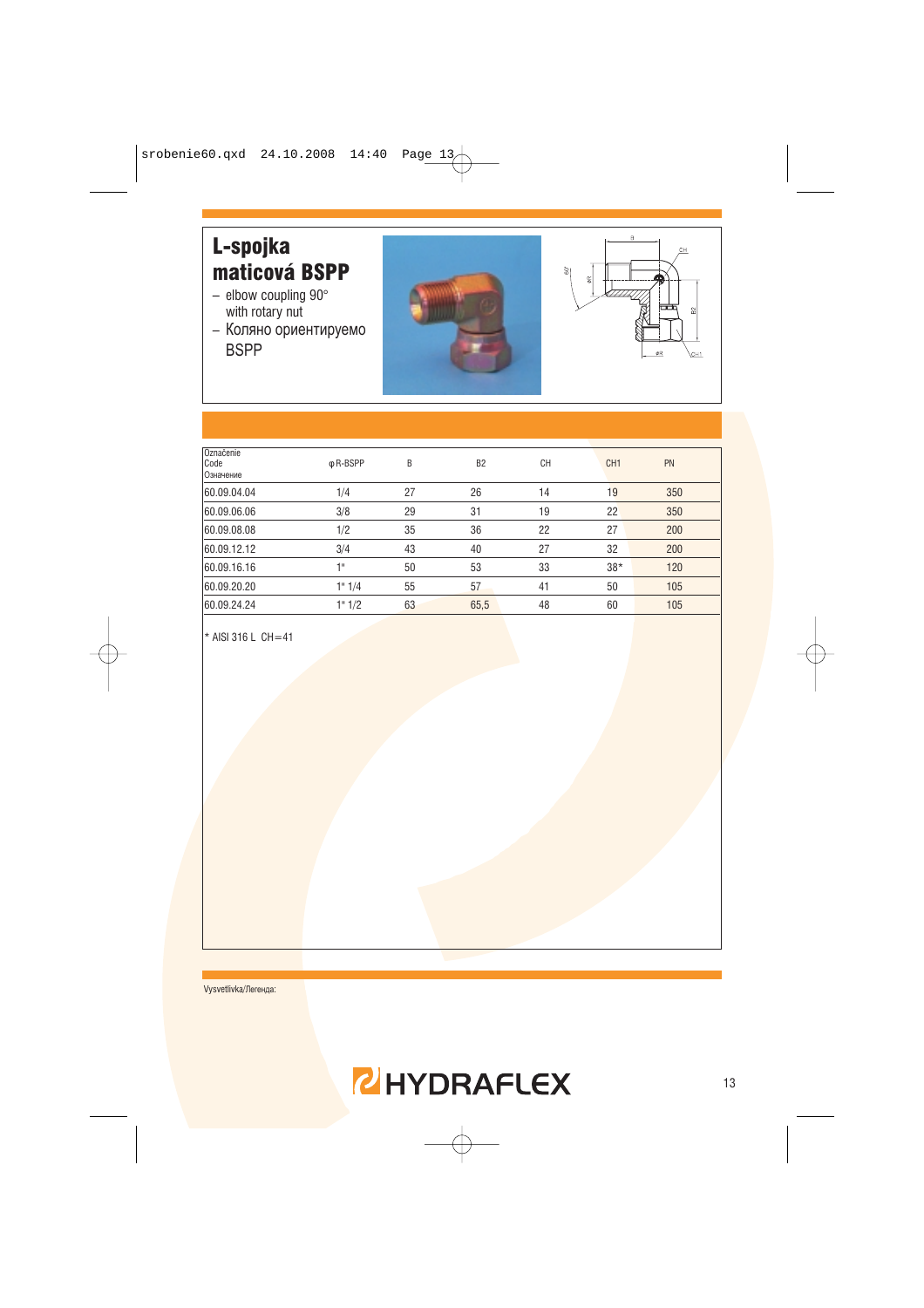#### **TN 166**

- 
- L spojka<br>– elbow coupling 90°
- Коляно





| Označenie<br>Code<br>Означение | φ R-BSPP        | B    | С    | φd | <b>CH</b> | PN  |
|--------------------------------|-----------------|------|------|----|-----------|-----|
| TN 166-1/4                     | $1/4$ "         | 24,5 | 11,5 | 6  | 14        | 350 |
| TN 166-3/8                     | $3/8$ "         | 29   | 12,5 | 9  | 17        | 350 |
| TN 166-1/2                     | $1/2^{\circ}$   | 30,5 | 13   | 11 | 19        | 200 |
| TN 166-3/4                     | $3/4$ "         | 37   | 14   | 16 | 27        | 200 |
| TN 166-1                       | 1 <sup>ii</sup> | 43,5 | 17   | 21 | 36        | 120 |
| TN 166-11/4                    | $11/4$ "        | 50   | 19   | 26 | 41        | 105 |
| TN 166-11/2                    | $11/2$ "        | 58,5 | 23   | 32 | 50        | 105 |
|                                |                 |      |      |    |           |     |

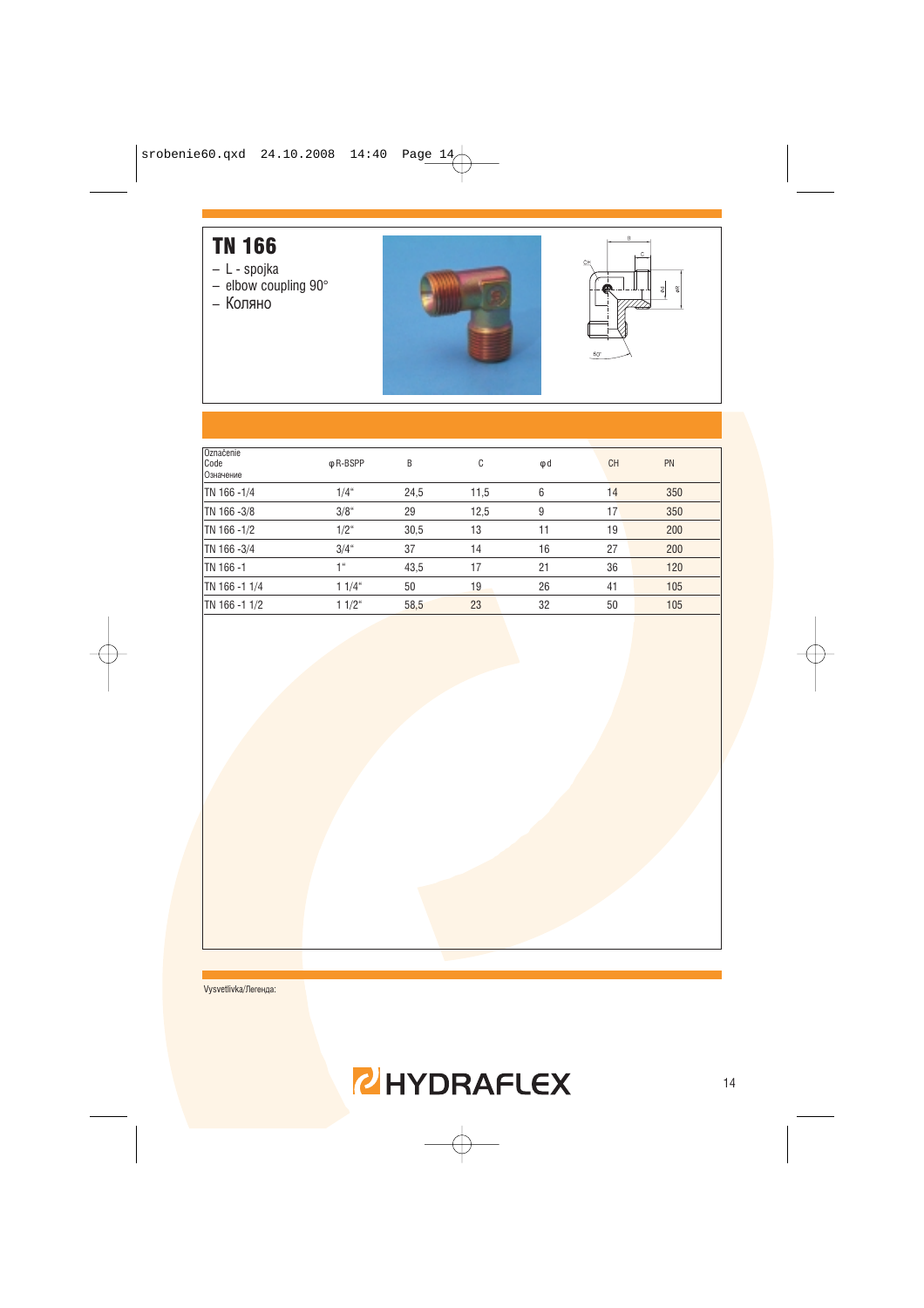#### **TN 164**

- T spojka<br>- equal tees
- 
- Трипътник





| Označenie<br>Code<br>Означение | ф R-BSPP      | B    | C    | φd | <b>CH</b> | PN  |
|--------------------------------|---------------|------|------|----|-----------|-----|
| TN 164-1/4                     | $1/4$ "       | 24,5 | 11,5 | 6  | 14        | 350 |
| TN 164-3/8                     | $3/8$ "       | 29   | 12,5 | 9  | 17        | 350 |
| TN 164-1/2                     | $1/2^{\circ}$ | 30,5 | 13   | 11 | 19        | 200 |
| TN 164-3/4                     | $3/4$ "       | 37   | 14   | 16 | 27        | 200 |
| TN 164-1                       | 1"            | 43,5 | 17   | 21 | 36        | 120 |
| TN 164-11/4                    | $11/4$ "      | 50   | 19   | 26 | 41        | 105 |
| TN 164 -1 1/2                  | $11/2$ "      | 58,5 | 23   | 32 | 50        | 105 |
|                                |               |      |      |    |           |     |

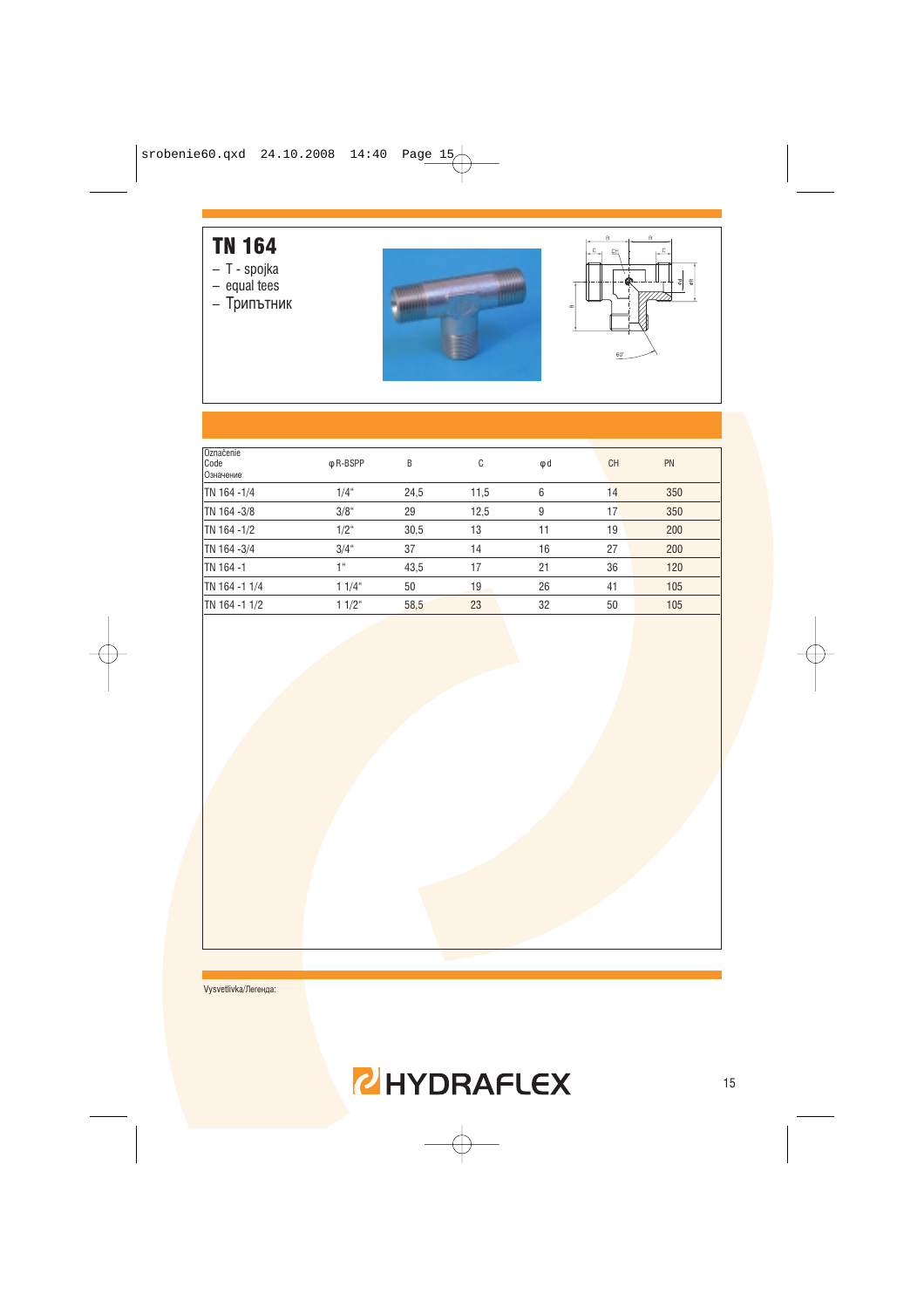#### T-spojka s maticou BSPP

- equal tees with rotary nut
- Трипътник BSPP





| Označenie<br>Code<br>Означение | φ R-BSPP | B    | СH | CH <sub>1</sub> | PN  |
|--------------------------------|----------|------|----|-----------------|-----|
| 60.60.04.04                    | 1/4      | 27,2 | 14 | 19              | 350 |
| 60.60.06.06                    | 3/8      | 32,3 | 19 | 22              | 350 |
| 60.60.08.08                    | 1/2      | 36,4 | 22 | 27              | 200 |
| 60.60.12.12                    | 3/4      | 42,5 | 27 | 32              | 200 |
| 60.60.16.16                    | 4 !!     | 53   | 33 | 38              | 120 |
| 60.60.20.20                    | 1" 1/4   | 58   | 41 | 50              | 105 |
| 60.60.24.24                    | 1" 1/2   | 68,5 | 48 | 55              | 105 |
|                                |          |      |    |                 |     |

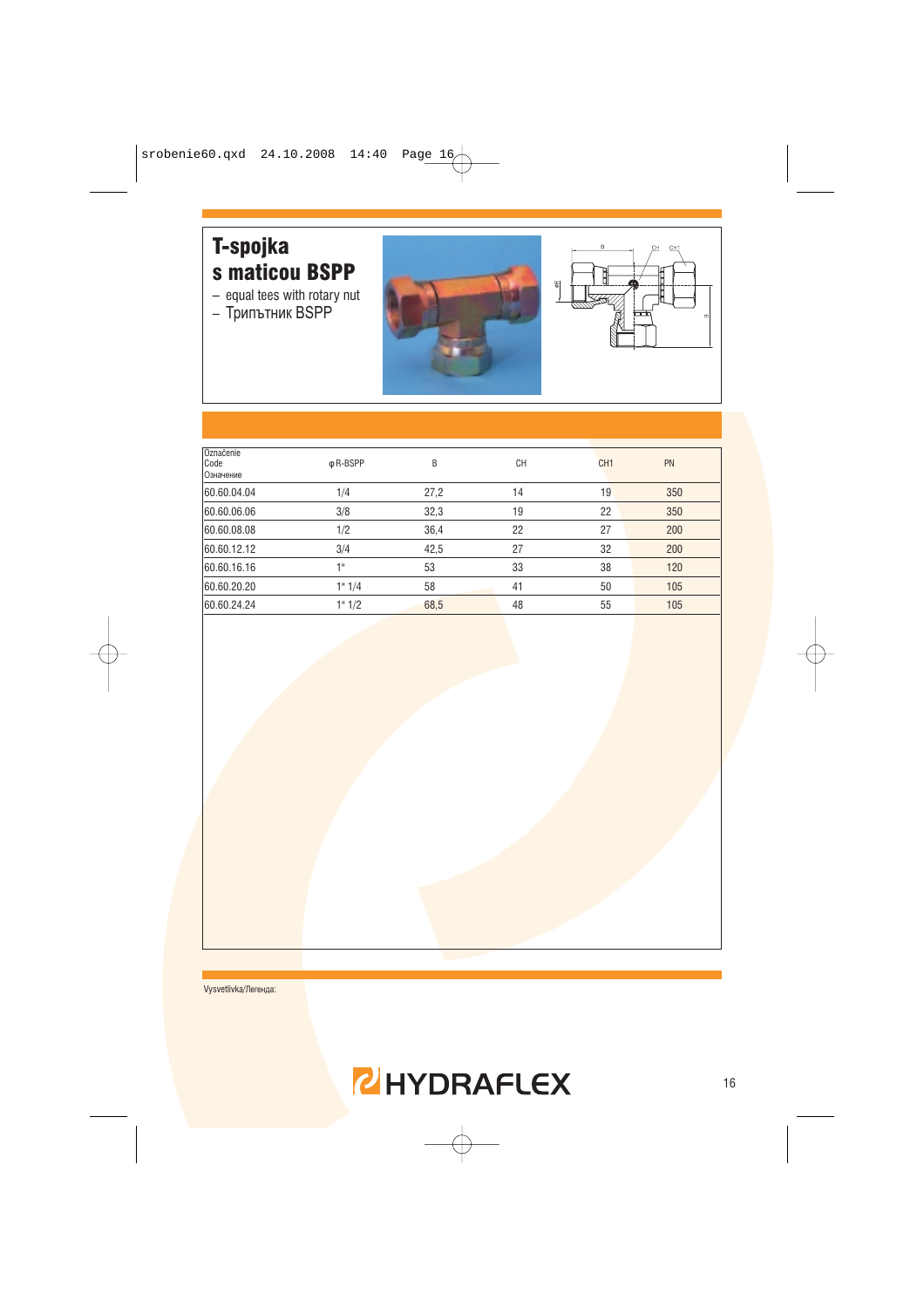# T-spojka s bočnou maticou BSPP

- derivating "T" with rotary nut
- Трипътник ориентируем BSPP





| Označenie<br>Code<br>Означение | φ R-BSPP | B  | B <sub>1</sub> | B <sub>2</sub> | <b>CH</b> | CH <sub>1</sub> | PN  |
|--------------------------------|----------|----|----------------|----------------|-----------|-----------------|-----|
| 60.59.04.04                    | 1/4      | 27 | 53             | 26             | 14        | 19              | 350 |
| 60.59.06.06                    | 3/8      | 29 | 60             | 31             | 19        | 22              | 350 |
| 60.59.08.08                    | 1/2      | 35 | 71             | 36             | 22        | 27              | 200 |
| 60.59.12.12                    | 3/4      | 43 | 83             | 40             | 27        | 32              | 200 |
| 60.59.16.16                    | 1 !!     | 50 | 103            | 53             | 33        | 38              | 120 |
| 60.59.20.20                    | 1" 1/4   | 55 | 113            | 58             | 41        | 50              | 105 |
| 60.59.24.24                    | 1" 1/2   | 63 | 131,5          | 68,5           | 48        | 55              | 105 |
|                                |          |    |                |                |           |                 |     |

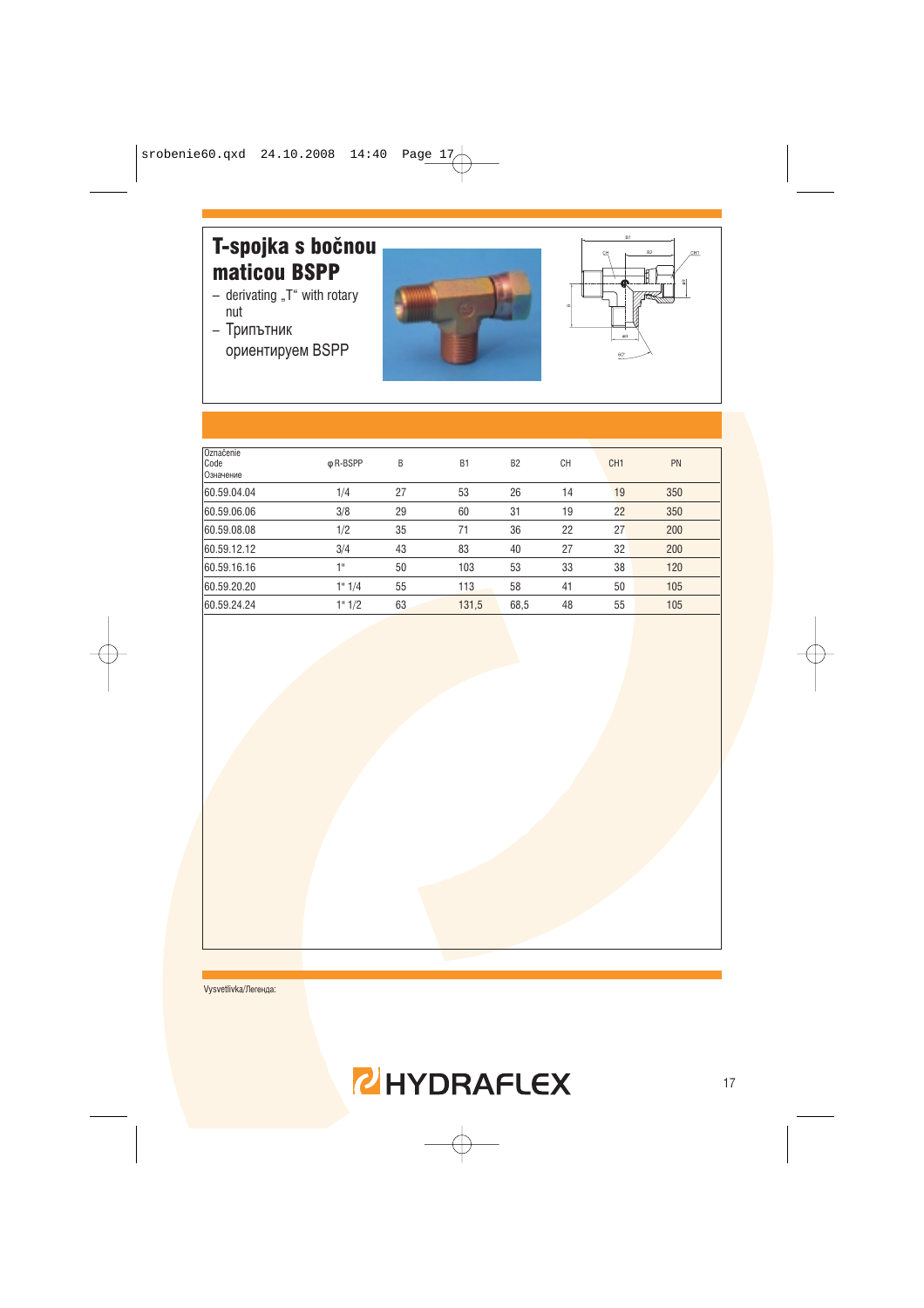#### T-spojka so spodnou maticou **BSPP**

- $-$  "T" of line with rotary nut
- Трипътник въртящ **BSPP**





| Označenie<br>Code<br>Означение | φ R-BSPP | B  | B <sub>1</sub> | B <sub>2</sub> | <b>CH</b> | CH <sub>1</sub> | PN  |  |
|--------------------------------|----------|----|----------------|----------------|-----------|-----------------|-----|--|
| 60.55.04.04                    | 1/4      | 27 | 54             | 26             | 14        | 19              | 350 |  |
| 60.55.06.06                    | 3/8      | 29 | 58             | 31             | 19        | 22              | 350 |  |
| 60.55.08.08                    | 1/2      | 35 | 70             | 36             | 22        | 27              | 200 |  |
| 60.55.12.12                    | 3/4      | 43 | 86             | 40             | 27        | 32              | 200 |  |
| 60.55.16.16                    | 1 !!     | 50 | 100            | 53             | 33        | 38              | 120 |  |
| 60.55.20.20                    | 1" 1/4   | 55 | 110            | 58             | 41        | 50              | 105 |  |
| 60.55.24.24                    | 1" 1/2   | 63 | 126            | 68,5           | 48        | 55              | 105 |  |
|                                |          |    |                |                |           |                 |     |  |

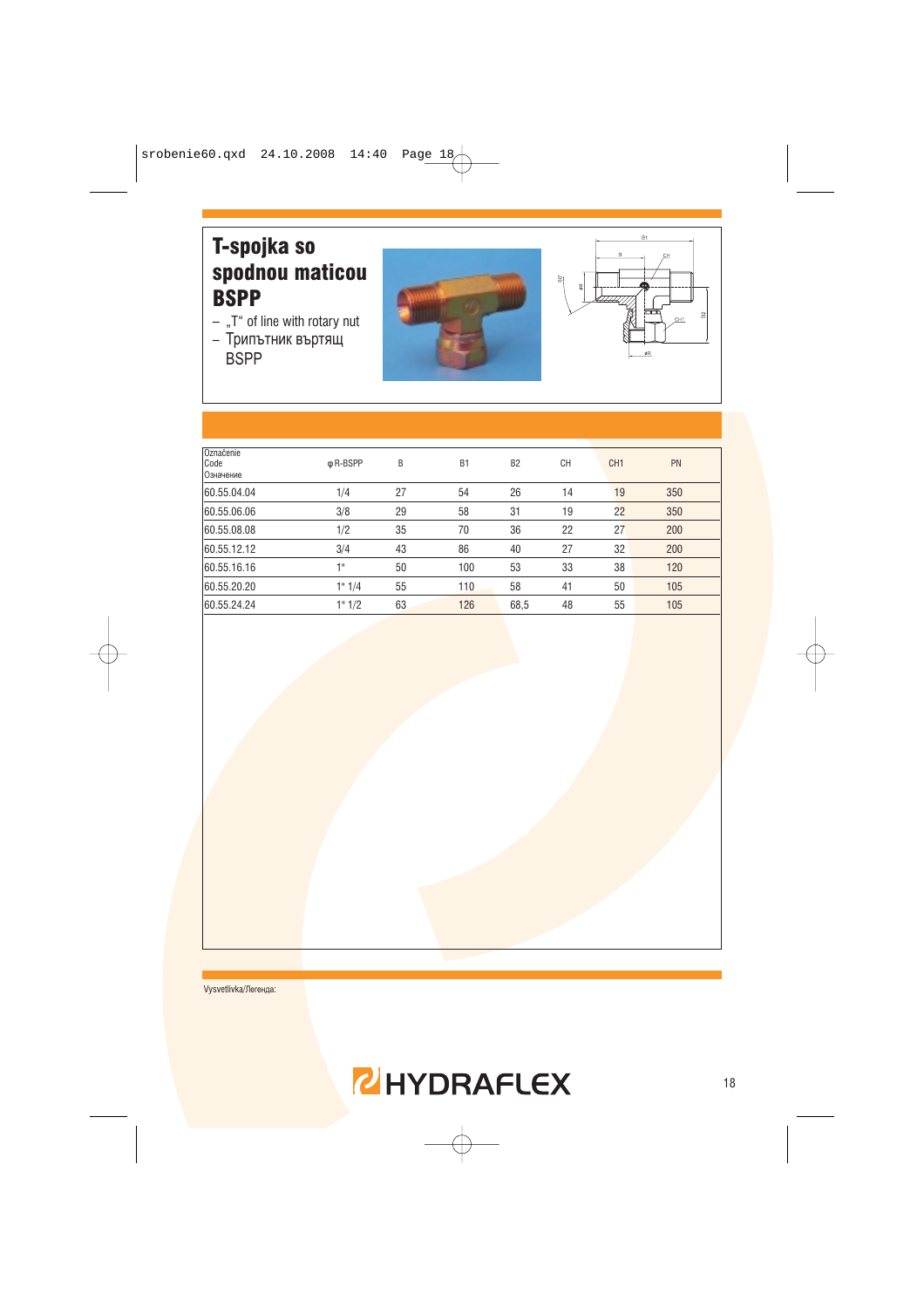#### Zátka BSPP

- 
- male plug<br>– Тапа BSPP





| Označenie<br>Code<br>Означение | φ R-BSPP        | B    | Α  | <b>CH</b> | PN  |
|--------------------------------|-----------------|------|----|-----------|-----|
| 34.75.00.02                    | 1/8             | 14,5 | 9  | 14        | 350 |
| 34.75.00.04                    | 1/4             | 19   | 11 | 19        | 350 |
| 34.75.00.06                    | 3/8             | 20,5 | 12 | 22        | 350 |
| 34.75.00.08                    | 1/2             | 24   | 14 | 27        | 200 |
| 34.75.00.10                    | 5/8             | 26   | 16 | 30        | 200 |
| 34.75.00.12                    | 3/4             | 26,5 | 16 | 32        | 200 |
| 34.75.00.16                    | 1"              | 30,5 | 19 | 41        | 120 |
| 34.75.00.20                    | 1" 1/4          | 39   | 20 | 50        | 105 |
| 34.75.00.24                    | 1" 1/2          | 43   | 22 | 55        | 105 |
| 34.75.00.32                    | 2 <sup>11</sup> | 48,5 | 25 | 70        | 70  |

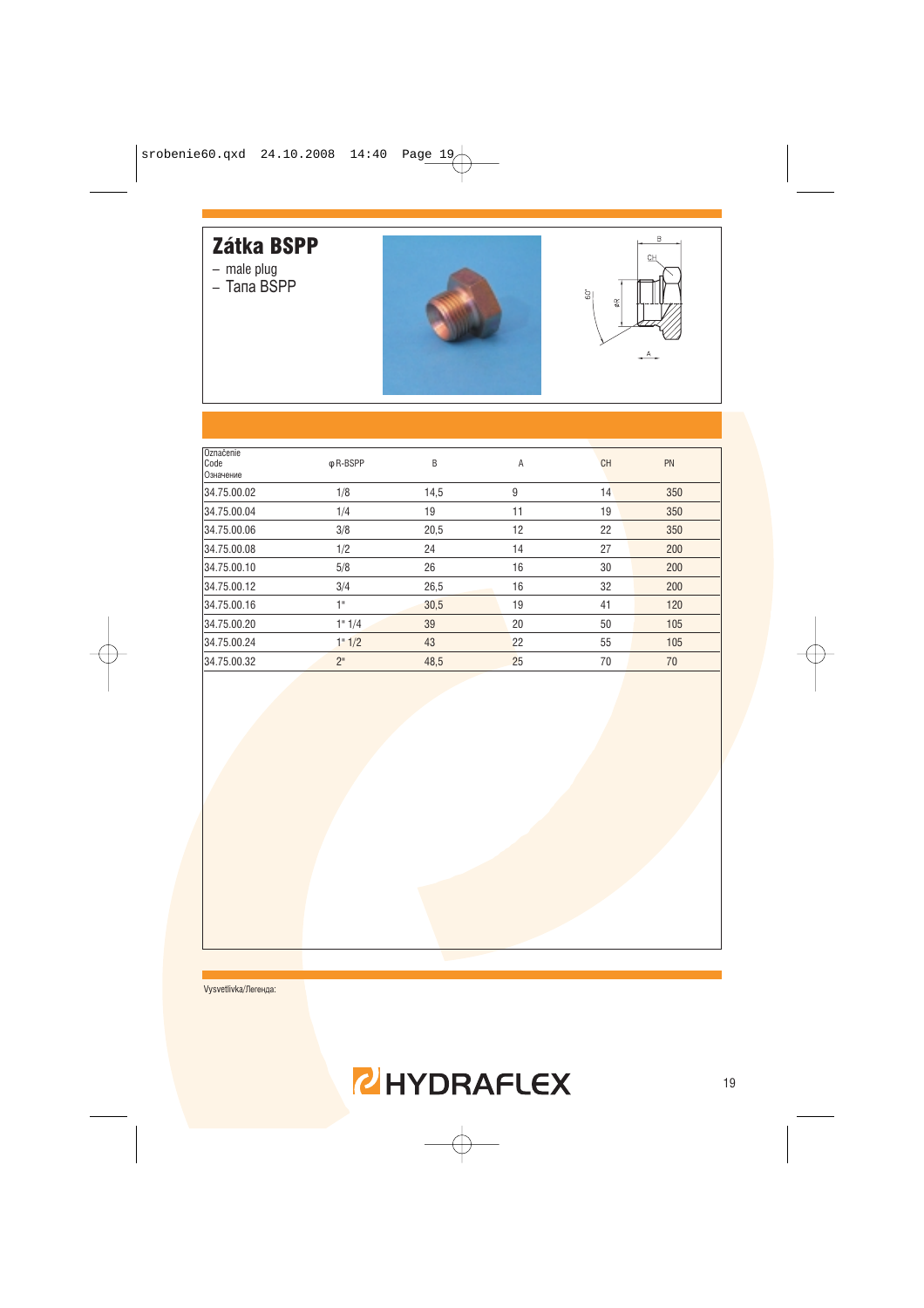#### Zátka maticová **BSPP**

- $-$  female plug
- $-$  Тапа, гайка BSPP





| Označenie<br>Code<br>Означение | φ R-BSPP | B    | <b>CH</b> | PN  |
|--------------------------------|----------|------|-----------|-----|
| 34.76.00.04                    | 1/4      | 20,7 | 19        | 350 |
| 34.76.00.06                    | 3/8      | 24,3 | 22        | 350 |
| 34.76.00.08                    | 1/2      | 26,4 | 27        | 200 |
| 34.76.00.10                    | 5/8      | 28,5 | $28*$     | 200 |
| 34.76.00.12                    | 3/4      | 30,5 | 32        | 200 |
| 34.76.00.16                    | 1"       | 34,5 | $38***$   | 120 |
| 34.76.00.20                    | 1" 1/4   | 42,5 | 50        | 105 |
| 34.76.00.24                    | 1" 1/2   | 45   | 55        | 105 |
|                                |          |      |           |     |

\* AISI 316 L CH=30

\*\* AISI 316 L CH=41

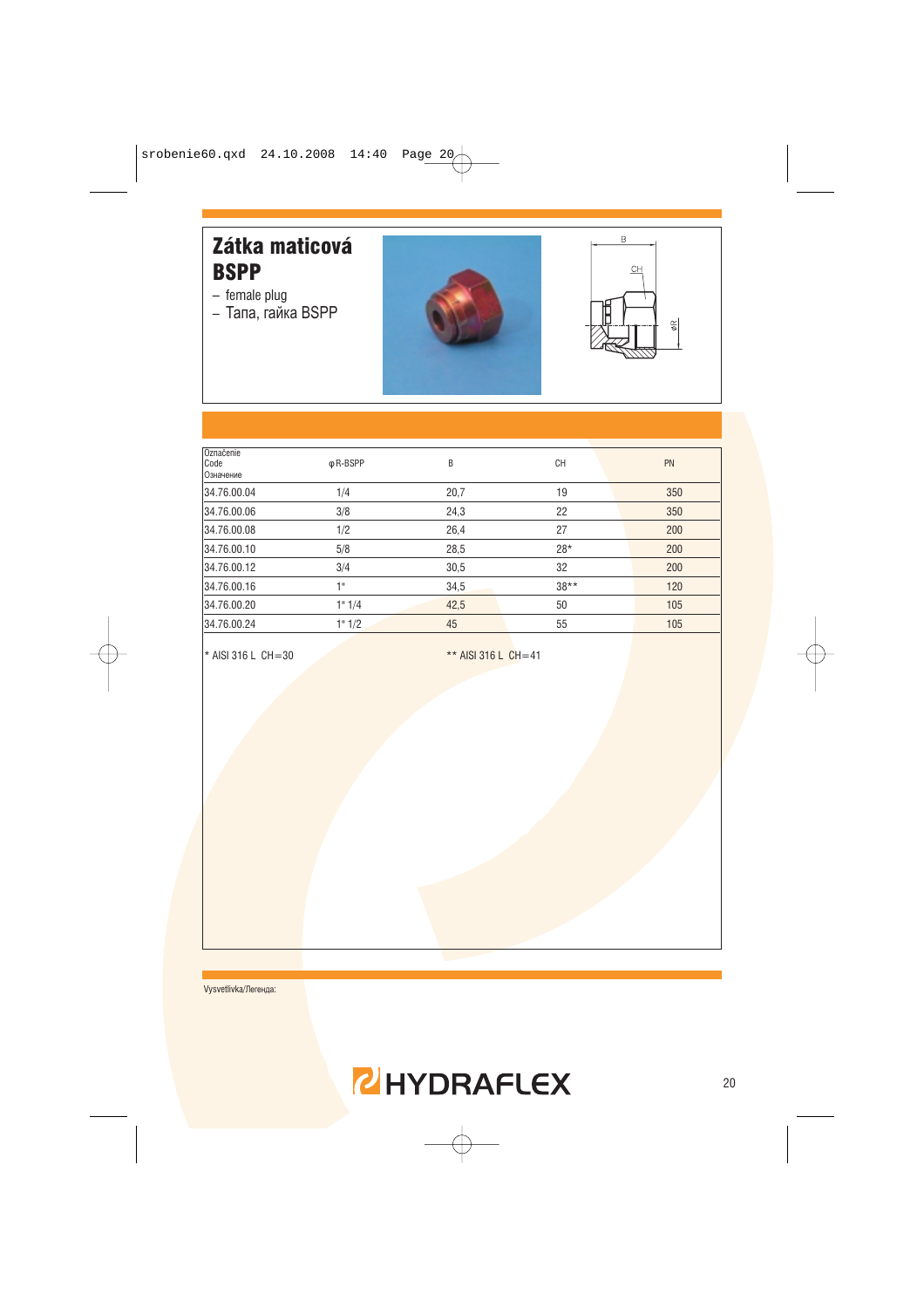# **Adaptér BSPP**

- adaptors BSPP
- Адаптор BSPP





| Označenie<br>Code<br>Означение | ф R-BSPP female | Α  | <b>CH</b> | PN  |
|--------------------------------|-----------------|----|-----------|-----|
| 34.00.02.02                    | 1/8             | 18 | 17        | 350 |
| 34.00.04.04                    | 1/4             | 22 | 19        | 350 |
| 34.00.06.06                    | 3/8             | 27 | 24        | 315 |
| 34.00.08.08                    | 1/2             | 31 | 30        | 210 |
| 34.00.12.12                    | 3/4             | 35 | 36        | 210 |
| 34.00.16.16                    | 1 <sup>II</sup> | 41 | 41        | 120 |
| 34.00.20.20                    | 1" 1/4          | 45 | 55        | 105 |
| 34.00.24.24                    | 1" 1/2          | 45 | 60        | 105 |
|                                |                 |    |           |     |

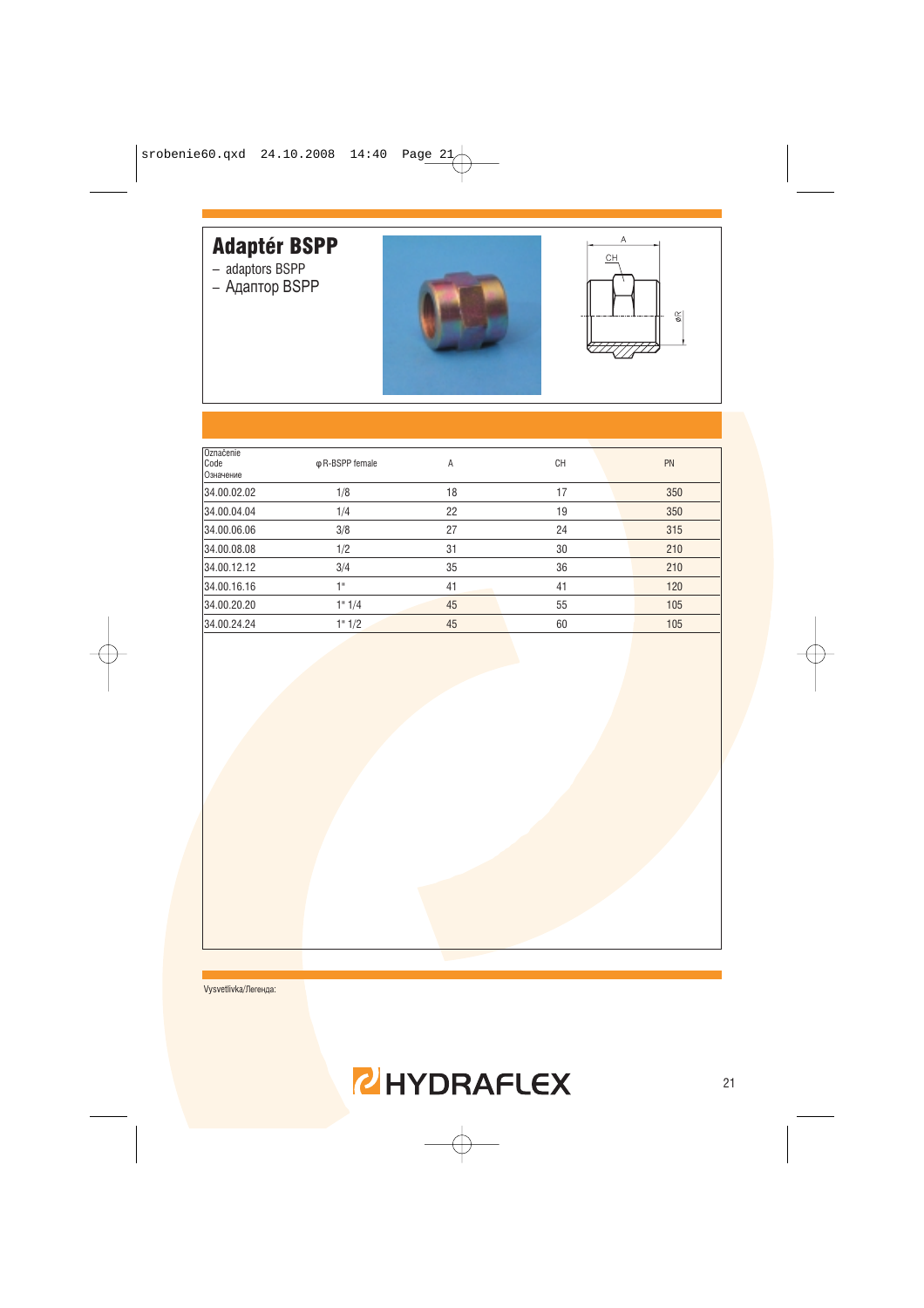# **Adaptér** redukovaný BSPT

- reduced adaptors BSPP
- Адаптор редуциращ **BSPT**





| Označenie<br>Code<br>Означение | o R-BSPT female | ф R2-BSPT female | Α    | <b>CH</b> | PN  |
|--------------------------------|-----------------|------------------|------|-----------|-----|
| 34.01.04.02                    | 1/4             | 1/8              | 24,2 | 19        | 420 |
| 34.01.06.02                    | 3/8             | 1/8              | 24,2 | 22        | 420 |
| 34.01.06.04                    | 3/8             | 1/4              | 28,7 | 22        | 420 |
| 34.01.08.04                    | 1/2             | 1/4              | 34,8 | 30        | 350 |
| 34.01.08.06                    | 1/2             | 3/8              | 34,8 | 30        | 350 |
| 34.01.12.04                    | 3/4             | 1/4              | 35,6 | 36        | 280 |
| 34.01.12.08                    | 3/4             | 1/2              | 38,9 | 36        | 280 |
|                                |                 |                  |      |           |     |

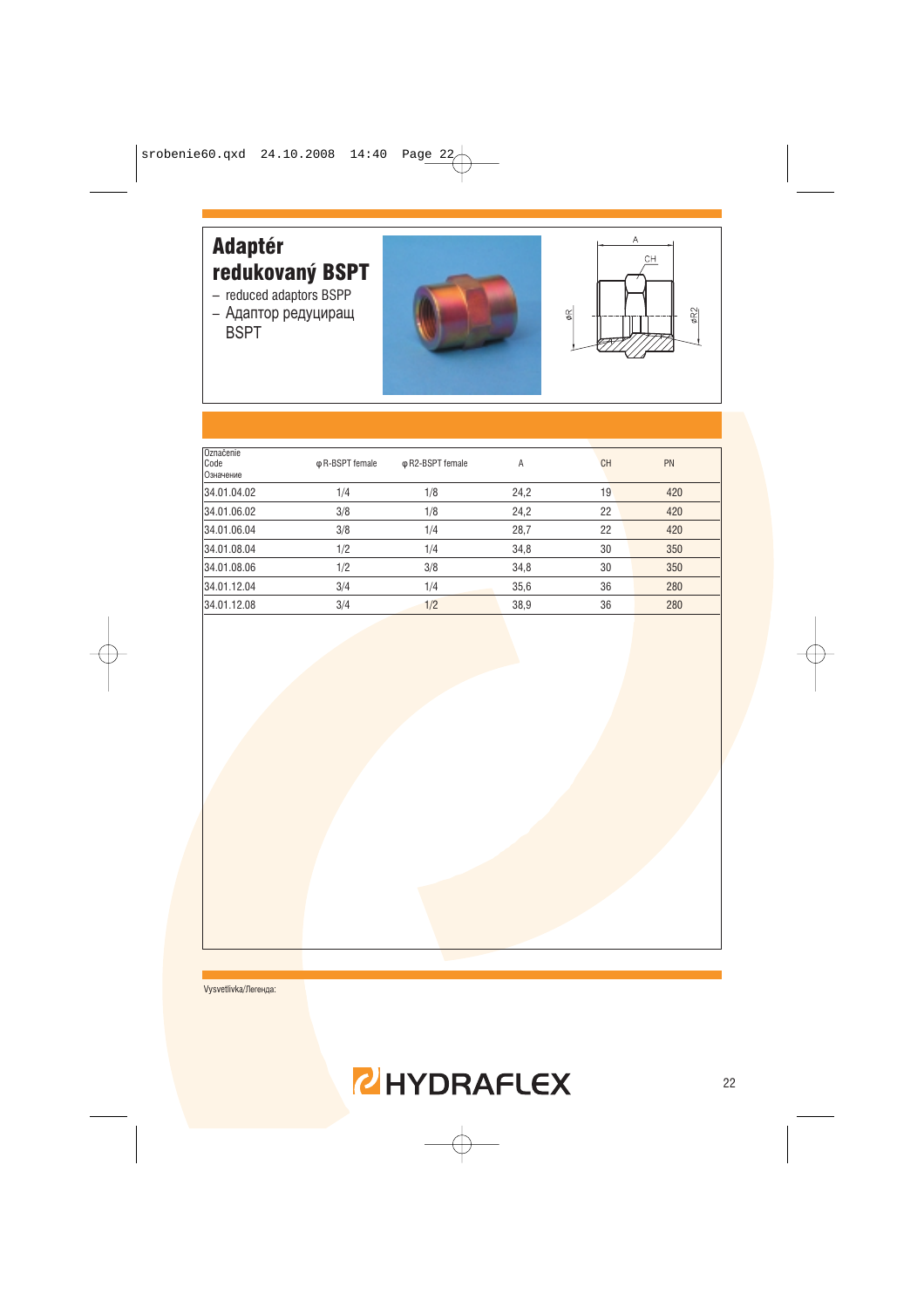# **Adaptér BSPT**

- adaptors BSPT
- Адаптор BSPT





| Označenie<br>Code<br>Означение | o R-BSPT female | Α    | <b>CH</b> | PN  |
|--------------------------------|-----------------|------|-----------|-----|
| 34.02.02.02                    | 1/8             | 19   | $16*$     | 420 |
| 34.02.04.04                    | 1/4             | 28,7 | 19        | 420 |
| 34.02.06.06                    | 3/8             | 28,7 | 22        | 420 |
| 34.02.08.08                    | 1/2             | 38,1 | 30        | 350 |
| 34.02.12.12                    | 3/4             | 38,9 | 36        | 280 |
| 34.02.16.16                    | 1 !!            | 48   | 41        | 210 |
| 34.02.20.20                    | 1" 1/4          | 49   | 50        | 175 |
| 34.02.24.24                    | 1" 1/2          | 49   | 60        | 140 |
|                                |                 |      |           |     |

\* AISI 316 L CH=17

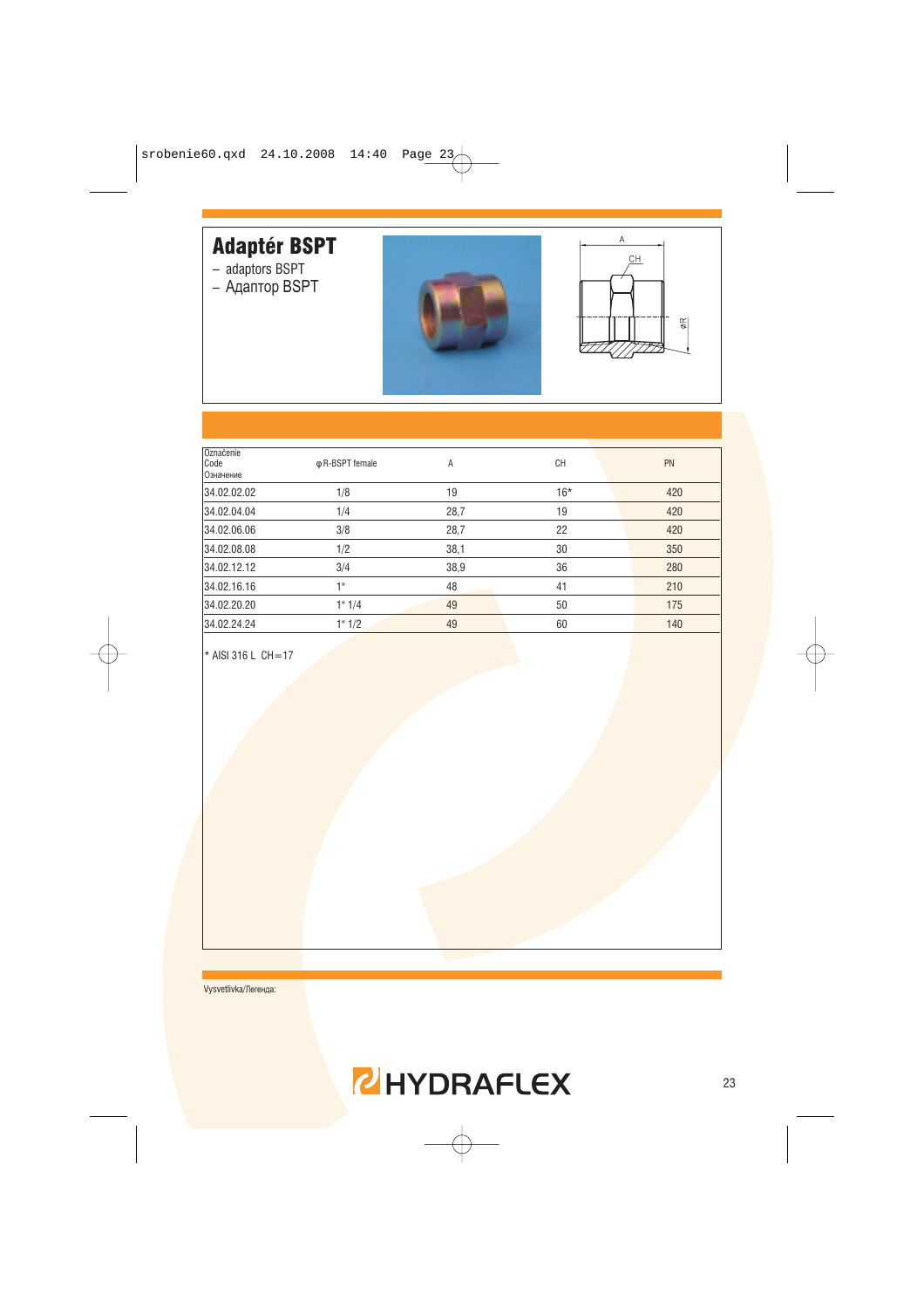#### **Adaptér** redukovaný NPT

- $-$  reduced adaptors NPT
- Адаптор редуциращ **NPT**





| Označenie<br>Code<br>Означение | o R-NPT female | φ R2-NPT female | A    | <b>CH</b> | PN  |
|--------------------------------|----------------|-----------------|------|-----------|-----|
| 34.03.04.02                    | 1/4            | 1/8             | 24,2 | 19        | 420 |
| 34.03.06.02                    | 3/8            | 1/8             | 24,2 | 22        | 420 |
| 34.03.06.04                    | 3/8            | 1/4             | 28,7 | 22        | 420 |
| 34.03.08.04                    | 1/2            | 1/4             | 34,8 | 30        | 350 |
| 34.03.08.06                    | 1/2            | 3/8             | 34,8 | 30        | 350 |
| 34.03.12.04                    | 3/4            | 1/4             | 35,6 | 36        | 280 |
| 34.03.12.08                    | 3/4            | 1/2             | 38,9 | 36        | 280 |
|                                |                |                 |      |           |     |

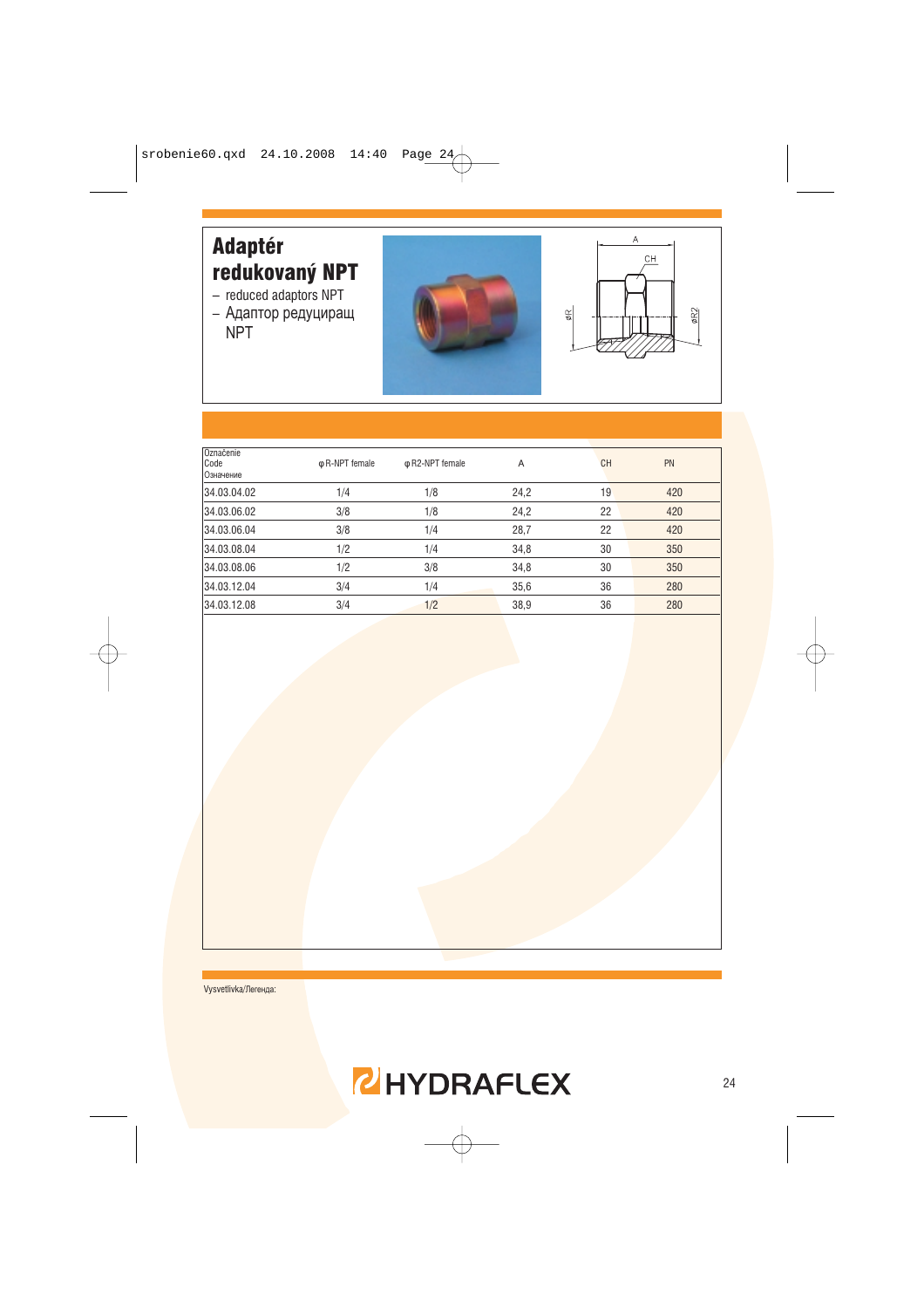# Adaptér NPT

- adaptors NPT
- Адаптор NPT





| Označenie<br>Code<br>Означение | φ R-NPT female | Α    | <b>CH</b> | PN  |
|--------------------------------|----------------|------|-----------|-----|
| 34.04.02.02                    | 1/8            | 19   | $16*$     | 420 |
| 34.04.04.04                    | 1/4            | 28,7 | 19        | 420 |
| 34.04.06.06                    | 3/8            | 28,7 | 22        | 420 |
| 34.04.08.08                    | 1/2            | 38,1 | 30        | 350 |
| 34.04.12.12                    | 3/4            | 38,9 | 36        | 280 |
| 34.04.16.16                    | 1"             | 48   | 41        | 210 |
| 34.04.20.20                    | 1" 1/4         | 49   | 50        | 175 |
| 34.04.24.24                    | 1" 1/2         | 49   | 60        | 140 |
|                                |                |      |           |     |

\* AISI 316 L CH=17

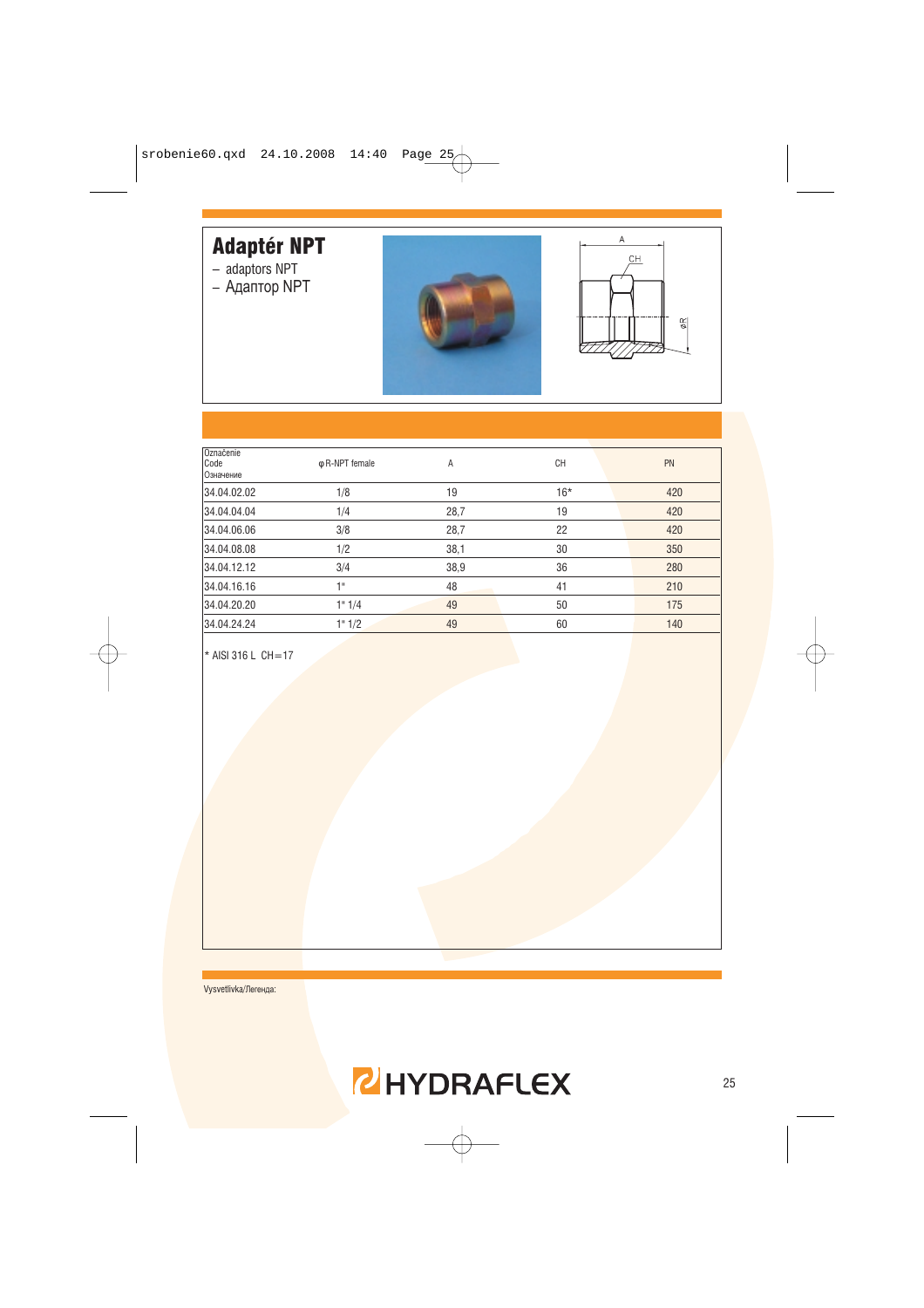

| φ R-NPT | $\phi$ R <sub>2</sub> -NPT | φd   | $\phi$ d2 |      | 12   | B    | <b>CH</b> | PN  |
|---------|----------------------------|------|-----------|------|------|------|-----------|-----|
| 1/4     | 1/8                        | 7    | 4,5       | 14,2 | 9,7  | 32,3 | $16*$     | 420 |
| 3/8     | 1/8                        | 10   | 4,5       | 14,2 | 9,7  | 32,3 | 19        | 420 |
| 3/8     | 1/4                        | 10   | 7         | 14,2 | 14,2 | 36,8 | 19        | 420 |
| 1/2     | 1/4                        | 13,5 |           | 19   | 14,2 | 43,2 | 22        | 420 |
| 1/2     | 3/8                        | 13,5 | 10        | 19   | 14,2 | 43,2 | 22        | 420 |
| 3/4     | 1/4                        | 18   | 7         | 19   | 14,2 | 45   | 30        | 420 |
| 3/4     | 1/2                        | 18   | 13,5      | 19   | 19   | 49,8 | 30        | 420 |
| 10      | 3/4                        | 23   | 18        | 23,9 | 19   | 54,5 | 36        | 420 |
| 1" 1/4  | 1"                         | 31   | 23        | 24,6 | 23,9 | 62,3 | 46        | 350 |
|         |                            |      |           |      |      |      |           |     |

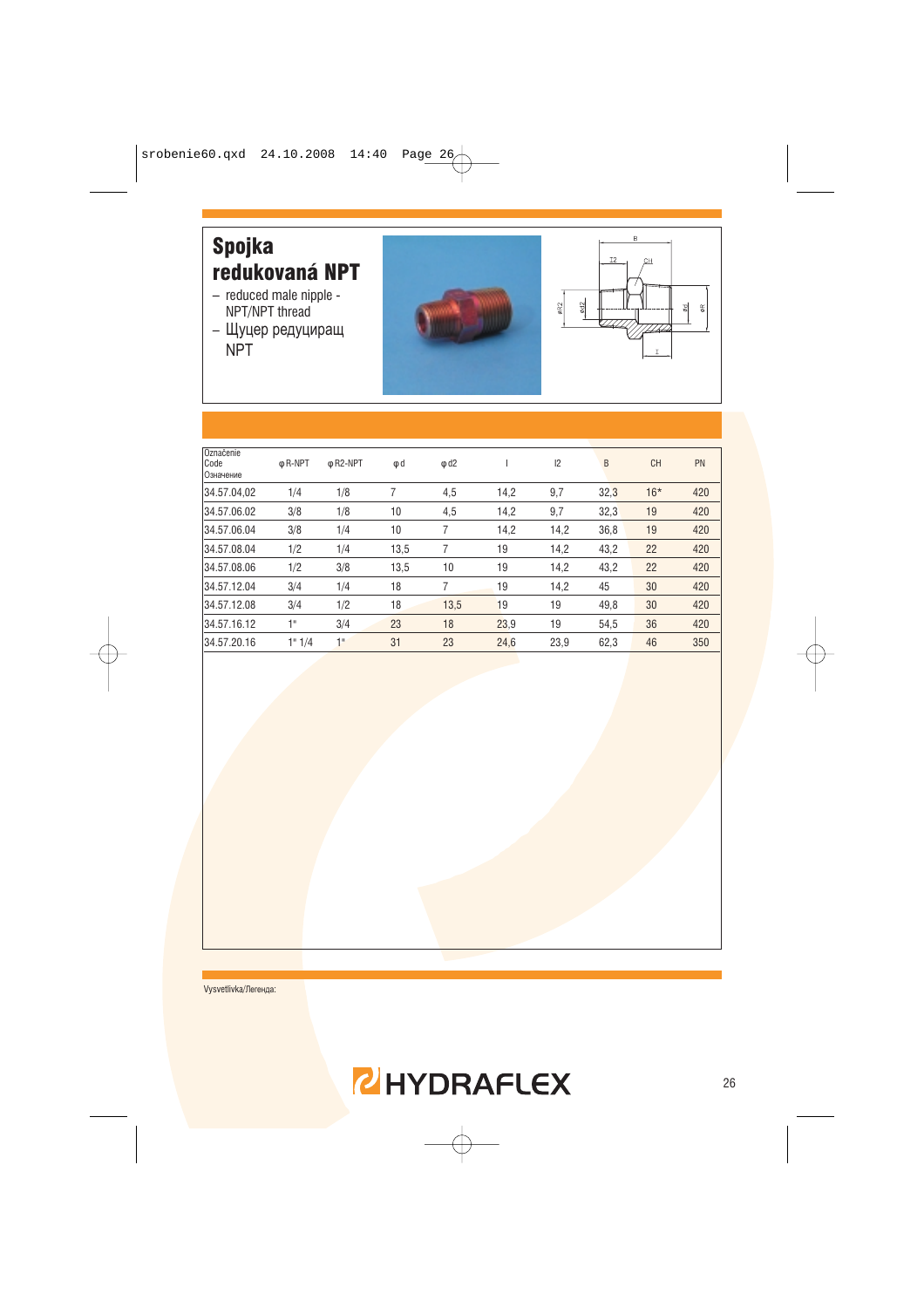# **Spojka NPT**

- male nipple stud coupling<br>NPT/NPT thread
- Щуцер NPT





| Označenie<br>Code<br>Означение | φ R-NPT        | φd   | B    |      | <b>CH</b> | PN  |
|--------------------------------|----------------|------|------|------|-----------|-----|
| 34.58.02.02                    | 1/8            | 4,5  | 26,9 | 9,7  | $11*$     | 420 |
| 34.58.04.04                    | 1/4            |      | 36,8 | 14,2 | $16***$   | 420 |
| 34.58.06.06                    | 3/8            | 10   | 36,8 | 14,2 | 19        | 420 |
| 34.58.08.08                    | 1/2            | 13,5 | 48   | 19   | 22        | 420 |
| 34.58.12.12                    | 3/4            | 18   | 49,8 | 19   | 30        | 420 |
| 34.58.16.16                    | 1"             | 23   | 59,4 | 23,9 | 36        | 420 |
| 34.58.20.20                    | 1" 1/4         | 31   | 63   | 24,6 | 46        | 350 |
| 34.58.24.24                    | 1" 1/2         | 38   | 66,3 | 25,4 | 50        | 210 |
| 34.58.32.32                    | $\overline{2}$ | 49   | 71,6 | 26,2 | 65        | 210 |

\* AISI 316 L CH=12

\*\* AISI 316 L CH=17

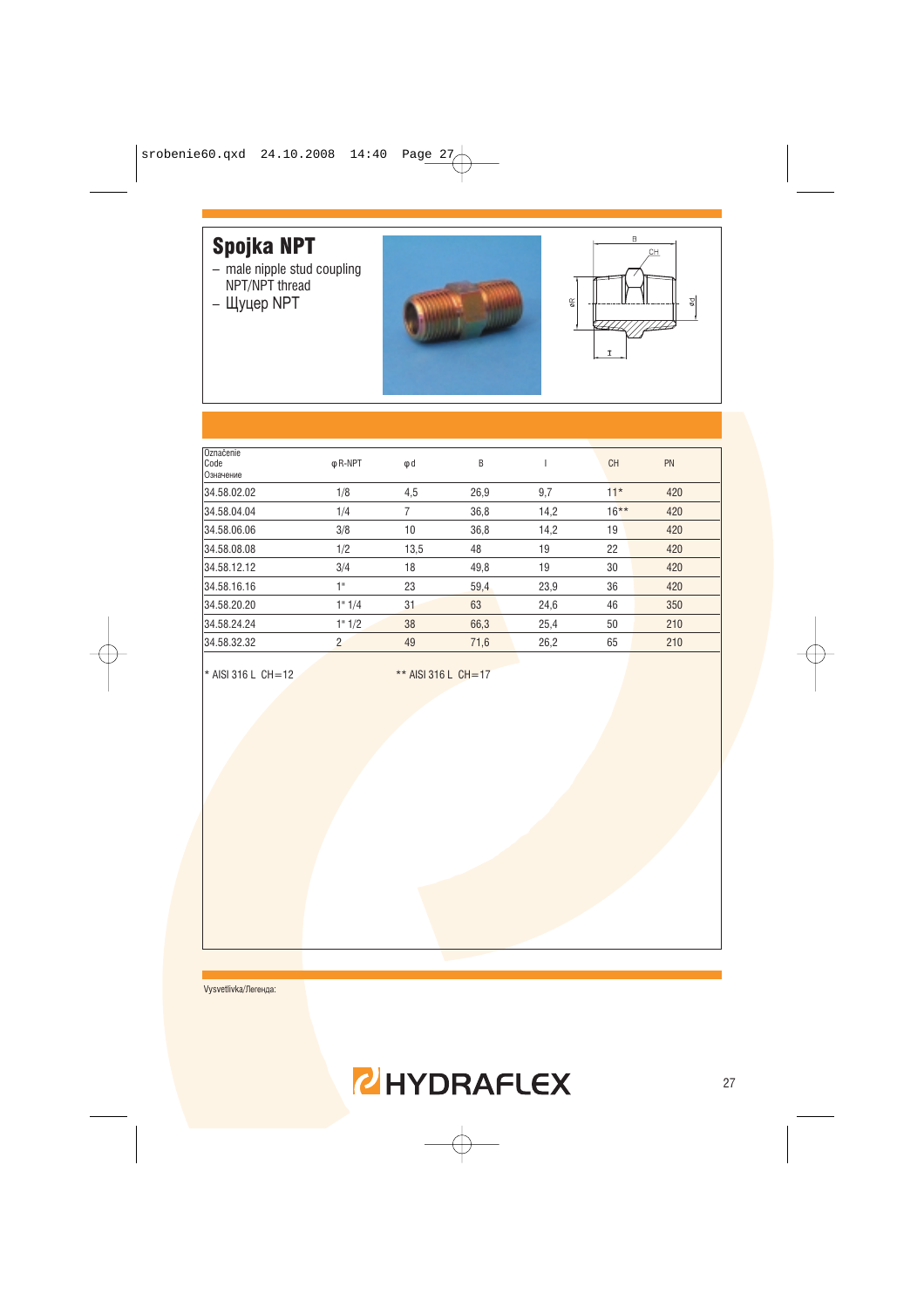

| Označenie<br>Code<br>Означение | φ R-BSPT | φ R2-BSPT | φd   | $\phi$ d2 |    | 12 | B    | <b>CH</b> | PN  |
|--------------------------------|----------|-----------|------|-----------|----|----|------|-----------|-----|
| 34.59.04.02                    | 1/4      | 1/8       |      | 4,5       | 13 | 10 | 32,3 | 14        | 420 |
| 34.59.06.04                    | 3/8      | 1/4       | 10   |           | 13 | 13 | 36,8 | 17        | 420 |
| 34.59.08.04                    | 1/2      | 1/4       | 13,5 |           | 16 | 13 | 43,2 | 22        | 420 |
| 34.59.08.06                    | 1/2      | 3/8       | 13,5 | 10        | 16 | 13 | 43,2 | 22        | 420 |
| 34.59.12.08                    | 3/4      | 1/2       | 18   | 13,5      | 18 | 16 | 49,8 | 27        | 420 |
| 34.59.16.12                    | 4 11     | 3/4       | 23   | 18        | 20 | 18 | 54,5 | 36        | 420 |
|                                |          |           |      |           |    |    |      |           |     |

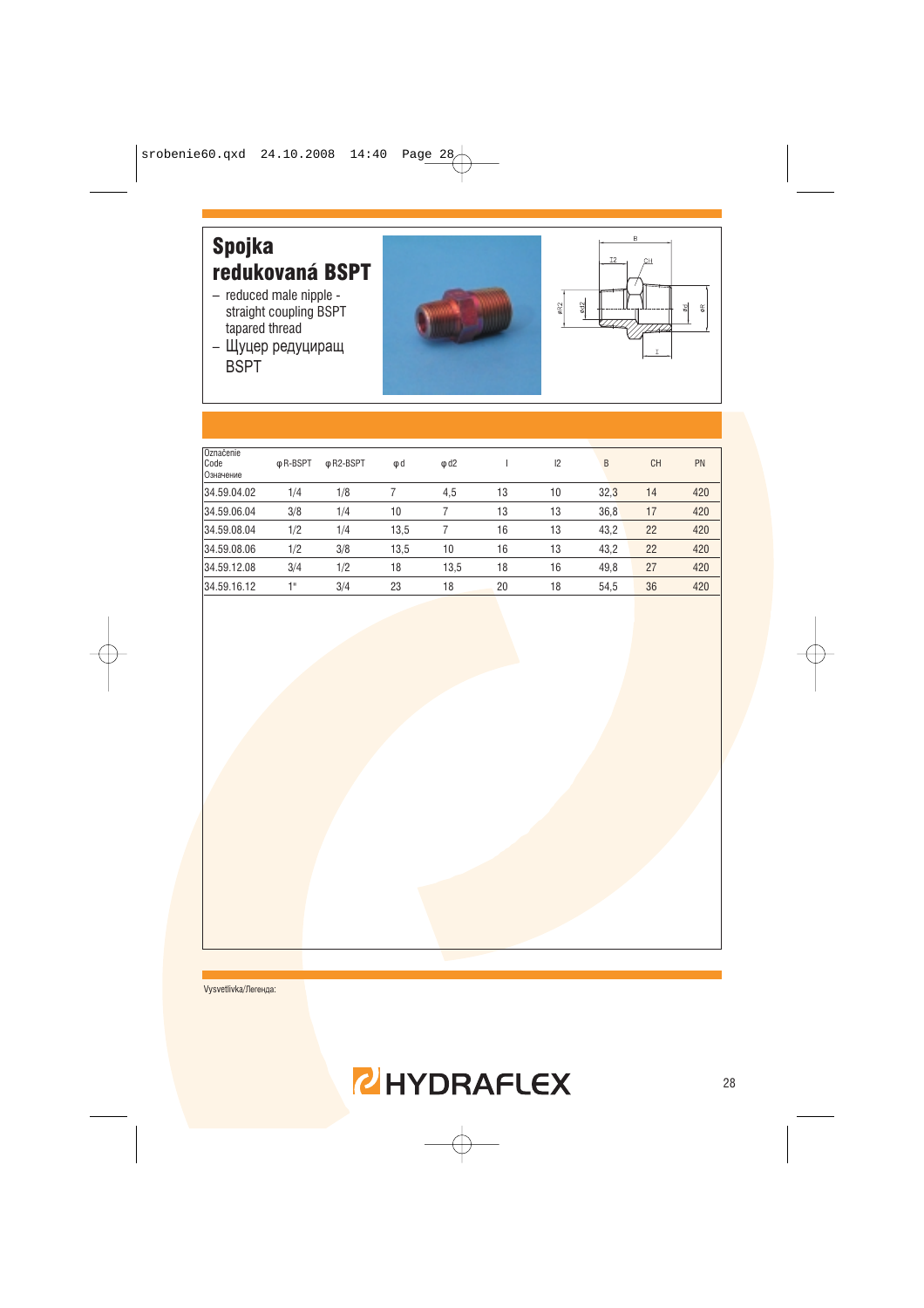# **Spojka BSPT**

- male nipple stud<br>coupling BSPT thread
- $-$  Щуцер BSPT





| Označenie<br>Code<br>Означение | φ R-BSPT | φd   | B    |    | <b>CH</b> | PN  |
|--------------------------------|----------|------|------|----|-----------|-----|
| 34.60.02.02                    | 1/8      | 4,5  | 26,9 | 10 | $11*$     | 420 |
| 34.60.04.04                    | 1/4      |      | 36,8 | 13 | 14        | 420 |
| 34.60.06.06                    | 3/8      | 10   | 36,8 | 13 | 17        | 420 |
| 34.60.08.08                    | 1/2      | 13,5 | 48   | 16 | 22        | 420 |
| 34.60.12.12                    | 3/4      | 18   | 49,8 | 18 | 27        | 420 |

\* AISI 316 L CH=12

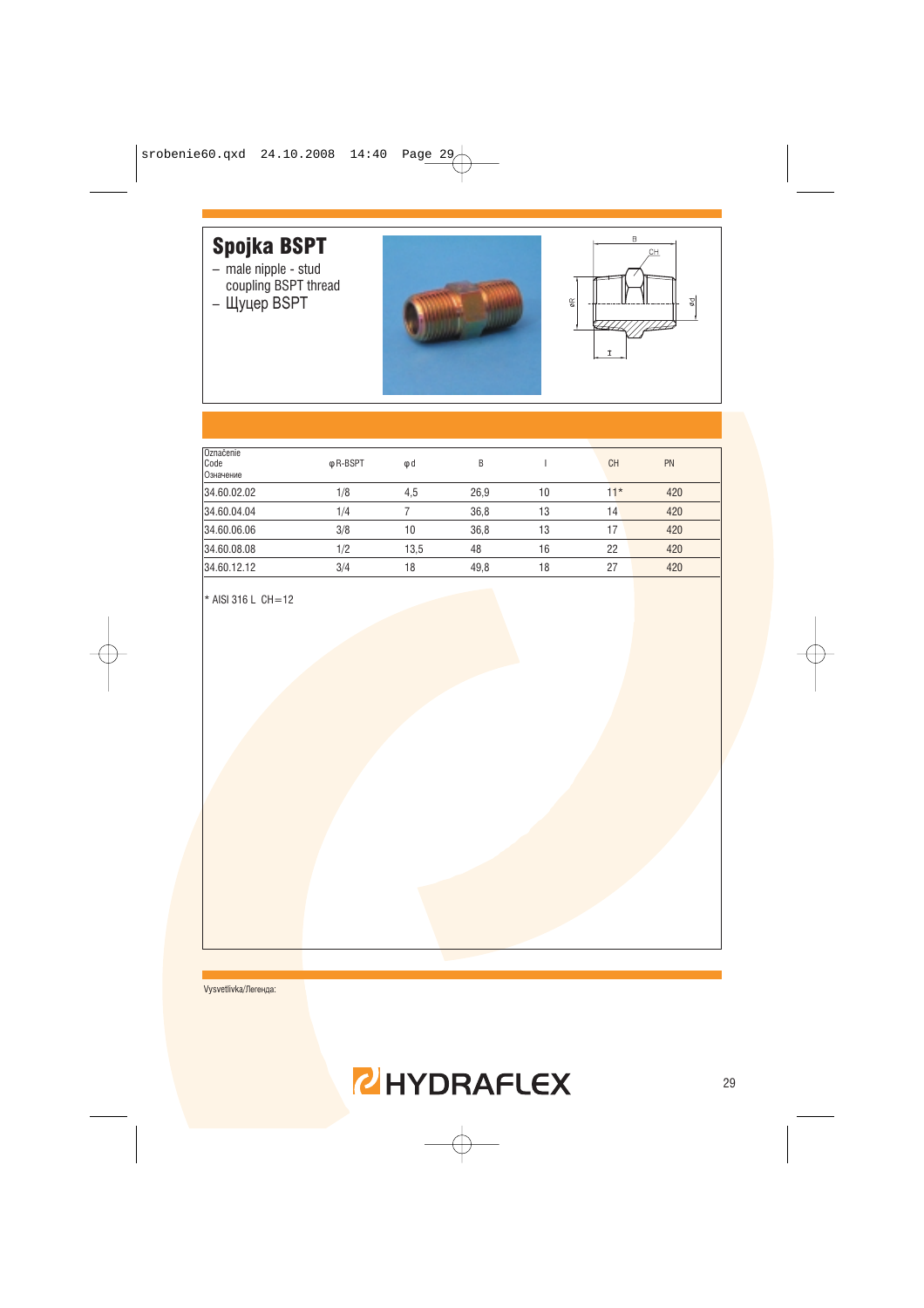# Spojka redukovaná BSPP/NPT

- reduced male nipple straight coupling BSP parallel thread /NPT
- Щуцер редуциращ BSPP/NPT





| Označenie<br>Code<br>Означение | φ R-BSPP | ф R2-NPT | φd | $\phi$ d2 | B    | Α  |      | <b>CH</b> | PN  |
|--------------------------------|----------|----------|----|-----------|------|----|------|-----------|-----|
| 34.64.02.04                    | 1/8      | 1/4      | 4  | 4         | 32,2 | 10 | 14,2 | 17        | 350 |
| 34.64.04.02                    | 1/4      | 1/8      | 6  | 4         | 28,7 | 11 | 9,7  | 17        | 350 |
| 34.64.04.06                    | 1/4      | 3/8      | 6  | 6         | 34,7 | 11 | 14,2 | 19        | 350 |
| 34.64.06.04                    | 3/8      | 1/4      | 8  | 6         | 36,7 | 13 | 14,2 | 19        | 350 |
| 34.64.06.08                    | 3/8      | 1/2      | 8  | 8         | 42   | 13 | 19   | 24        | 350 |
| 34.64.08.06                    | 1/2      | 3/8      | 11 | 8         | 38,2 | 14 | 14,2 | 24        | 200 |
| 34.64.08.12                    | 1/2      | 3/4      | 11 | 11        | 43   | 14 | 19   | 32        | 200 |
| 34.64.12.08                    | 3/4      | 1/2      | 17 | 11        | 46   | 17 | 19   | 32        | 200 |
| 34.64.12.16                    | 3/4      | 1"       | 17 | 17        | 52,9 | 17 | 23,9 | 41        | 200 |
| 34.64.16.12                    | 1"       | 3/4      | 23 | 17        | 51   | 20 | 19   | 41        | 120 |

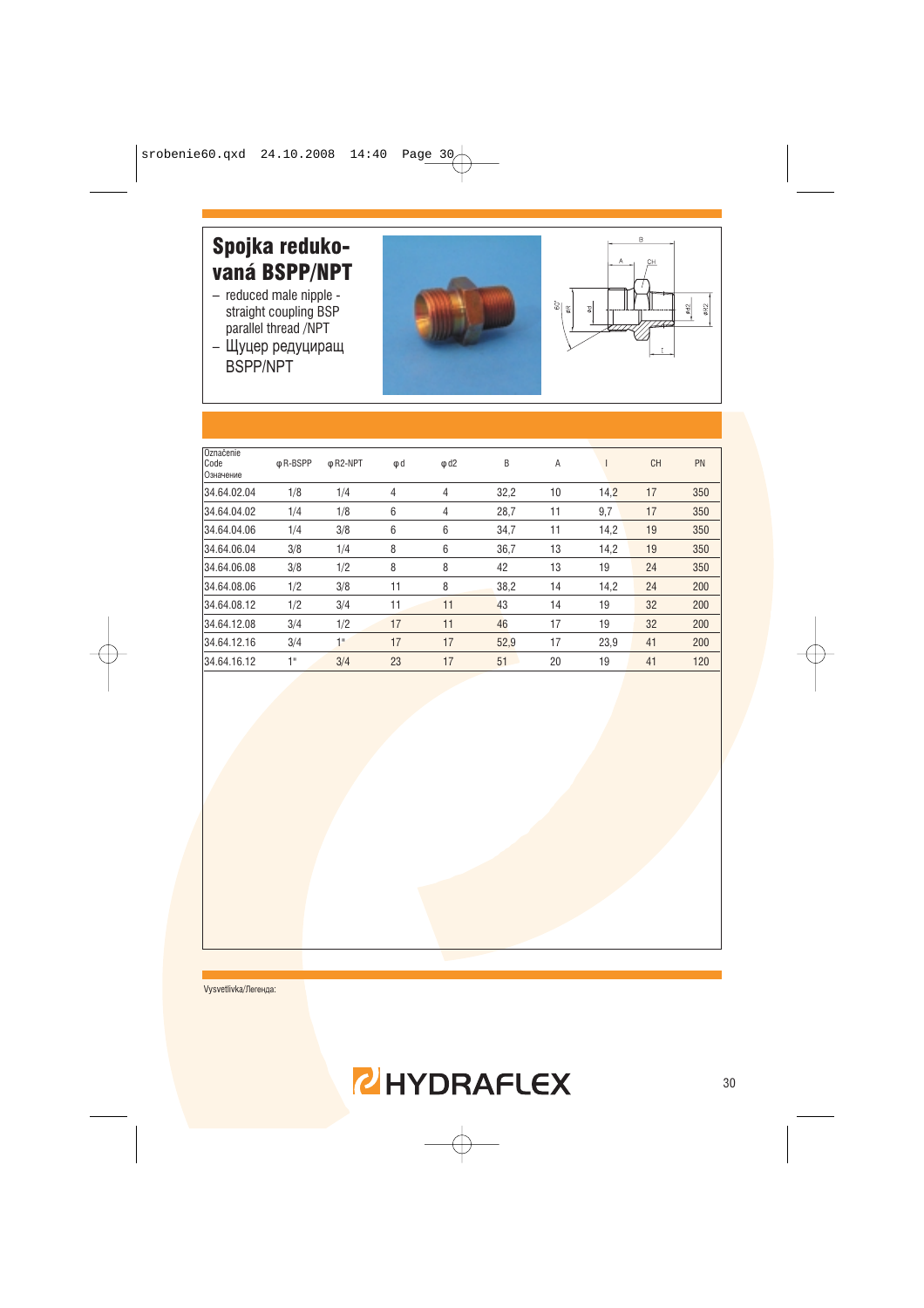#### **Spojka BSPP/NPT**

- male nipple stud coupling<br>BSP parallel/NPT
- Щуцер BSPP/NPT





| φ R-BSPP | φ R <sub>2</sub> -NPT | φd             | B    | Α  |      | <b>CH</b> | PN  |
|----------|-----------------------|----------------|------|----|------|-----------|-----|
| 1/8      | 1/8                   | $\overline{4}$ | 25,7 | 10 | 9,7  | 12        | 350 |
| 1/4      | 1/4                   | 6              | 33,2 | 11 | 14,2 | 17        | 350 |
| 3/8      | 3/8                   | 8              | 36,7 | 13 | 14,2 | 19        | 350 |
| 1/2      | 1/2                   | 11             | 43   | 14 | 19   | 24        | 200 |
| 3/4      | 3/4                   | 17             | 46   | 17 | 19   | 32        | 200 |
| 18       | 48                    | 23             | 55,9 | 20 | 23,9 | 41        | 120 |
|          |                       |                |      |    |      |           |     |

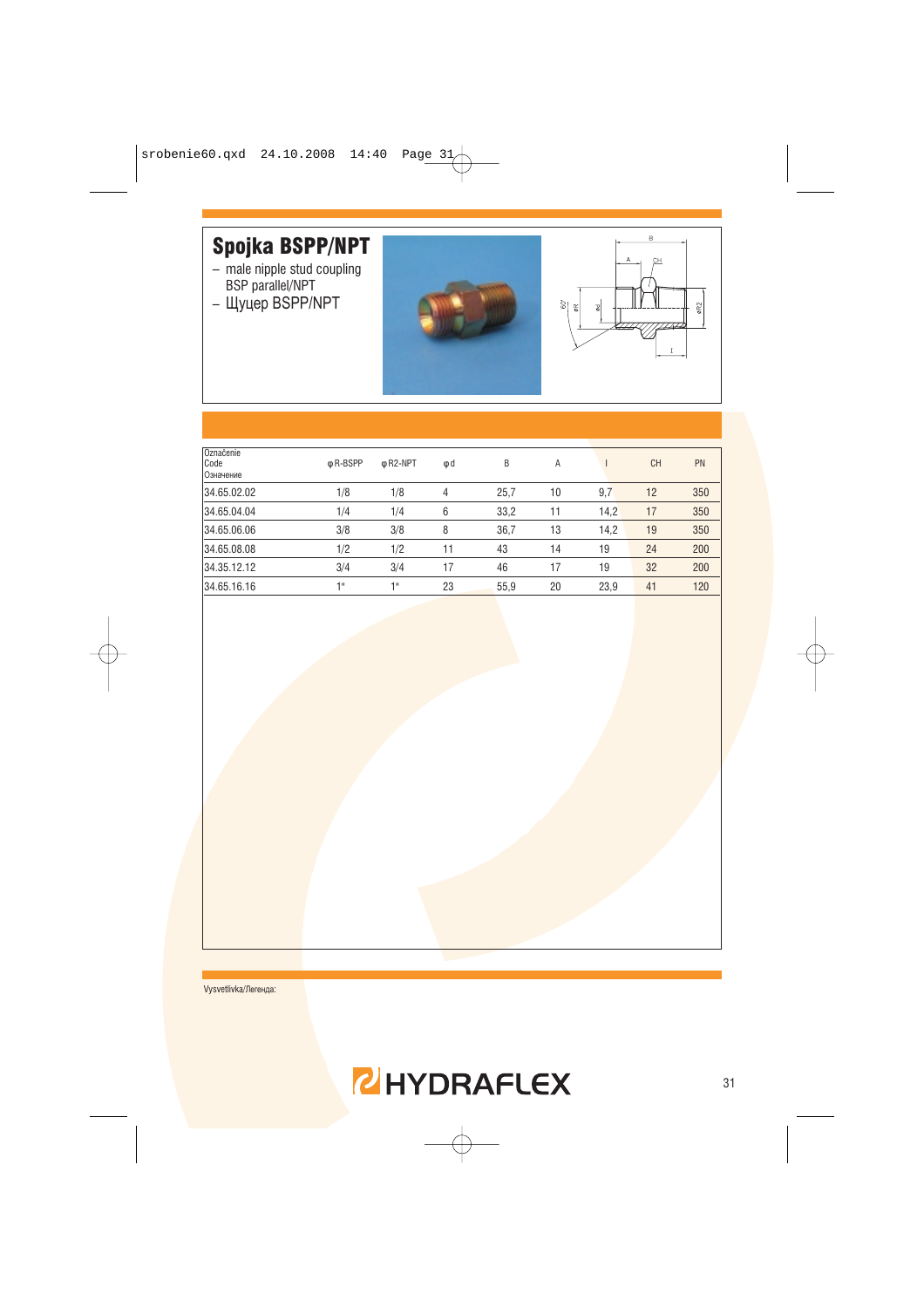#### Spojka redukovaná BSPP/BSPT

- reduced male nipple straight coupling BSP parallel BSP tapered thread
- Щуцер редуциращ BSPP/BSPT





| φ R-BSPP | ф R2-BSPT | φd | $\phi$ d2 | B    | A  |    | <b>CH</b> | PN  |
|----------|-----------|----|-----------|------|----|----|-----------|-----|
| 1/8      | 1/4       | 4  | 4         | 31   | 10 | 13 | 17        | 350 |
| 1/4      | 1/8       | 6  | 4         | 29   | 11 | 10 | 17        | 350 |
| 1/4      | 3/8       | 6  | 6         | 33,5 | 11 | 13 | 19        | 350 |
| 3/8      | 1/4       | 8  | 6         | 35,5 | 13 | 13 | 19        | 350 |
| 3/8      | 1/2       | 8  | 8         | 39   | 13 | 16 | 24        | 200 |
| 1/2      | 3/8       | 11 | 8         | 37   | 14 | 13 | 24        | 200 |
| 5/8      | 1/2       | 14 | 11        | 41   | 15 | 16 | 27        | 200 |
| 5/8      | 3/4       | 14 | 14        | 43   | 15 | 18 | 32        | 200 |
| 3/4      | 1/2       | 17 | 11        | 43   | 17 | 16 | 32        | 200 |
| 3/4      | 1"        | 17 | 17        | 49   | 17 | 20 | 41        | 120 |
| 1"       | 3/4       | 23 | 17        | 50   | 20 | 18 | 41        | 120 |
|          |           |    |           |      |    |    |           |     |

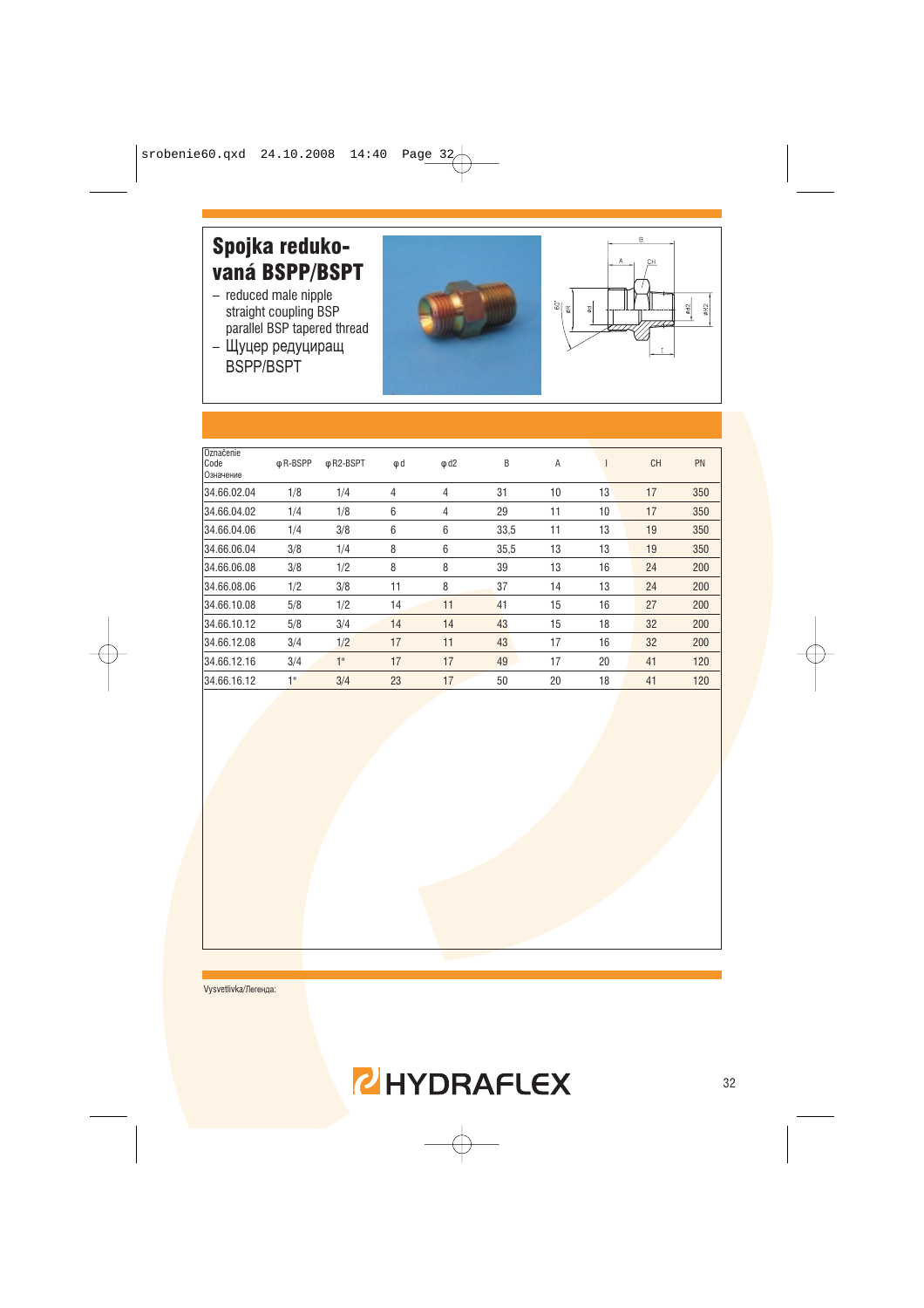#### Priama spojka **BSPP/BSPT**

- male nipple stud coupling<br>- BSP parallel tapered thread
- Щуцер BSPP/BSPT





| Označenie<br>Code<br>Означение | φ R-BSPP         | ф R2-BSPT        | φd             | B    | A  | A <sub>1</sub> | <b>CH</b> | PN  |
|--------------------------------|------------------|------------------|----------------|------|----|----------------|-----------|-----|
| 34.68.02.02                    | 1/8 <sup>4</sup> | 1/8 <sup>4</sup> | $\overline{4}$ | 26   | 10 | 10             | 12        | 350 |
| 34.68.04.04                    | $1/4$ "          | $1/4$ "          | 6              | 32   | 11 | 13             | 17        | 350 |
| 34.68.06.06                    | $3/8$ "          | $3/8$ "          | 8              | 35,5 | 13 | 13             | 19        | 350 |
| 34.68.08.08                    | $1/2^{\circ}$    | $1/2^{\circ}$    | 11             | 40   | 14 | 16             | 24        | 200 |
| 34.68.12.12                    | $3/4$ "          | $3/4$ "          | 17             | 45   | 17 | 18             | 32        | 200 |
| 34.68.16.16                    | 1 <sup>ii</sup>  | 1 <sup>u</sup>   | 23             | 52   | 20 | 20             | 41        | 120 |
| 34.68.20.20                    | $11/4$ "         | $11/4$ "         | 30             | 55   | 21 | 21             | 46        | 105 |
| 34.68.24.24                    | $11/2$ "         | $11/2$ "         | 35             | 58   | 22 | 22             | 55        | 105 |
| 34.68.32.32                    | $2^{\circ}$      | 2 <sup>u</sup>   | 46             | 66   | 25 | 25             | 65        | 70  |
|                                |                  |                  |                |      |    |                |           |     |

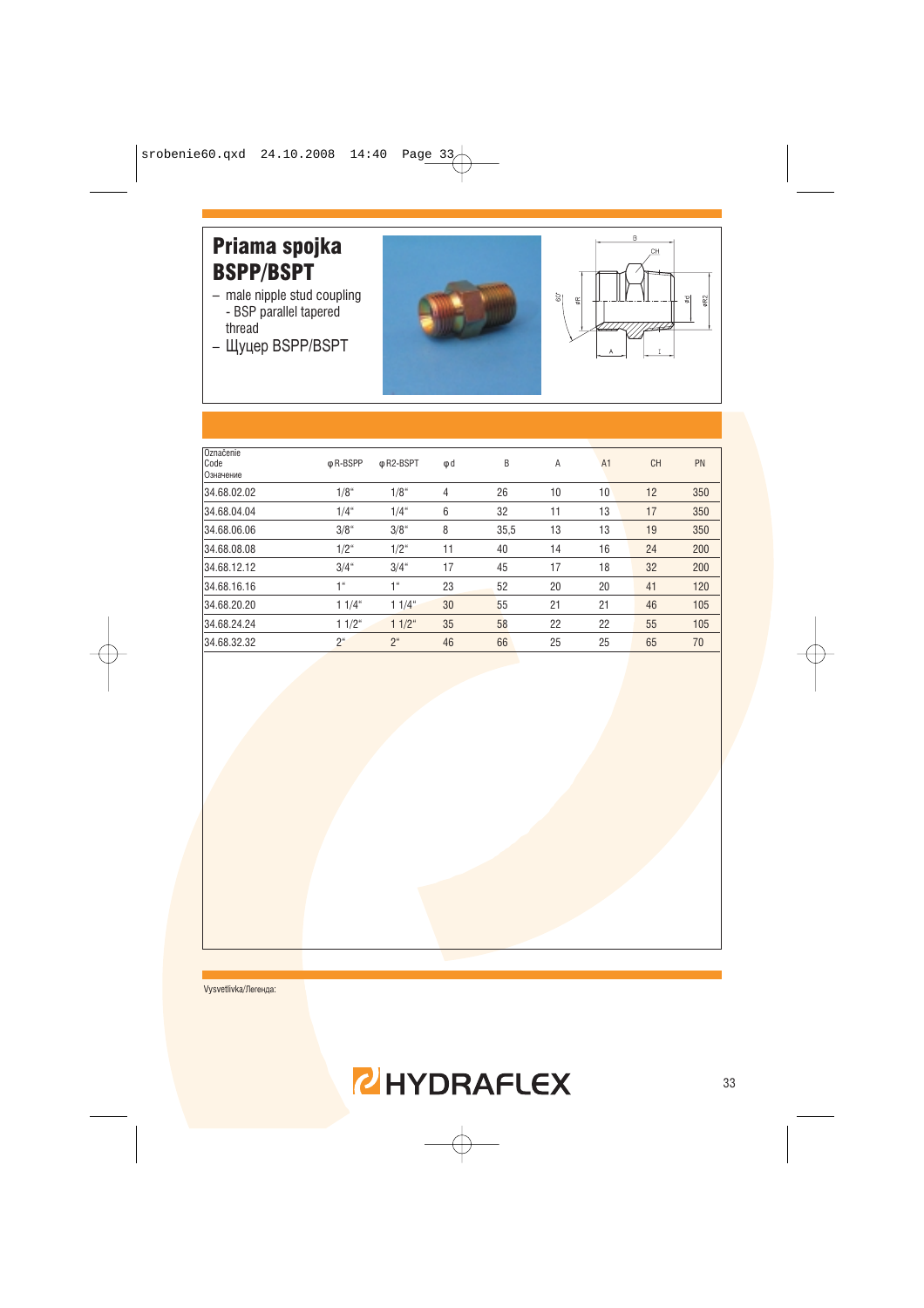

| Označenie<br>Code<br>Означение | φ R-BSPP        | B  | <b>CH</b> | PN  |
|--------------------------------|-----------------|----|-----------|-----|
| 60.01.04.04                    | 1/4             | 27 | 14        | 350 |
| 60.01.06.06                    | 3/8             | 29 | 19        | 350 |
| 60.01.08.08                    | 1/2             | 35 | 22        | 200 |
| 60.01.12.12                    | 3/4             | 43 | 27        | 200 |
| 60.01.16.16                    | 1 <sup>II</sup> | 50 | 33        | 120 |
| 60.01.20.20                    | 1" 1/4          | 55 | 41        | 105 |
| 60.01.24.24                    | 1" 1/2          | 60 | 48        | 105 |
|                                |                 |    |           |     |

Vysvetlivka/Легенда:



'nц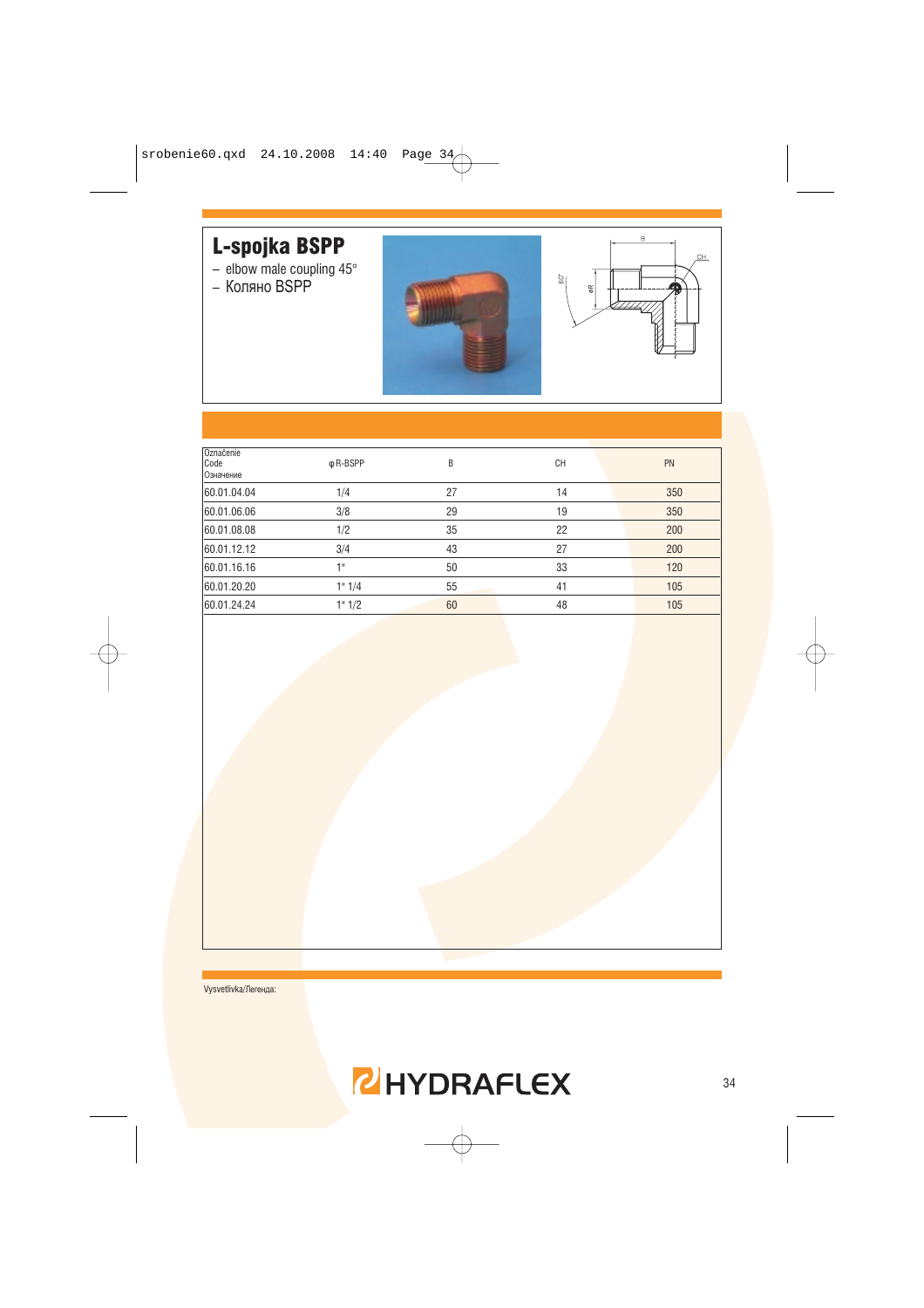#### Spojka 45° **BSPP-BSPT**

- elbow male coupling  $45^{\circ}$ <br>- Коляно  $45^{\circ}$
- BSPP-BSPT





| Označenie<br>Code<br>Означение | φ R-BSPP | ф R2-BSPT | B    | B <sub>2</sub> | <b>CH</b> | PN  |
|--------------------------------|----------|-----------|------|----------------|-----------|-----|
| 60.03.04.04                    | 1/4      | 1/4       | 22   | 21,8           | 14        | 350 |
| 60.03.06.06                    | 3/8      | 3/8       | 23,5 | 24,1           | 19        | 350 |
| 60.03.08.08                    | 1/2      | 1/2       | 28,5 | 29,7           | 22        | 200 |
| 60.03.12.12                    | 3/4      | 3/4       | 31,5 | 30,5           | 27        | 200 |
| 60.03.16.16                    | 1 !!     | 48        | 37   | 37,6           | 33        | 120 |
|                                |          |           |      |                |           |     |

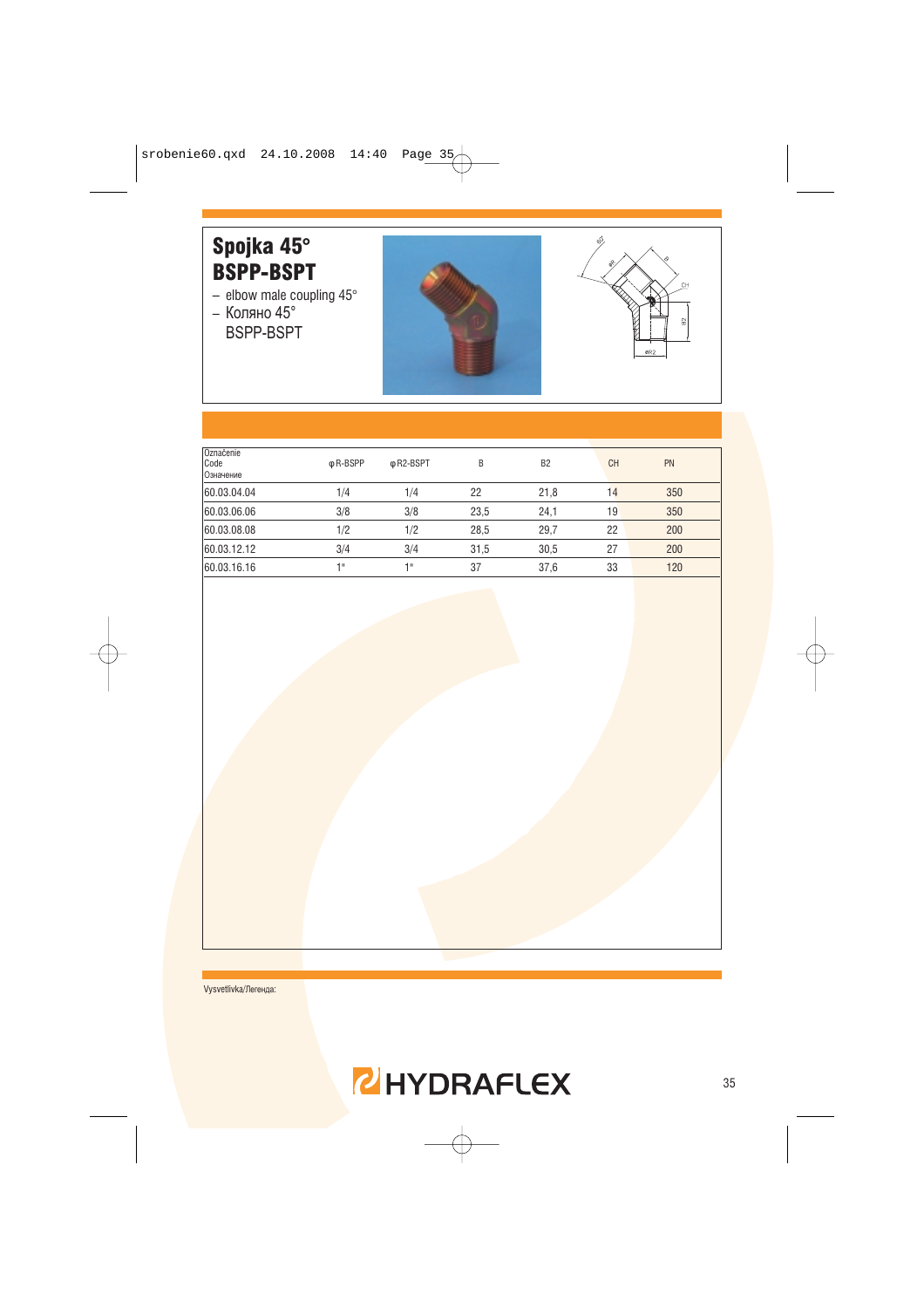# L-spojka NPT

- $-$  elbow female coupling<br>90° NPT
- Коляно NPT





| Označenie<br>Code<br>Означение | φ R-NPT | B    | <b>CH</b> | PN  |
|--------------------------------|---------|------|-----------|-----|
| 60.14.02.02                    | 1/8     | 16,8 | 14        | 350 |
| 60.14.04.04                    | 1/4     | 22,4 | 19        | 350 |
| 60.14.06.06                    | 3/8     | 25,9 | 22        | 315 |
| 60.14.08.08                    | 1/2     | 31,2 | 27        | 210 |
| 60.14.12.12                    | 3/4     | 34,5 | 33        | 210 |
| 60.14.16.16                    | 1"      | 41,4 | 41        | 120 |
| 60.14.20.20                    | 1" 1/4  | 43,2 | 48        | 105 |
| 60.14.24.24                    | 1" 1/2  | 62   | 68        | 105 |
|                                |         |      |           |     |

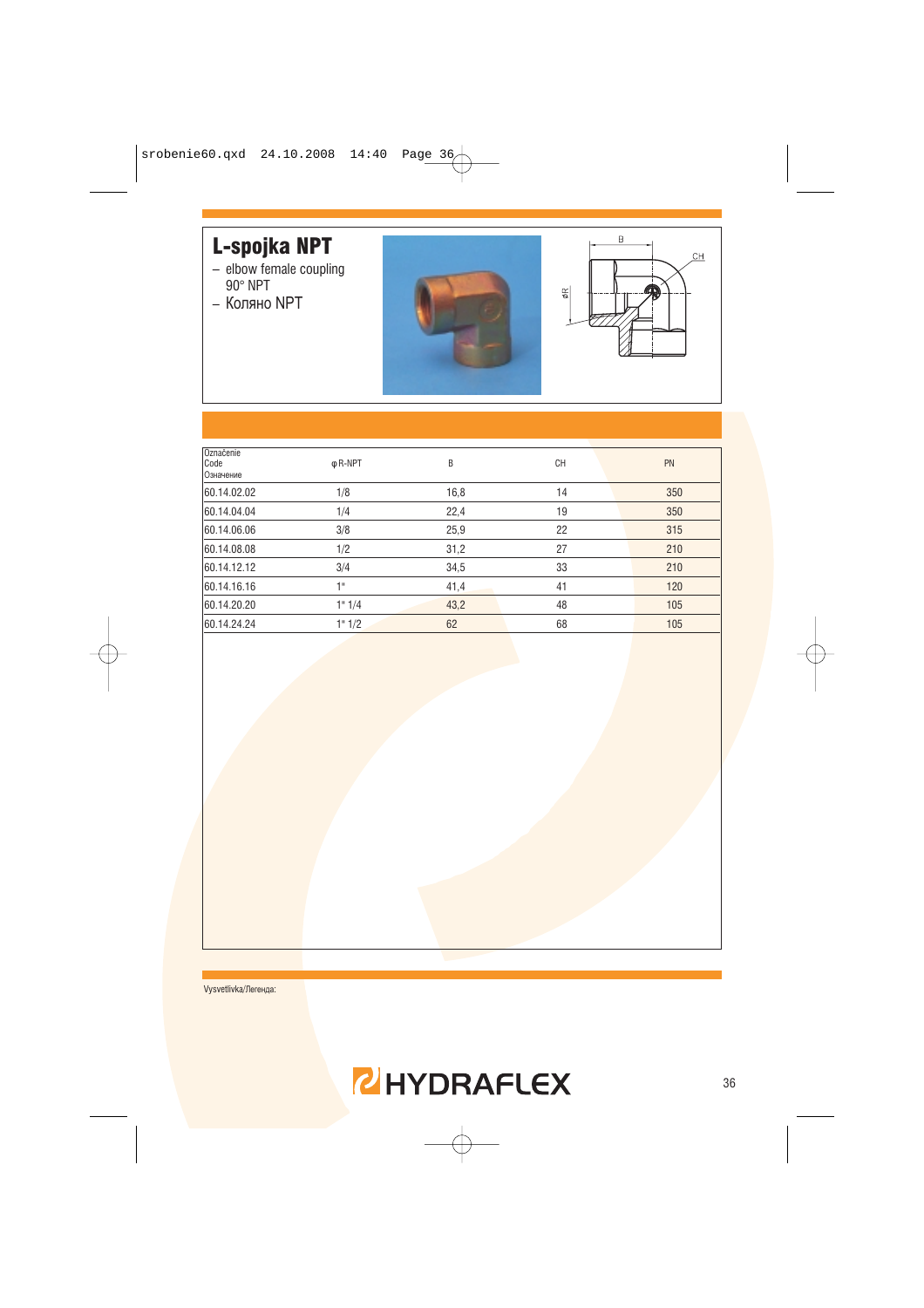# L-spojka BSPP

- $-$  elbow female coupling 90 $^{\circ}$ <br>BSPP
- Коляно BSPP





| Označenie<br>Code<br>Означение | φ R-BSPP | B    | С  | CH | PN  |
|--------------------------------|----------|------|----|----|-----|
| 60.15.04.04                    | 1/4      | 2    | 13 | 19 | 350 |
| 60.15.06.06                    | 3/8      | 26   | 13 | 22 | 315 |
| 60.15.08.08                    | 1/2      | 31   | 15 | 27 | 210 |
| 60.15.12.12                    | 3/4      | 36   | 17 | 33 | 210 |
| 60.15.16.16                    | 1"       | 42,5 | 20 | 41 | 120 |
| 60.15.20.20                    | 1" 1/4   | 47   | 22 | 48 | 105 |
| 60.15.24.24                    | 1" 1/2   | 62   | 24 | 68 | 105 |
|                                |          |      |    |    |     |

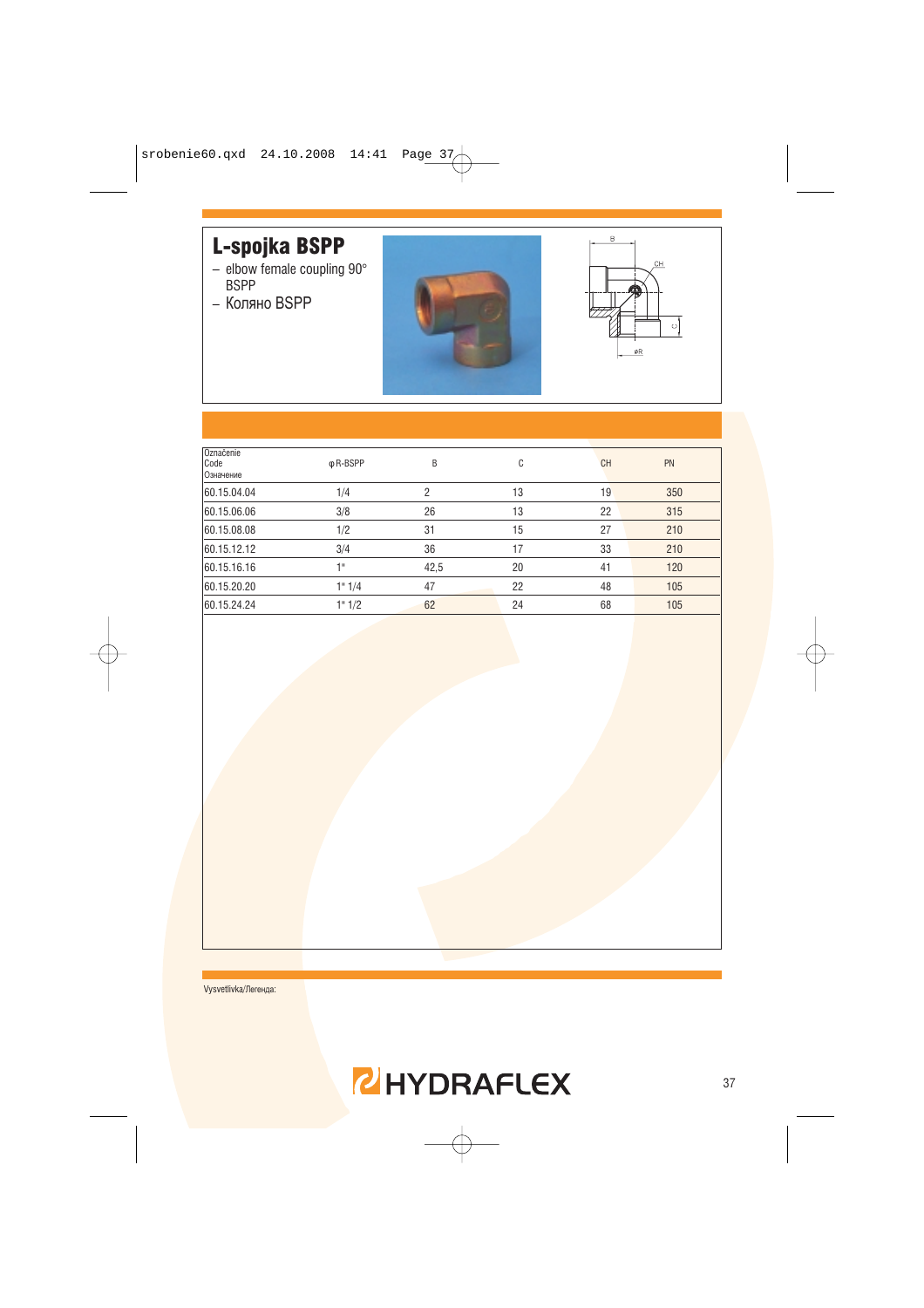# Spojka 45° NPT

- elbow female coupling<br> $45^{\circ}$  NPT
- Коляно 45° NPT





| Označenie   |         |      |           |     |
|-------------|---------|------|-----------|-----|
| Code        | φ R-NPT | B    | <b>CH</b> | PN  |
| Означение   |         |      |           |     |
| 60.16.04.04 | 1/4     | 17,5 | 19        | 350 |
|             |         |      |           |     |
| 60.16.06.06 | 3/8     | 19   | 22        | 315 |
| 60.16.08.08 | 1/2     | 23,9 | 27        | 210 |
|             |         |      |           |     |
| 60.16.12.12 | 3/4     | 25,4 | 33        | 210 |
| 60.16.16.16 | 1 H     | 30,2 | 41        | 120 |
|             |         |      |           |     |

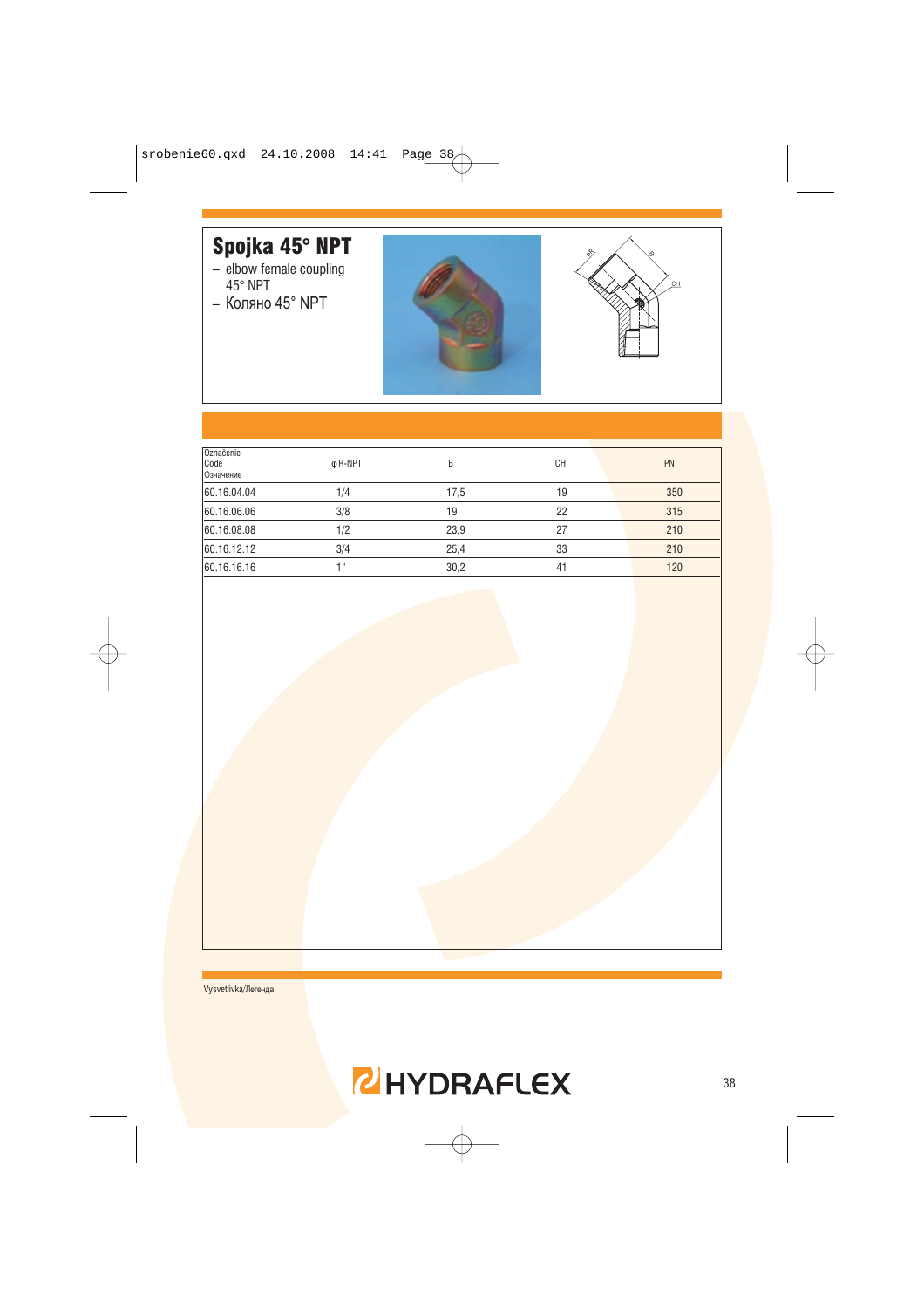

| Označenie<br>Code<br>Означение | φ R-BSPT | ф R2-BSPT | B    | B <sub>2</sub> | <b>CH</b> | PN  |
|--------------------------------|----------|-----------|------|----------------|-----------|-----|
| 60.19.06.04                    | 3/8      | 1/4       | 31   | 31             | 19        | 420 |
| 60.19.08.06                    | 1/2      | 3/8       | 37.3 | 32,5           | 22        | 420 |
| 60.19.12.08                    | 3/4      | 1/2       | 40.4 | 40.4           | 27        | 280 |

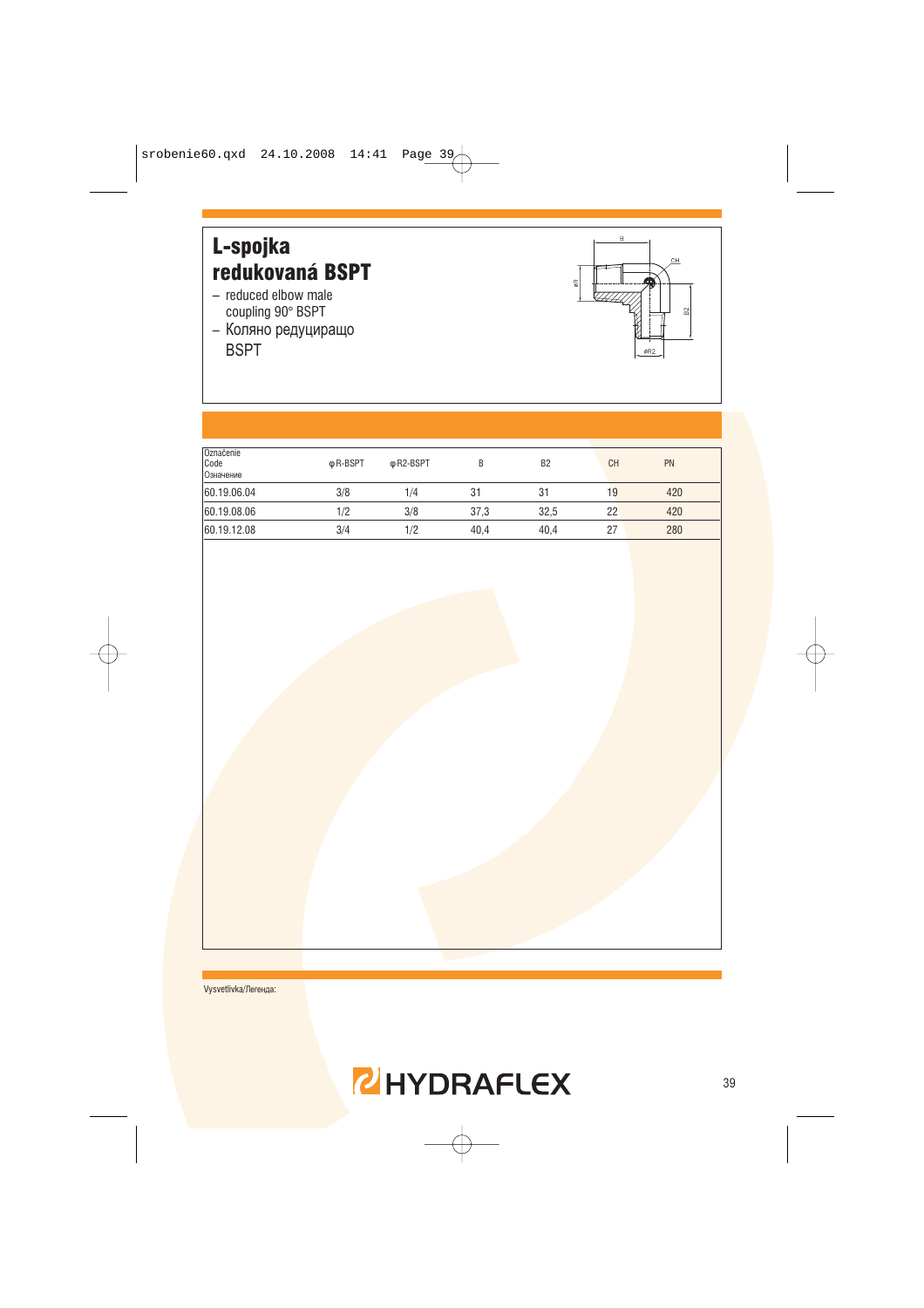

| Označenie<br>Code<br>Означение | φ R-BSPT        | B    | <b>CH</b> | PN  |
|--------------------------------|-----------------|------|-----------|-----|
| 60.20.02.02                    | 1/8             | 19,8 | $11*$     | 420 |
| 60.20.04.04                    | 1/4             | 27,7 | 14        | 420 |
| 60.20.06.06                    | 3/8             | 31   | 19        | 420 |
| 60.20.08.08                    | 1/2             | 37,3 | 22        | 420 |
| 60.20.12.12                    | 3/4             | 40,4 | 27        | 280 |
| 60.20.16.16                    | 4 <sub>II</sub> | 50   | 33        | 210 |
|                                |                 |      |           |     |

\* AISI 316 L CH=14 B=23,5

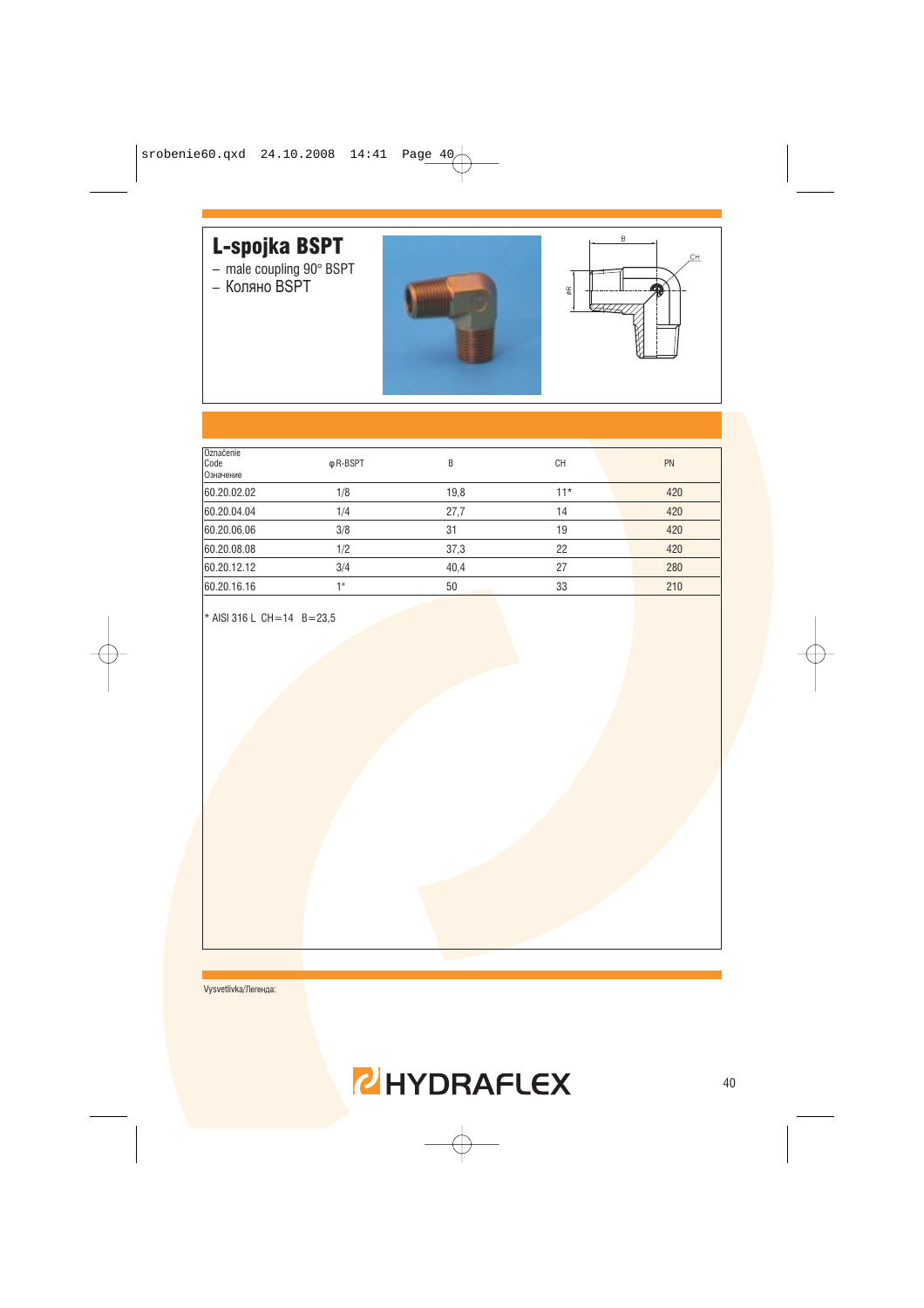

| Označenie<br>Code<br>Означение | φ R-NPT | φ R2-NPT | В    | B <sub>2</sub> | <b>CH</b> | PN  |
|--------------------------------|---------|----------|------|----------------|-----------|-----|
| 60.21.06.04                    | 3/8     | 1/4      | 31   | 31             | 19        | 420 |
| 60.21.08.06                    | 1/2     | 3/8      | 37,3 | 32,5           | 22        | 420 |
| 60.21.12.08                    | 3/4     | 1/2      | 40.4 | 40.4           | 27        | 280 |

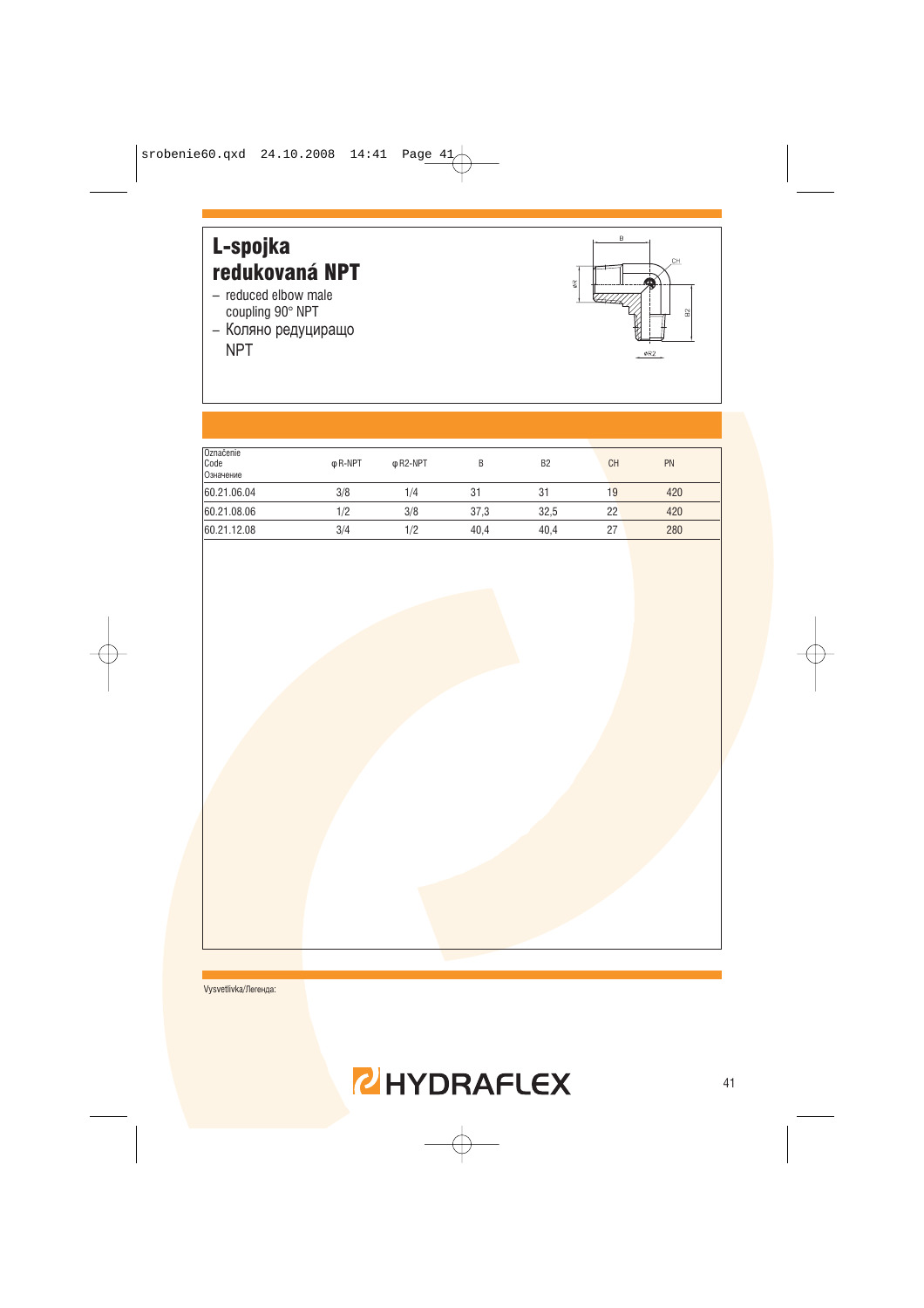# L-spojka NPT

- male coupling 90° NPT<br>- Коляно NPT
- 





| Označenie<br>Code<br>Означение | φ R-NPT | B    | <b>CH</b> | PN  |
|--------------------------------|---------|------|-----------|-----|
| 60.22.02.02                    | 1/8     | 19,8 | $11*$     | 420 |
| 60.22.04.04                    | 1/4     | 27,7 | 14        | 420 |
| 60.22.06.06                    | 3/8     | 31   | 19        | 420 |
| 60.22.08.08                    | 1/2     | 37,3 | 22        | 420 |
| 60.22.12.12                    | 3/4     | 40,4 | 27        | 280 |
| 60.22.16.16                    | 4 !!    | 50   | 33        | 210 |
|                                |         |      |           |     |

\* AISI 316 L CH=14 B=23,5

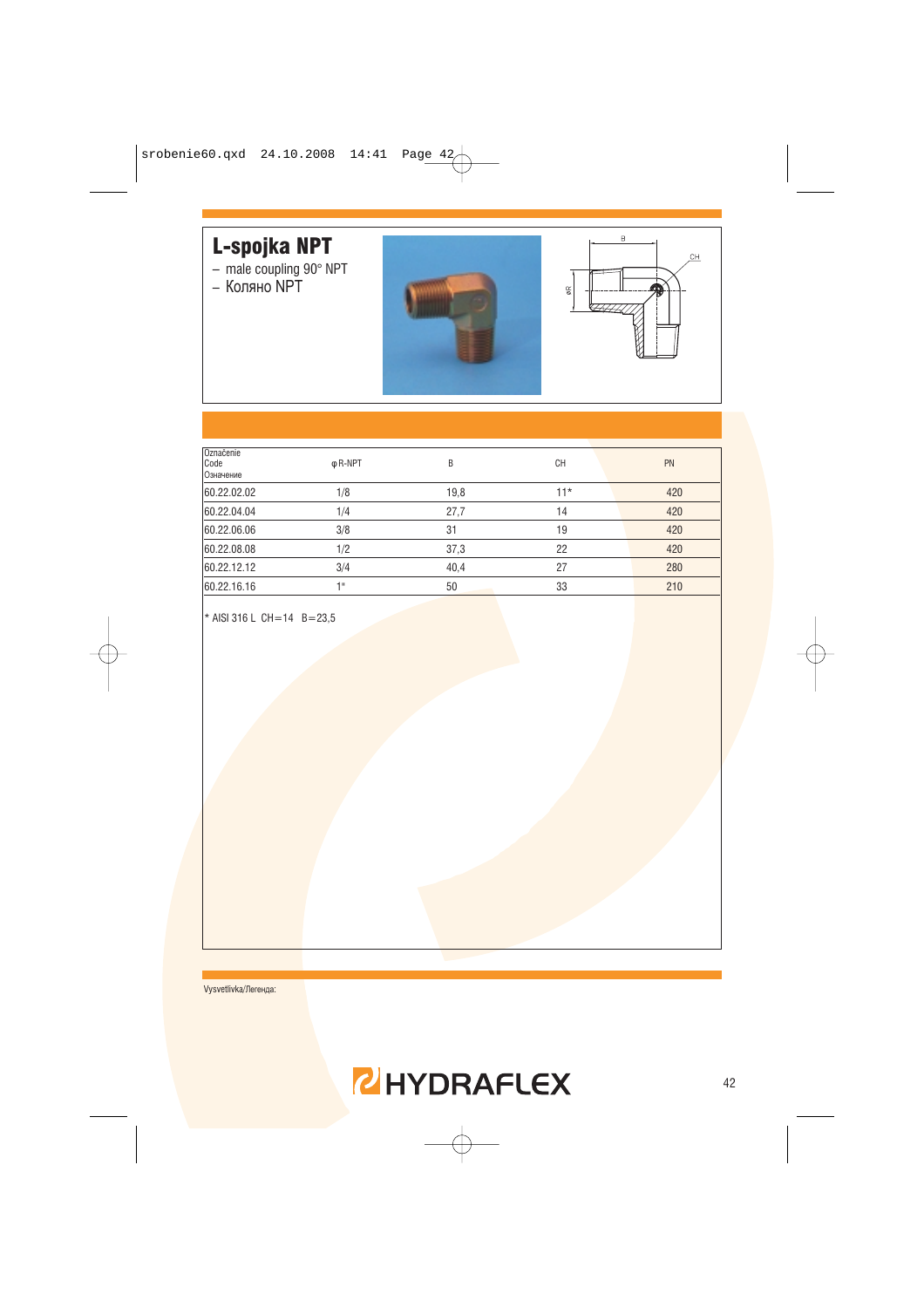#### L-spojka redukovaná NPT

- reduced elbow male female 90° NPT
- Коляно редуциращо **NPT**





| Označenie<br>Code<br>Означение | φ R-NPT | φ R <sub>2</sub> -NPT | B    | B <sub>2</sub> | CH | PN  |
|--------------------------------|---------|-----------------------|------|----------------|----|-----|
| 60.25.02.04                    | 1/8     | 1/4                   | 16,8 | 27,7           | 14 | 350 |
| 60.25.04.06                    | 1/4     | 3/8                   | 22,4 | 31             | 19 | 350 |
| 60.25.06.08                    | 3/8     | 1/2                   | 31,7 | 37,3           | 22 | 210 |
| 60.25.08.06                    | 1/2     | 3/8                   | 31,2 | 32,5           | 27 | 210 |
| 60.25.08.12                    | 1/2     | 3/4                   | 31,2 | 40,4           | 27 | 210 |
| 60.25.12.08                    | 3/4     | 1/2                   | 34,5 | 40,4           | 33 | 210 |
|                                |         |                       |      |                |    |     |

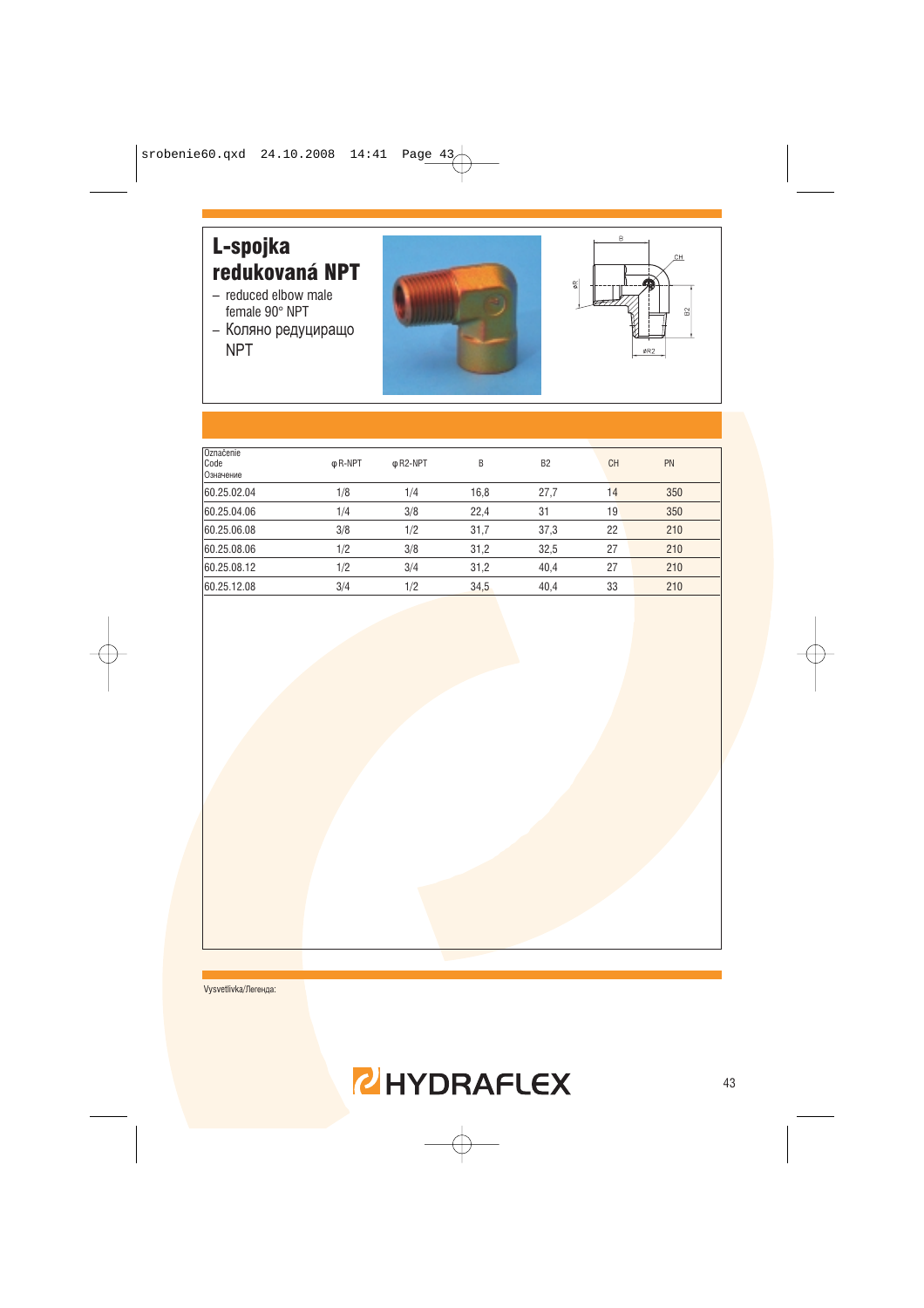# L-spojka NPT

- $-$  elbow male
- female 90° NPT - Коляно NPT





| Označenie<br>Code<br>Означение | φ R-NPT | φ R <sub>2</sub> -NPT | B    | B <sub>2</sub> | <b>CH</b> | PN  |
|--------------------------------|---------|-----------------------|------|----------------|-----------|-----|
| 60.26.02.02                    | 1/8     | 1/8                   | 16,8 | 19,8           | 14        | 350 |
| 60.26.04.04                    | 1/4     | 1/4                   | 22,4 | 27,7           | 19        | 350 |
| 60.26.06.06                    | 3/8     | 3/8                   | 25,9 | 31             | 22        | 315 |
| 60.26.08.08                    | 1/2     | 1/2                   | 31,2 | 37,3           | 27        | 210 |
| 60.26.12.12                    | 3/4     | 3/4                   | 34,5 | 40,4           | 33        | 210 |
| 60.26.16.16                    | 1"      | 1"                    | 41,4 | 50             | 41        | 120 |
| 60.26.20.20                    | 1" 1/4  | 1" 1/4                | 43,2 | 60,5           | 48        | 105 |
| 60.26.24.24                    | 1" 1/2  | 1" 1/2                | 52,8 | 67,1           | 68        | 105 |
|                                |         |                       |      |                |           |     |

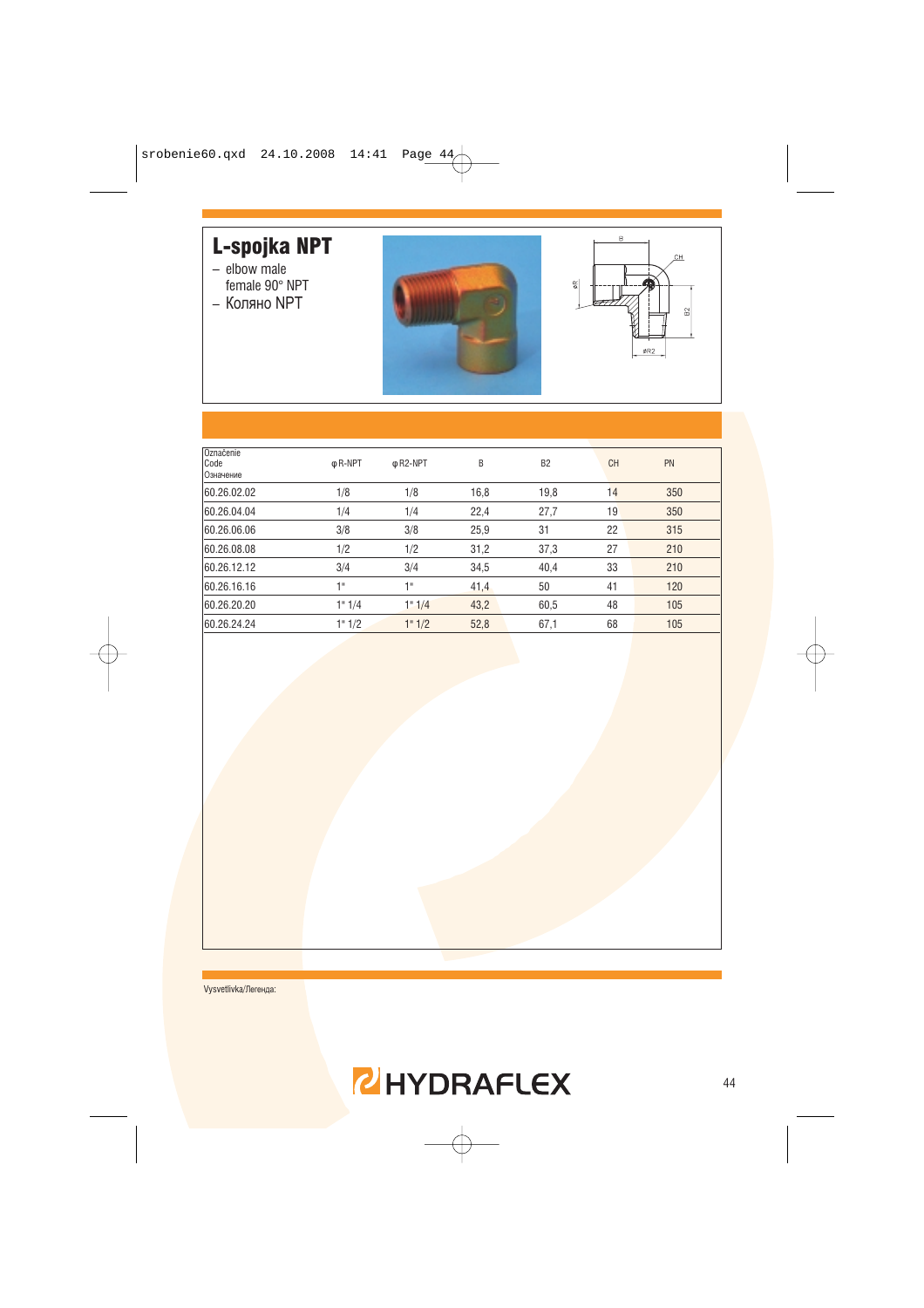# Spojka 45° NPT

- elbow female coupling<br> $45^{\circ}$  NPT
- Коляно 45° NPT





| Označenie<br>Code<br>Означение | φ R-NPT | φ R <sub>2</sub> -NPT | B    | B <sub>2</sub> | <b>CH</b> | PN  |
|--------------------------------|---------|-----------------------|------|----------------|-----------|-----|
| 60.27.02.02                    | 1/8     | 1/8                   | 11,9 | 18,3           | 14        | 350 |
| 60.27.04.04                    | 1/4     | 1/4                   | 15,7 | 26,7           | 19        | 350 |
| 60.27.06.06                    | 3/8     | 3/8                   | 18,3 | 26,9           | 22        | 315 |
| 60.27.08.08                    | 1/2     | 1/2                   | 23,1 | 34             | 27        | 210 |
| 60.27.12.12                    | 3/4     | 3/4                   | 24,6 | 35,1           | 33        | 210 |
| 60.27.16.16                    | 1"      | 48                    | 28,4 | 43,7           | 41        | 120 |

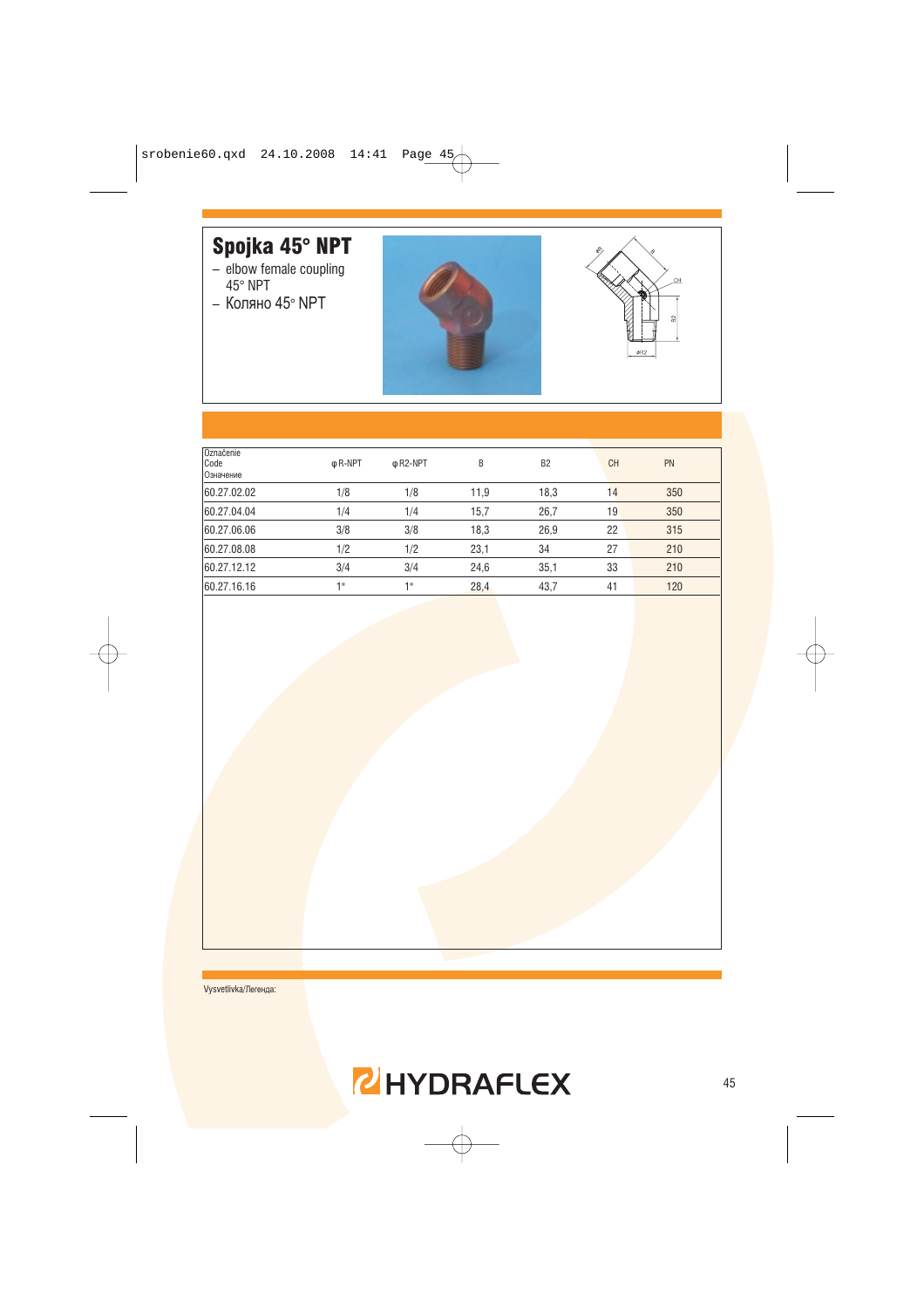# T-spojka BSPP

- equal tees
- Тройник BSPP





| Označenie<br>Code<br>Означение | φ R-BSPP | B  | B <sub>1</sub> | <b>CH</b> | PN  |
|--------------------------------|----------|----|----------------|-----------|-----|
| 60.51.04.04                    | 1/4      | 27 | 54             | 14        | 350 |
| 60.51.06.06                    | 3/8      | 29 | 58             | 19        | 350 |
| 60.51.08.08                    | 1/2      | 35 | 70             | 22        | 200 |
| 60.51.12.12                    | 3/4      | 43 | 86             | 27        | 200 |
| 60.51.16.16                    | 1"       | 50 | 100            | 33        | 120 |
| 60.51.20.20                    | 1" 1/4   | 55 | 110            | 41        | 105 |
| 60.51.24.24                    | 1" 1/2   | 60 | 120            | 48        | 105 |
|                                |          |    |                |           |     |

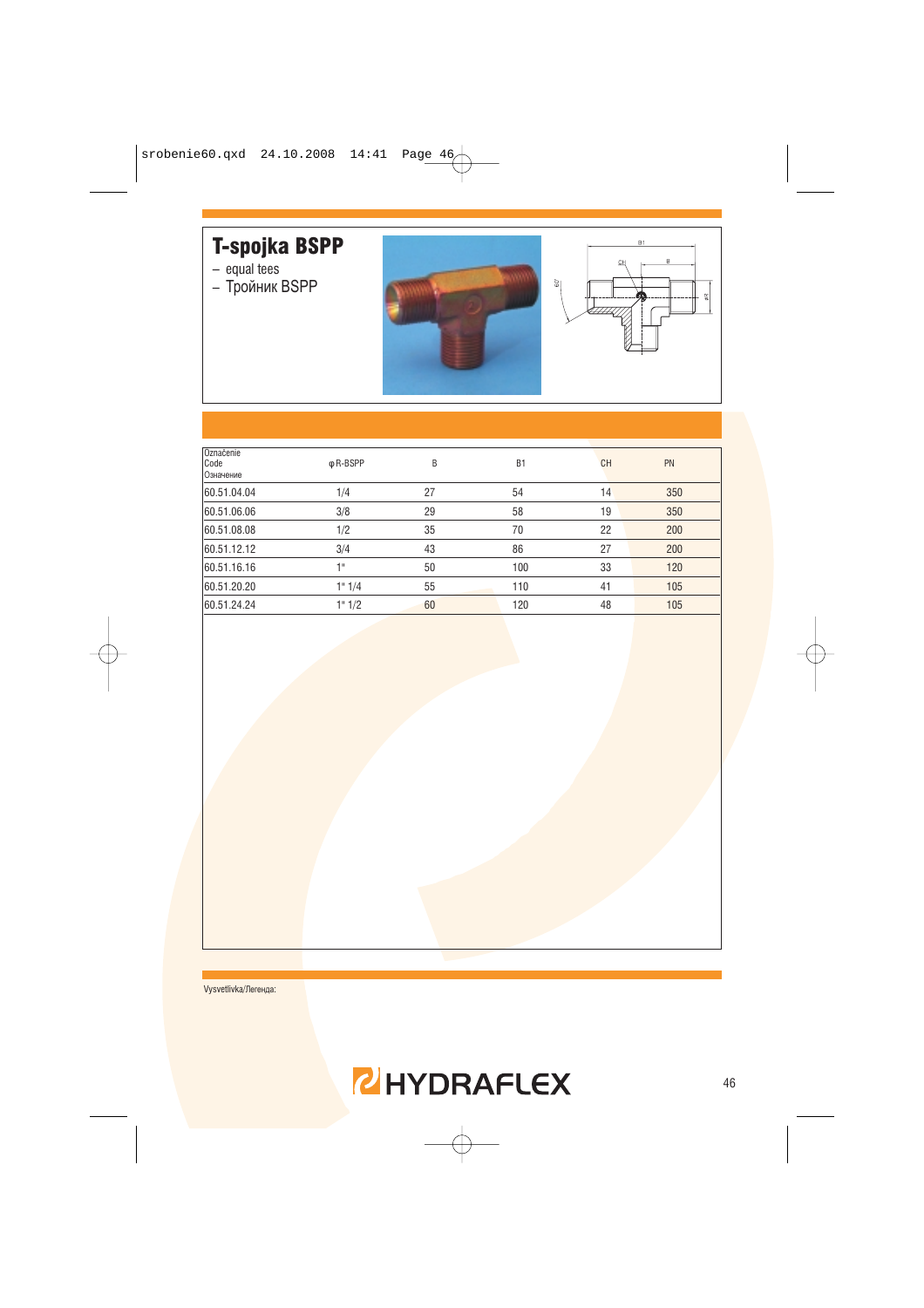# T-spojka NPT<br>- female "T" NPT<br>- Тройник NPT

- 
- 





| Označenie<br>Code<br>Означение | φ R-NPT | B    | <b>B1</b> | <b>CH</b> | PN  |
|--------------------------------|---------|------|-----------|-----------|-----|
| 60.64.02.02                    | 1/8     | 16,8 | 33,6      | 14        | 350 |
| 60.64.04.04                    | 1/4     | 22,4 | 44,8      | 19        | 350 |
| 60.64.06.06                    | 3/8     | 25,9 | 51,8      | 22        | 315 |
| 60.64.08.08                    | 1/2     | 31,2 | 62,4      | 27        | 210 |
| 60.64.12.12                    | 3/4     | 34,5 | 69        | 33        | 210 |
| 60.64.16.16                    | 1"      | 41,4 | 82,8      | 41        | 120 |
| 60.64.20.20                    | 1" 1/4  | 43,2 | 86,4      | 48        | 105 |
| 60.64.24.24                    | 1" 1/2  | 52,8 | 105,6     | 68        | 105 |

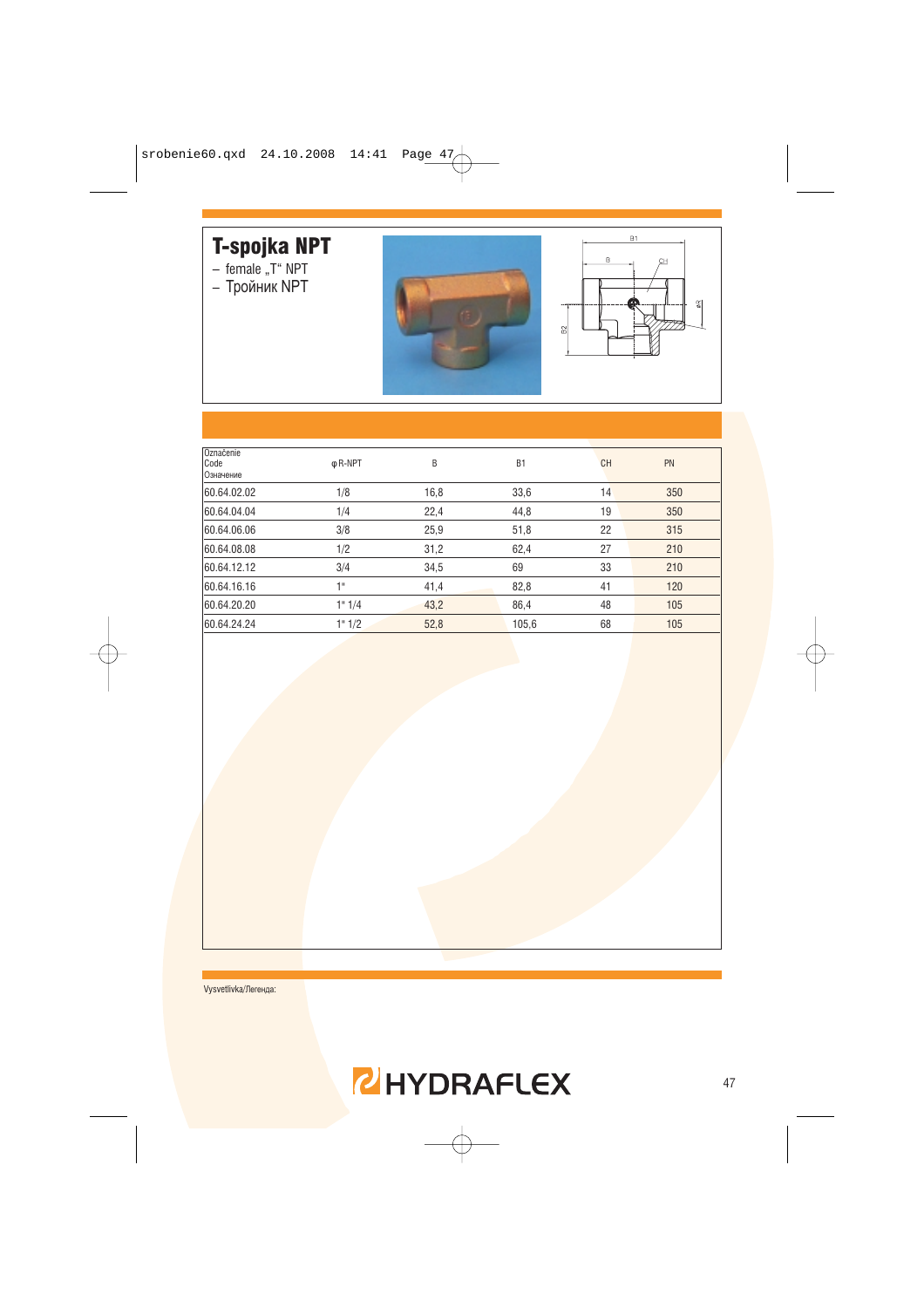# T-spojka BSPP

- female "T" BSPP<br>- Тройник BSPP





| Označenie<br>Code<br>Означение | φ R-BSPP | B    | B <sub>1</sub> | C  | <b>CH</b> | PN  |
|--------------------------------|----------|------|----------------|----|-----------|-----|
| 60.65.04.04                    | 1/4      | 23   | 46             | 13 | 19        | 350 |
| 60.65.06.06                    | 3/8      | 26   | 52             | 13 | 22        | 315 |
| 60.65.08.08                    | 1/2      | 31   | 62             | 15 | 27        | 210 |
| 60.65.12.12                    | 3/4      | 36   | 72             | 17 | 33        | 210 |
| 60.65.16.16                    | 1 !!     | 42,5 | 85             | 20 | 41        | 120 |
| 60.65.20.20                    | 1" 1/4   | 58,5 | 117            | 22 | 50        | 105 |
| 60.65.24.24                    | 1" 1/2   | 61   | 122            | 24 | 68        | 105 |
|                                |          |      |                |    |           |     |

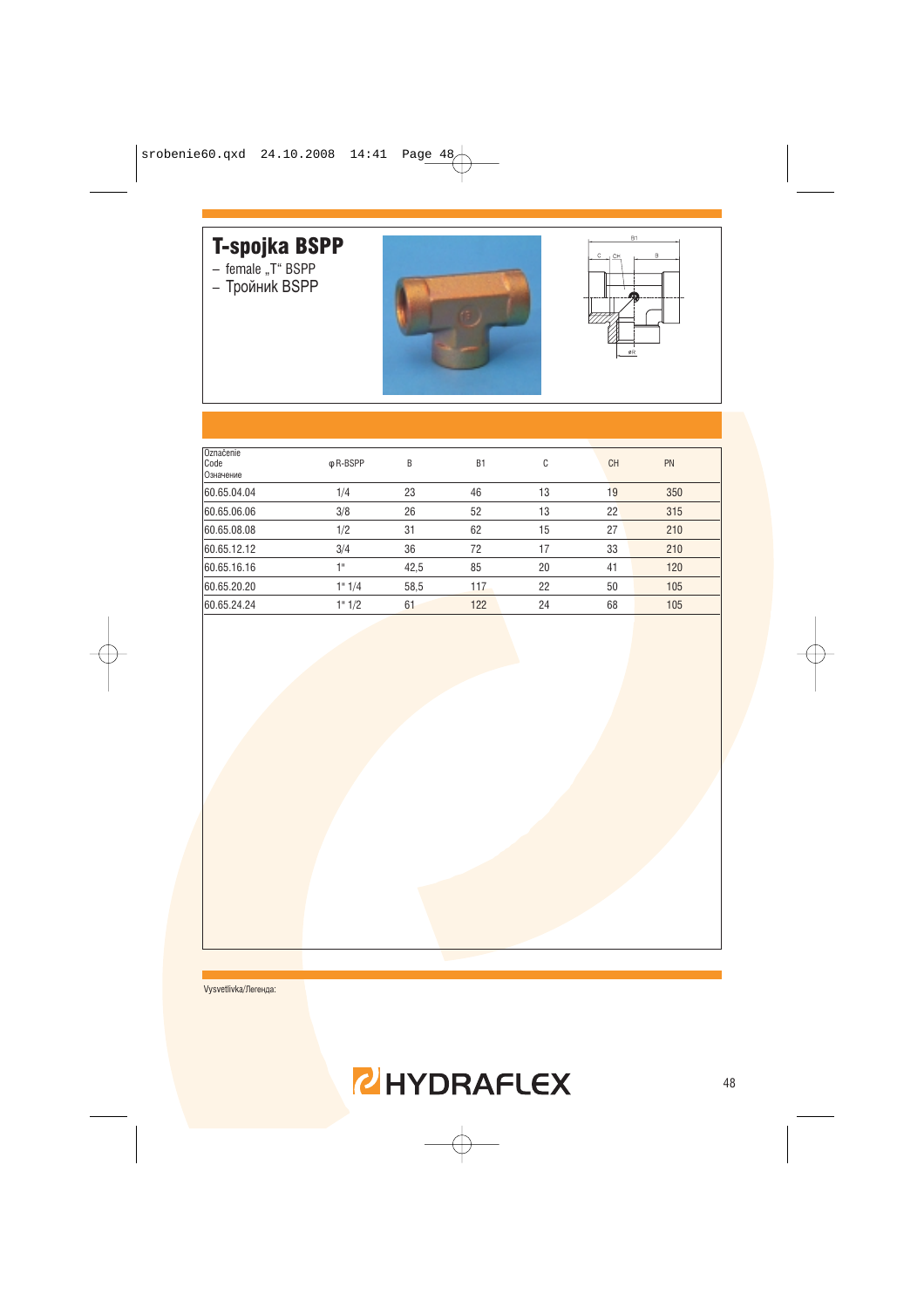# **T-spojka NPT**

- derivating "T" male/female<br>NPT
- Тройник NPT



| Označenie<br>Code<br>Означение | φ R-NPT         | φ R <sub>2</sub> -NPT | B    | B <sub>1</sub> | B <sub>2</sub> | <b>CH</b> | PN  |
|--------------------------------|-----------------|-----------------------|------|----------------|----------------|-----------|-----|
| 60.67.02.02                    | 1/8             | 1/8                   | 16,8 | 33,6           | 19,8           | 14        | 350 |
| 60.67.04.04                    | 1/4             | 1/4                   | 22,4 | 44,8           | 27,7           | 19        | 350 |
| 60.67.06.06                    | 3/8             | 3/8                   | 25,9 | 51,8           | 31             | 22        | 315 |
| 60.67.08.08                    | 1/2             | 1/2                   | 31,2 | 62,4           | 37,3           | 27        | 210 |
| 60.67.12.12                    | 3/4             | 3/4                   | 34,5 | 69             | 40,4           | 33        | 210 |
| 60.67.16.16                    | 1 <sup>II</sup> | 1"                    | 41,4 | 82,8           | 50             | 41        | 120 |

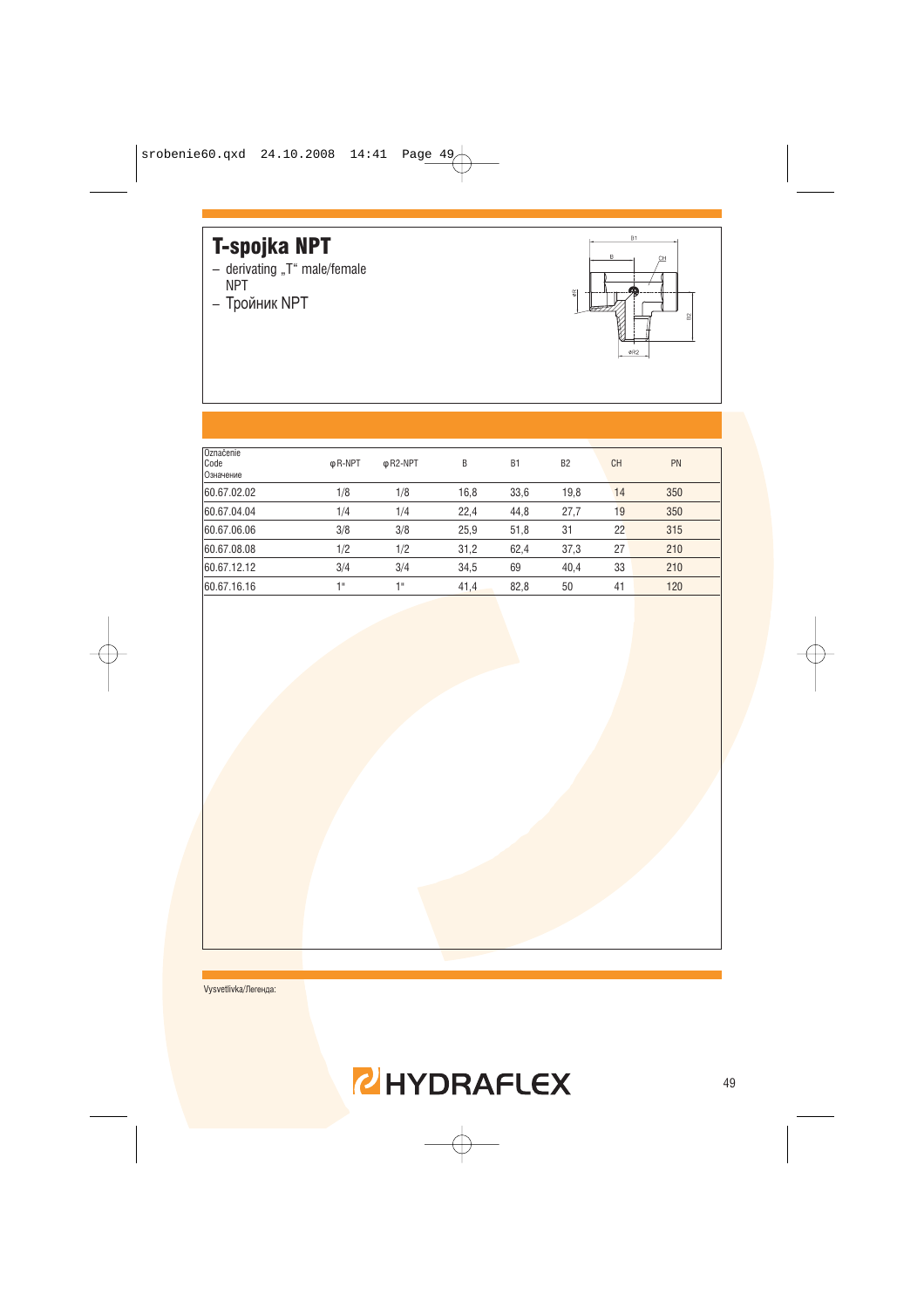# **T-spojka NPT**

- derivating "T" male/female<br>NPT
- Тройник NPT





| Označenie<br>Code<br>Означение | φ R-NPT | φ R <sub>2</sub> -NPT | B    | B <sub>2</sub> | <b>CH</b> | PN  |
|--------------------------------|---------|-----------------------|------|----------------|-----------|-----|
| 60.68.02.02                    | 1/8     | 1/8                   | 16,8 | 19,8           | 14        | 350 |
| 60.68.04.04                    | 1/4     | 1/4                   | 22,4 | 2727           | 19        | 350 |
| 60.68.06.06                    | 3/8     | 3/8                   | 25,9 | 31             | 22        | 315 |
| 60.68.08.08                    | 1/2     | 1/2                   | 31,2 | 37,3           | 27        | 210 |
| 60.68.12.12                    | 3/4     | 3/4                   | 34,5 | 40,4           | 33        | 210 |
| 60.68.16.16                    | 1 !!    | 1 !!                  | 41,4 | 50             | 41        | 120 |